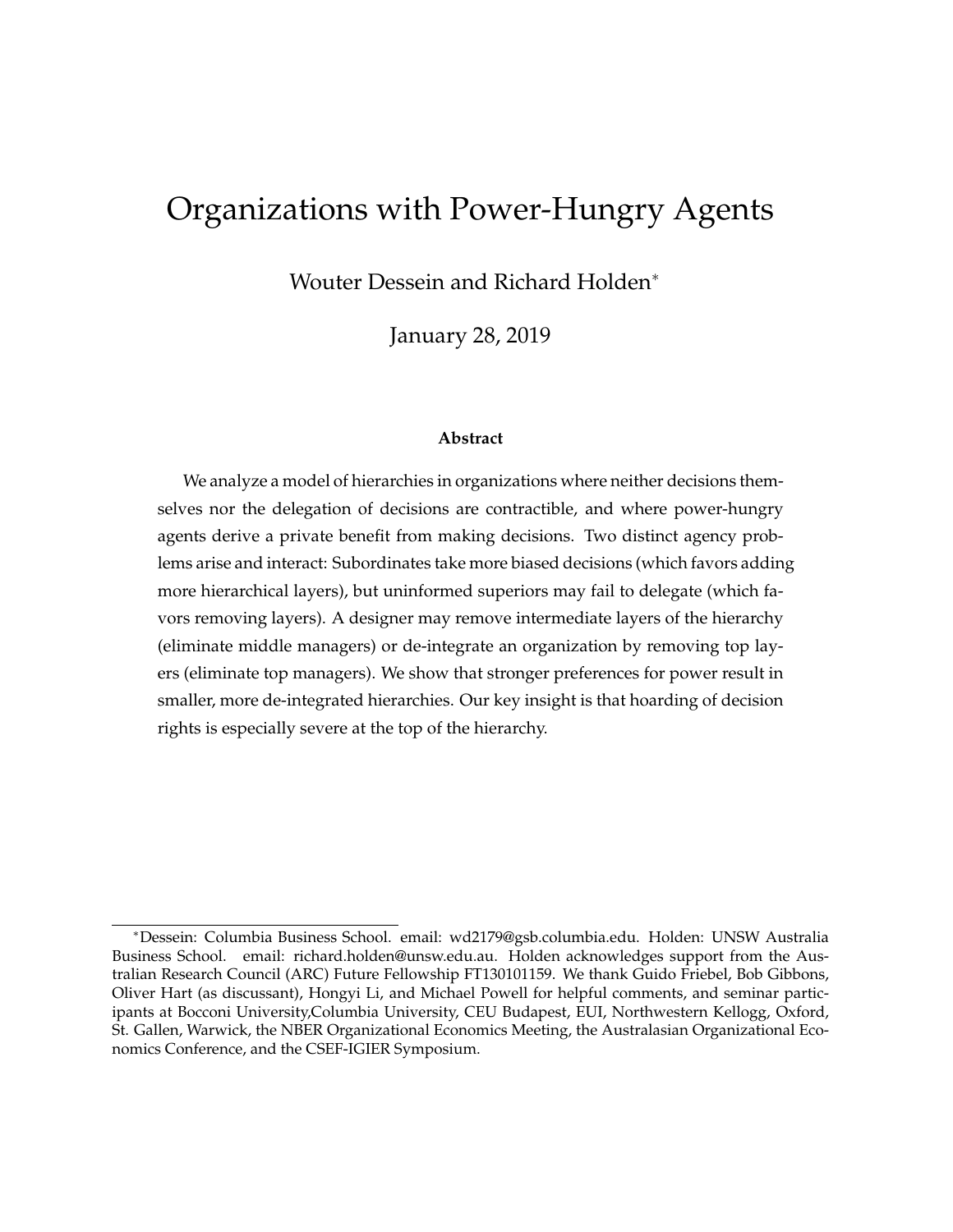# **1 Introduction**

Hayek (1945) famously argued that decisions are best made by agents who have rele-vant, local information.<sup>[1](#page-1-0)</sup> Taking this information to be exogenous, and in the absence of any private benefits or agency conflicts, this immediately delivers a clear theory of the internal structure of organizations–in particular, to whom decision rights should optimally be allocated.

Following from this fundamental observation, a large literature has studied the *optimal design* of organizations both in the presence of agency costs, and without them.<sup>[2](#page-1-1)</sup> This has deepened our understanding of how organizations–especially firms–are structured, how decision rights are allocated, how effectively information is communicated internally, and what decisions are ultimately made.

Yet a significant body of experimental evidence points to an agency problem in the design of organizations. For many individuals, decision rights carry an *intrinsic value,* beyond their instrumental benefits for achieving certain outcomes (Bartling, Fehr and Herz 2014). This literature finds a substantial under-delegation of decision-rights (Fehr, Herz and Wilkening 2013) as subjects are willing to sacrifice expected earnings to retain control. Relatedly, in an empirical study surveying 100,000 IBM employees across 50 countries, Hofstede (1980) documents a substantial variation in *preferences* over authority and delegation, summarized in a country-specific power distance index. Bloom, Sadun, and Van Reenen (2012) show that this preference index over authority is strongly correlated with actual delegation of authority in a cross-section of industries. Building on this literature, this paper moves away from the optimal-design paradigm by considering a model in which managers may be *power hungry:* they may get rents from making decisions themselves, rather than delegating them to a subordinate. A direct

<span id="page-1-0"></span> $<sup>1</sup>$ As he put it: "If we can agree that the economic problem of society is mainly one of rapid adaptation</sup> to changes in the particular circumstances of time and place, it would seem to follow that the ultimate decisions must be left to the people who are familiar with these circumstances, who know directly of the relevant changes and of the resources immediately available to meet them."

<span id="page-1-1"></span><sup>2</sup>Early important contributions include Chandler (1962) who emphasized the link between a firm's organization structure and the strategy it pursues; Marschak and Radner (1972) introduced the formal analysis of working in teams, leading to an entire literature on "team theory". The importance of agency costs in organizational design was first noted by Berle and Means (1932), and these have played an important role in much of the organizational economics literature as they have in corporate finance in thinking about the private benefits of control and the optimal structure of voting rights.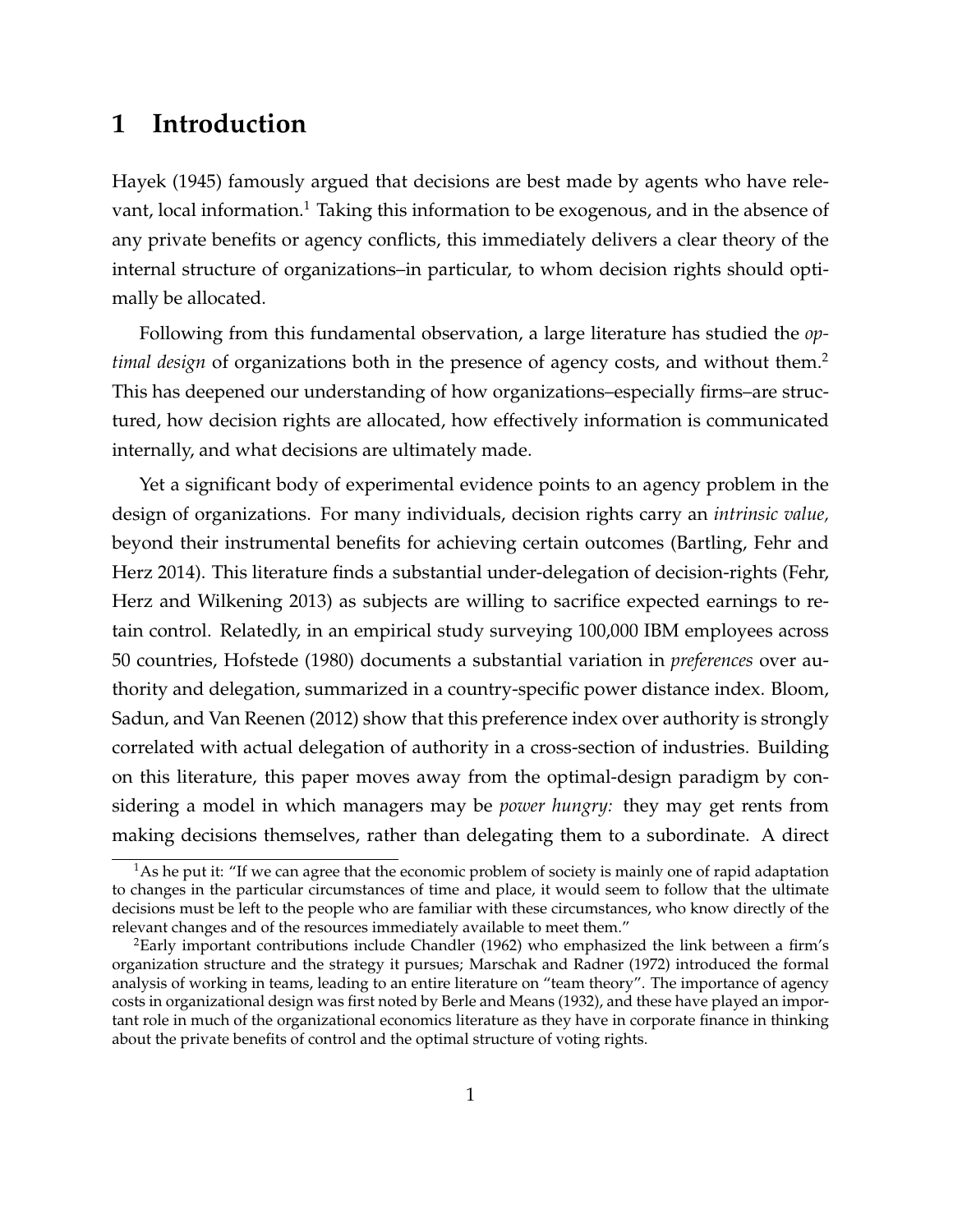consequence is that delegation decisions are subject to moral hazard.

Our model can be used to shed light on two important questions. First, what is the optimal number of layers in a hierarchy? When do middle managers destroy value? Second, what is the optimal scope of a firm? When does integrating two sets of activities by putting them under common control of a top manager add or destroy value?

We show that while larger "power rents" results in excessive centralization for a given hierarchical organization and firm size, the presence of power-hungry managers also results in a de-layering of the organization and in smaller, more de-integrated firms. Intuitively, the anticipation of a lack of delegation makes it optimal to delayer, forcing decisions to be made by agents with better local information. Interestingly, we show that the hoarding of decisions tends to be most severe at the top of the organization. As a result, under certain regularity conditions, hierarchical layers at the top are the first to be removed when preferences for power become stronger. This is consistent with the observation that firms and hierarchies in developing economies (where decision rents are arguably larger) tend to be both smaller and more centralized (Bloom et al. 2012, and Hsieh and Klenow 2014).

*Model.* Formally, we consider an organization involved in a set of activities, each of which requires an action to be undertaken and each of which is assigned to a hierarchy of managers. One can think of a delegation hierarchy consisting of a CEO, followed by a division manager, a sub-division manager, a department manager, with each subsequent manager being assigned a subset of the activities of his superior. Managers are probabilistically informed about the optimal decision, and can delegate to lower-level managers when uninformed.

The organization faces two types of agency problems. The first is familiar from the delegation literature.<sup>[3](#page-2-0)</sup> Managers are biased when taking an action and delegation therefore entails a loss of control. Concretely, managers are assigned a subset of the organization's activities and do not internalize externalities on activities not assigned to them. Lower-level managers are assigned a smaller set of activities and are therefore more biased. The second agency problem is novel, and concerns the delegation of the decision itself. Managers are power hungry in that they earn a private benefit if they, themselves,

<span id="page-2-0"></span><sup>&</sup>lt;sup>3</sup>See, for example, Aghion and Tirole (1997), and Dessein (2002).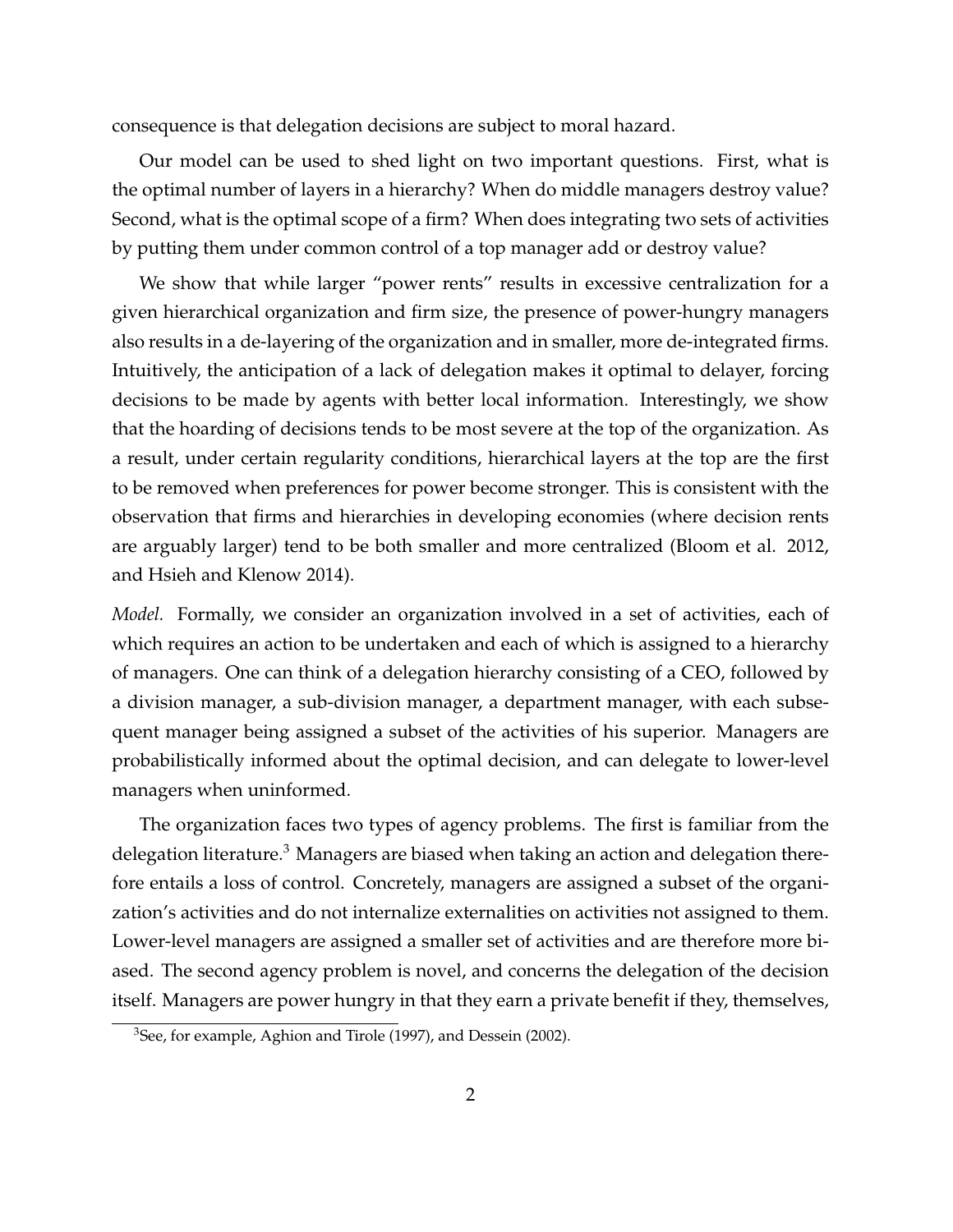take the decision. They may therefore 'hoard' decision rights, even when uninformed.

The tools of the organization designer are limited in our model. In the spirit of the incomplete contracting literature $^4$  $^4$ , neither decisions nor the delegation of decisions are contractible. Moreover, managers do not respond to monetary incentives. The organization designer, however, can remove *layers of management* to avoid managers from hoarding decision rights. For example, she can remove the CEO or top manager so that the initial decision right is delegated by default to the next layer of management. Alternatively, she can delayer the hierarchy by removing intermediate layers of middlemanagement. In the limit, only the lowest-level manager remains, who is assumed to be perfectly informed about the optimal decision, but ignores any externalities with other activities. This limit corresponds to a set of de-integrated, stand-alone activities.

*Results.* In the absence of preferences for power, additional layers always improve outcomes and, similarly, integrating disjoint sets of activities always adds value. Intuitively, adding layers allows for a better internalization of externalities provided that the new middle or top managers are at least sometimes informed. Naturally, the presence of power-hungry managers may overturn this conclusion. An uninformed middle or top manager may then hoard decision rights, preventing better-informed lower level managers from taking informed, albeit somewhat biased, decisions. Our setup thus gives a rather direct answer to Williamson's selective intervention puzzle: why is integration not always value-increasing? By assumption, selective intervention is subject to a moral hazard problem in our model: managers may intervene and centralize decision-making even when delegation is optimal. In this sense, more power-hungry managers decrease the value of managers at all hierarchical levels.

More surprisingly, our model shows that the inefficient hoarding of power tends to be more severe at the top of the organization. While all layers of a hierarchy are valuable when preferences for power are weak, under certain regularity conditions, layers at the top are the first to be removed when preferences for power become stronger.

To see this, consider a three-layer hierarchy consisting of the President of a University (top manager), the Dean of the Business School (middle manager), and the Chair of

<span id="page-3-0"></span><sup>4</sup>The pioneering contributions are Grossman and Hart (1986) and Hart and Moore (1990). See Aghion and Holden (2011) and Dessein (2015) for an overview of the ensuing literature.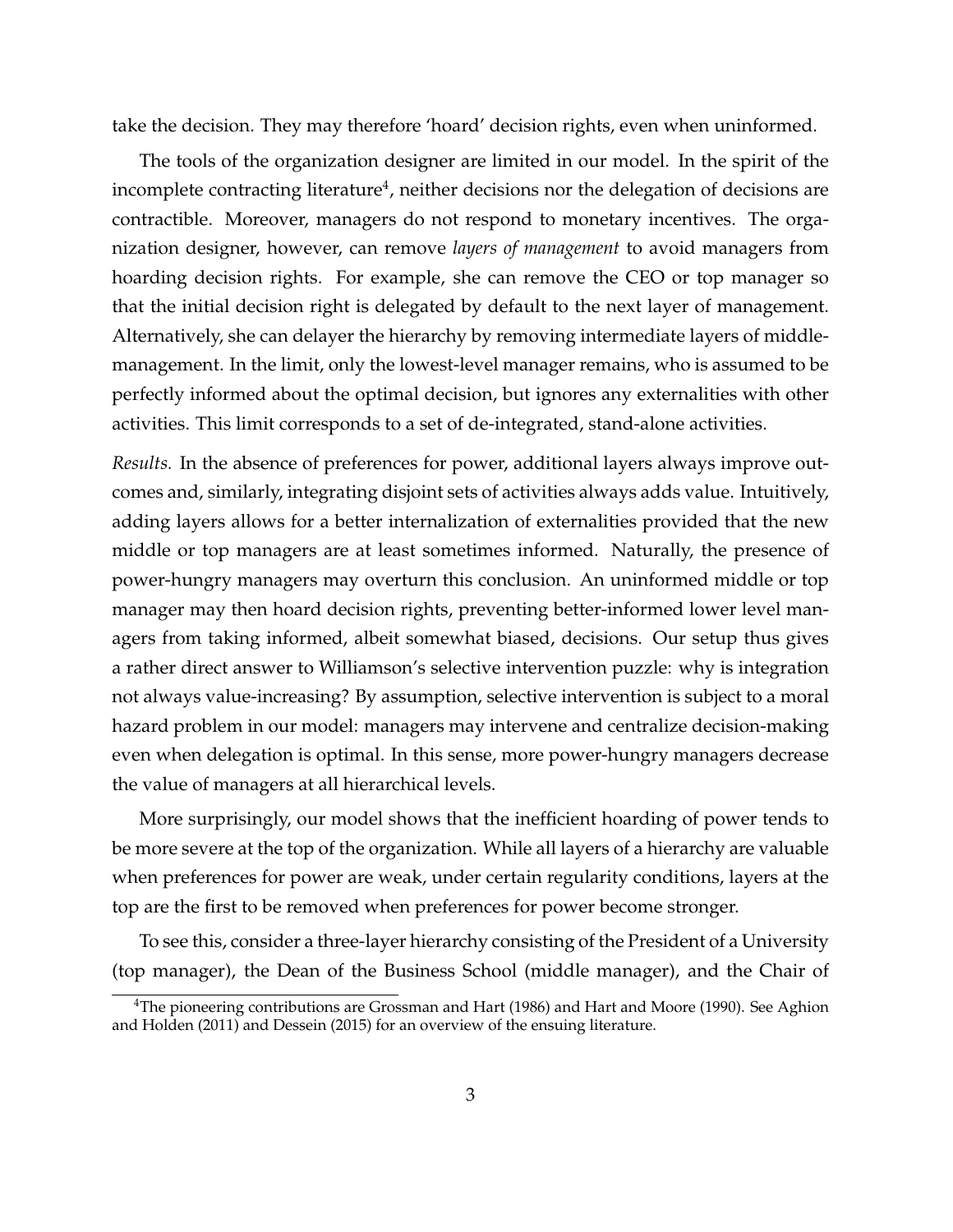the Economics Division (lower level manager). Assume both President and Dean are equally power-hungry and equally likely to be informed about a particular decision pertaining to the economics division. The Dean is biased, however, as she mainly cares about the well-being of the business school. The Chair is even more biased as she mainly cares about the glory of her division. The Chair, however, is also perfectly informed about the decision at hand. Say a new professor in healthcare economics must be hired, who will also lead a university-wide center in which the Business School is a key partner.

In the absence of preferences for power, it is optimal to allocate the hiring decision to the President. Indeed, the President is unbiased and will optimally delegate hiring to the Dean if uninformed. An uninformed Dean, in turn, optimally delegates to the Chair. For intermediate preferences for power, however, it often becomes optimal to give the Business School independence over hiring. The reason is that an uninformed President is less likely to delegate than an uninformed Dean. Since hoarding of decision rights is inefficient, a biased Dean who delegates when uninformed is then often preferred over an unbiased President who makes all decisions by himself.

Why is the President more reluctant to delegate than the Dean? To see this, note first that the preferences of Dean and Chair are more aligned than the preferences of President and Chair. As a result, the Dean has a higher willingness to delegate to the Chair than the President. But what if the preference alignment between President and Dean is similar to that between Dean and Chair? Are the incentives to delegate to the next layer not identical for President and Dean? They are not. An uninformed Dean can rely on the Chair always taking an informed (albeit biased) decision. In contrast, the President knows that the Dean is often uninformed and then delegates to the Chair. Such re-delegation results in a very biased decision from the President's perspective. As a result, the President has strictly weaker incentives to delegate than the Dean and often fails to do so even though it is efficient. A smaller hierarchy, Dean-Chair rather than President-Dean-Chair, may then result in better decision-making. Note that in the latter case, a Dean-Chair hierarchy is also strictly preferred over a President-Chair hierarchy, as the President would not delegate to the Chair when uninformed.

Finally, if preferences for power are very strong, neither President nor Dean ever delegate. If they are frequently uninformed, it is then optimal to have no hierarchy at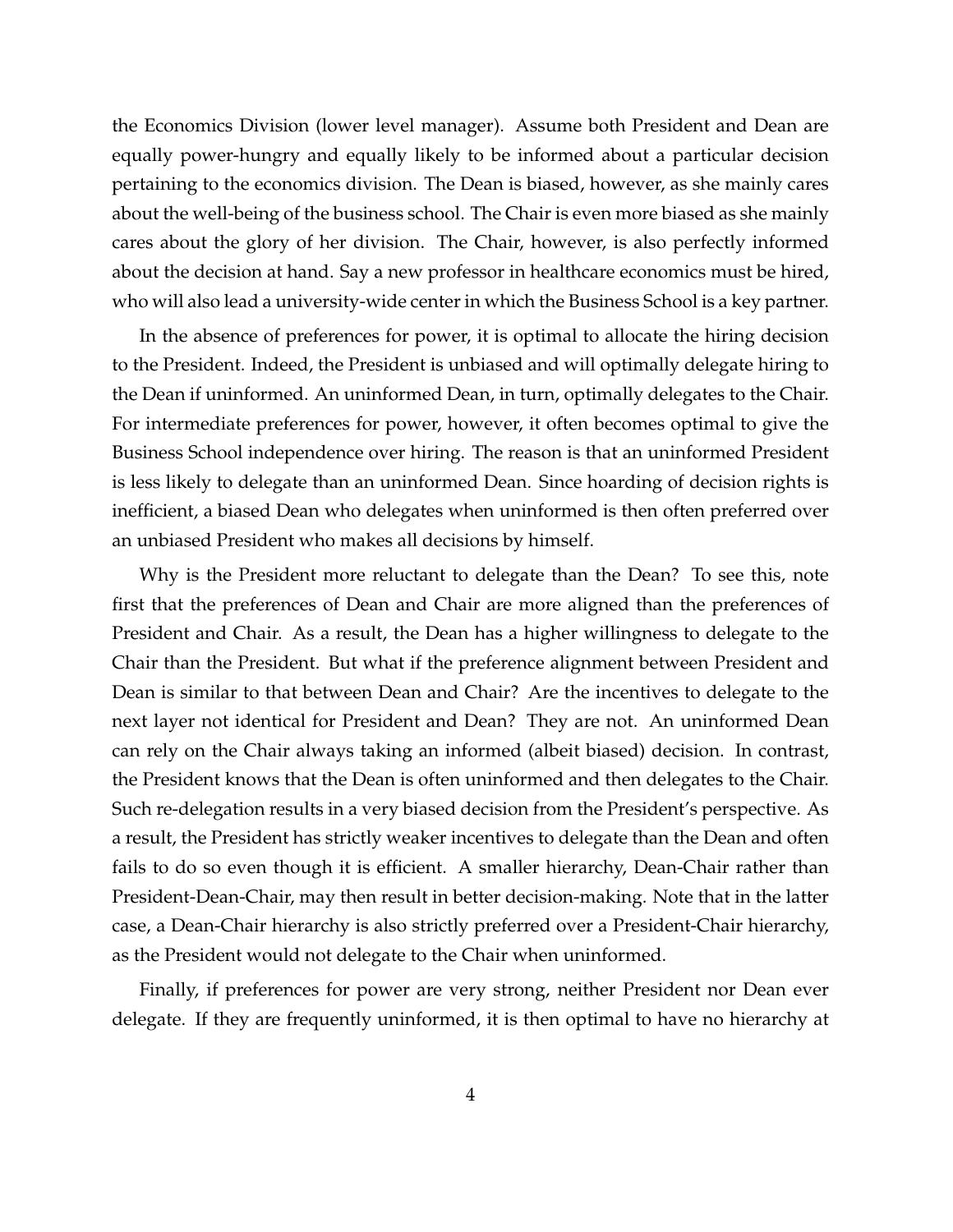all (and let the Chair always decide). Of course, such delegation may not be credible, in which case there is inefficient centralization of decision-making.

Beyond comparative statics with respect of the magnitude of decision rents – which generally result in smaller, more de-layered organizations – we show that the value of both top and middle managers tends to be non-monotonic in the uncertainty surrounding the decision and in the bias and expertise of their subordinates. Intuitively, while say an increase in the bias of subordinates makes a superior more valuable, this also makes it more likely that the latter will inefficiently hoard decision rights. As a result, a manager is least likely to be valuable for intermediate values of bias and expertise of her subordinate. This yields the counter-intuitive result that an increase in externalities between activities may initially result in fewer layers of management and less centralization. This finding shows how preferences for power may reverse a standard result in the delegation literature (e.g. Dessein 2002; Alonso, Dessein and Matouschek 2008; Rantakari 2008)

**Literature on hierarchies** The paper perhaps closest to ours is Hart and Moore (2005), who analyze a model of the design of hierarchies in a setting where agents perform different tasks (coordination versus specialization). Like us, decisions are non contractible, and like us their model speaks to the optimal degree of decentralization. The key assumption they make, however, is that decisions are made hierarchically: the senior person in the hierarchy who "has an idea" about a decision makes it. Agents never actively choose whether or not to delegate. In this setting, they study when, for a given number of agents, generalists (or coordinators) should be senior to specialists. Unlike ours, their model does not speak to the optimal number of hierarchical layers in an organization.

Also closely related to our paper is Aghion and Tirole (1997) who consider a setting where there are two agents, one of whom has "formal authority" to make a decision.<sup>[5](#page-5-0)</sup> The agents, however, are probabilistically informed about a decision and the likelihood depends on privately costly, non-contractible effort. They show that the agent who has formal authority may not have "real authority", in the sense that she will not take the ac-

<span id="page-5-0"></span><sup>&</sup>lt;sup>5</sup>Baker, Gibbons and Murphy (1999) analyze a repeated-game version of Aghion and Tirole (1997) and show how the desire to build a reputation can sustain delegation to a subordinate even when it is not an equilibrium in the one-shot game.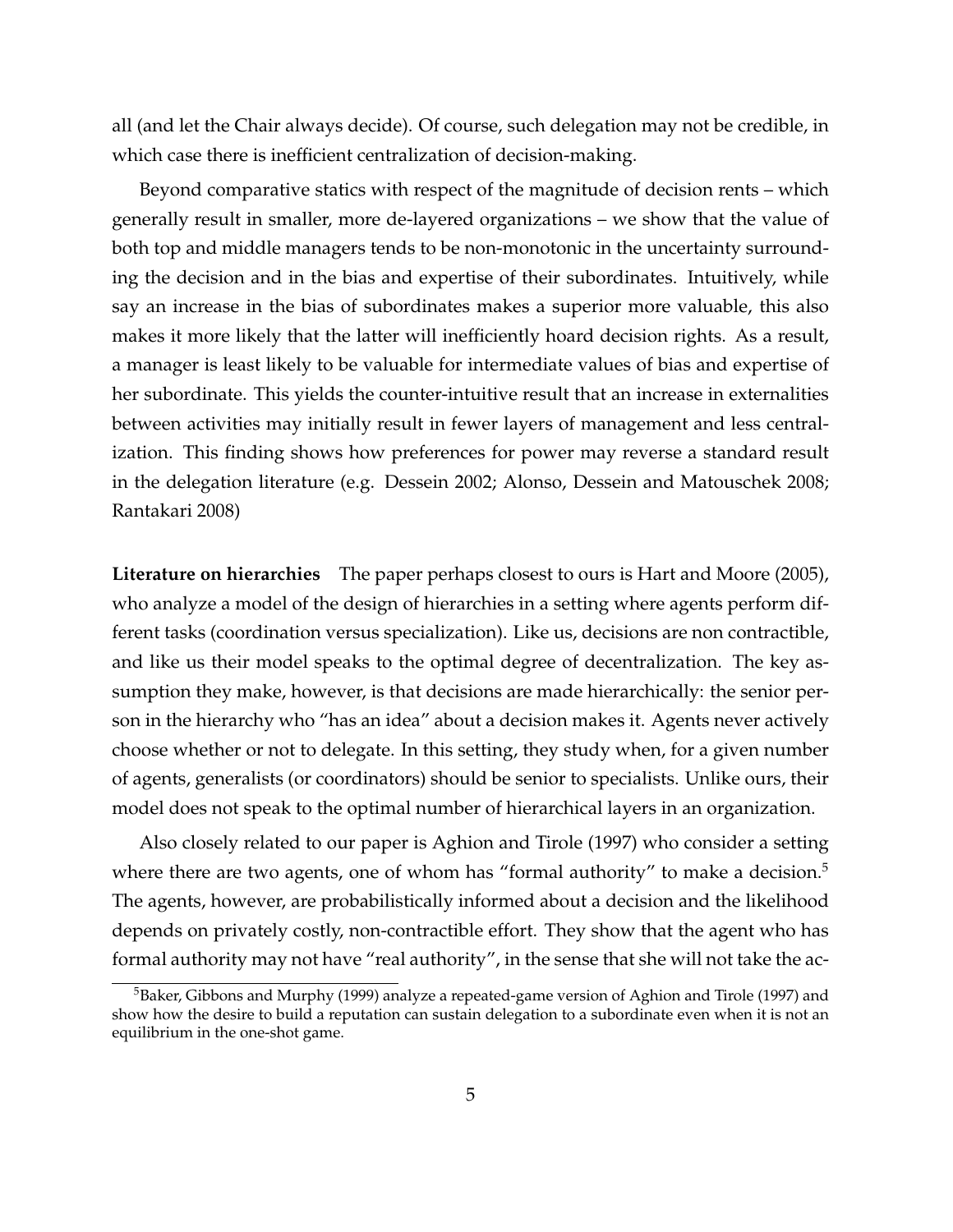tual decision very frequently because she optimally puts in little effort to having an idea. This is likely to occur if, for instance, the two agents have highly congruent preferences about which projects to pursue. Like us, they have an incomplete contracting model of hierarchies. Unlike us, however, they focus on *ex ante* incentives for effort rather than delegation of decision rights in a multi-layer hierarchy.

The two papers above focus on the role of hierarchies in making decisions when information is dispersed and agents have conflicting preferences. Other models in this class of decision hierarchies include Dessein (2002), Alonso et al. (2008), Rantakari (2008), Hart and Holmstrom (2010) and Dessein, Garicano and Gertner (2010).<sup>[6](#page-6-0)</sup> Decentralization or 'removing the top layer' in a decision hierarchy may be optimal because centralization results in a distortion of information (Dessein 2002), de-motivates information acquisition (Aghion and Tirole 1997) or because the top-manager is biased (Hart and Holmstrom 2010). Unlike in our model, however, the principal or top manager is always valuable if she is, on average, a better decision-maker than the agent. Together with Hart and Moore (2005), our paper is also novel in offering a theory of multi-layered hierarchies with more than two layers.

Another strand of literature focuses instead on how hierarchies facilitate the division of labor in information processing or problem solving (Radner 1993, Bolton and Dewatripont 1994, and Garicano 2000).<sup>[7](#page-6-1)</sup> While this approach allows the study of large, multi-layered organizations, communication costs (such as delay) rather than incentive conflicts determine the optimal organizational structure.<sup>[8](#page-6-2)</sup>

**Literature on preferences for power** Social psychologists have long argued that power is a basic human need. Power is one of five *need categories* in Murray (1938)'s system of needs. In his human motivation theory, David McClelland (1961, 1975) proposes that most people are consistently motivated by one of three basic desires: the need for affiliation (or being liked by others), the need for achievement, and the need for authority or power. The intrinsic value of autonomy is also at the center of the self-determination

<span id="page-6-0"></span><sup>&</sup>lt;sup>6</sup>Harris and Raviv (2002) and Alonso, Dessein and Matouschek (2015) study decision hierarchies in a team theoretical setting where there are no incentive conflicts, but where communication is limited.

<span id="page-6-2"></span><span id="page-6-1"></span> $7$ See Garicano and Van Zandt (2013) for a comprehensive review of this literature.

 ${}^{8}$ Calvo and Wellisz (1978) emphasize the role of hierarchies in monitoring effort. Their focus is on explaining wage differentials across layers, rather than organizational structure.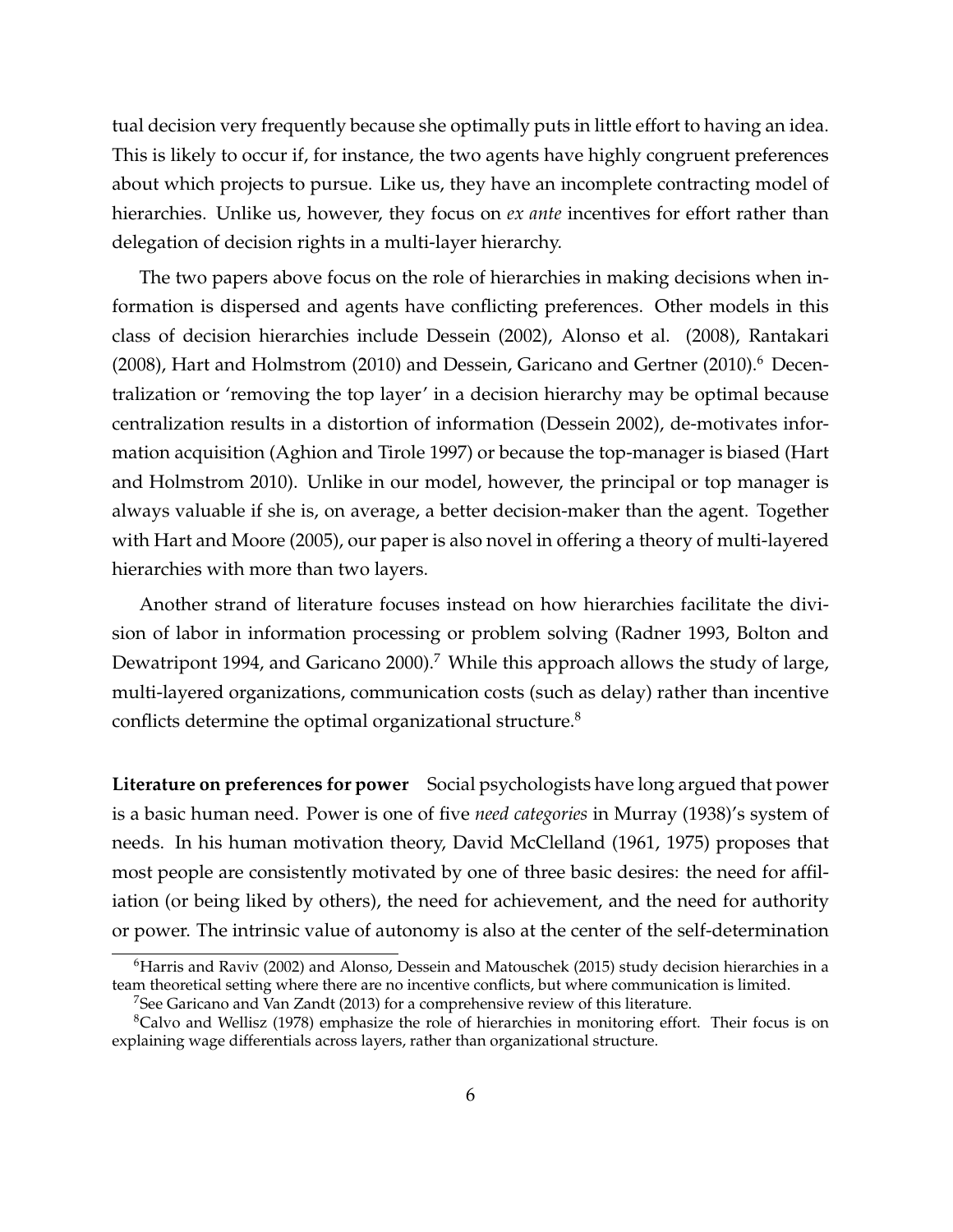theory of Deci and Ryan (1985). In economics, private benefits of control and preferences for power play a central role in the corporate finance literature (e.g. Aghion and Bolton, 1992, Hart and Moore, 1995, and Dyck and Zingales, 2004) and the organizational eco-nomics literature (Aghion and Tirole, 1[9](#page-7-0)97).<sup>9</sup>

Perhaps the cleanest evidence that decision rights carry an *intrinsic value,* beyond their instrumental benefits for achieving certain outcomes, is presented in an experimental paper by Bartling et al. (2014). They develop an approach which rules out alternative explanations based on regret and ambiguity aversion, and show that the intrinsic value of decision rights is both significant (on average 17 percent of the monetary payoffs associated with a decision<sup>[10](#page-7-1)</sup>) and correlated across individuals and game parameterizations. Interestingly, higher stakes are associated with proportionally higher intrinsic values. These results confirm similar findings in Owens, Grossman and Fackler (2014), who also find that individuals are willing to sacrifice expected earnings to retain control, $11$  and Fehr et al. (2013), who find a significant under-delegation of de-cision rights from principals to agents in settings where delegation is clearly optimal.<sup>[12](#page-7-3)</sup> Evidence on the private benefits of autonomy can also be found in the entrepreneurship literature. Non-pecuniary motives such as the desire "to be one's own boss" are a major self-reported driver of the decision to enter self-employment (Pugsley and Hurst 2011) and entrepreneurs typically forego substantial earnings when becoming self-employed (Hamilton 2000, and Moskowitz and Vissing-Jorgensen 2002).

**Outline** The paper proceeds as follows. Section 2 illustrates the model for the simplest case when there are just two workers and, potentially, one boss. This section highlights our main assumptions and shows how some central results in the delegation literature may be overturned when there is moral hazard in delegation. Section 3 and 4 then con-

<span id="page-7-0"></span> $^9$ In those literatures, control may either convey tangible benefits or be more 'psychic' in nature. Both interpretations are consistent with our model.

<span id="page-7-1"></span> $10$ Bartling et al. compare the certainty equivalents of delegation lotteries and non-delegation lotteries, as all decisions are risky.

<span id="page-7-2"></span><sup>&</sup>lt;sup>11</sup>They find that the average participant is willing to sacrifice 8 percent to 15 percent of expected earnings in order to control their own payoff. Interestingly, Pikulina and Tergiman (2018) show how individuals are willing to accept a lower pay-off for themselves in exchange for power over the pay-off of *others*.

<span id="page-7-3"></span><sup>&</sup>lt;sup>12</sup>See also Sloof and von Siemens (2018), who point to overconfidence and an "illusion of control" as a source of preferences for power.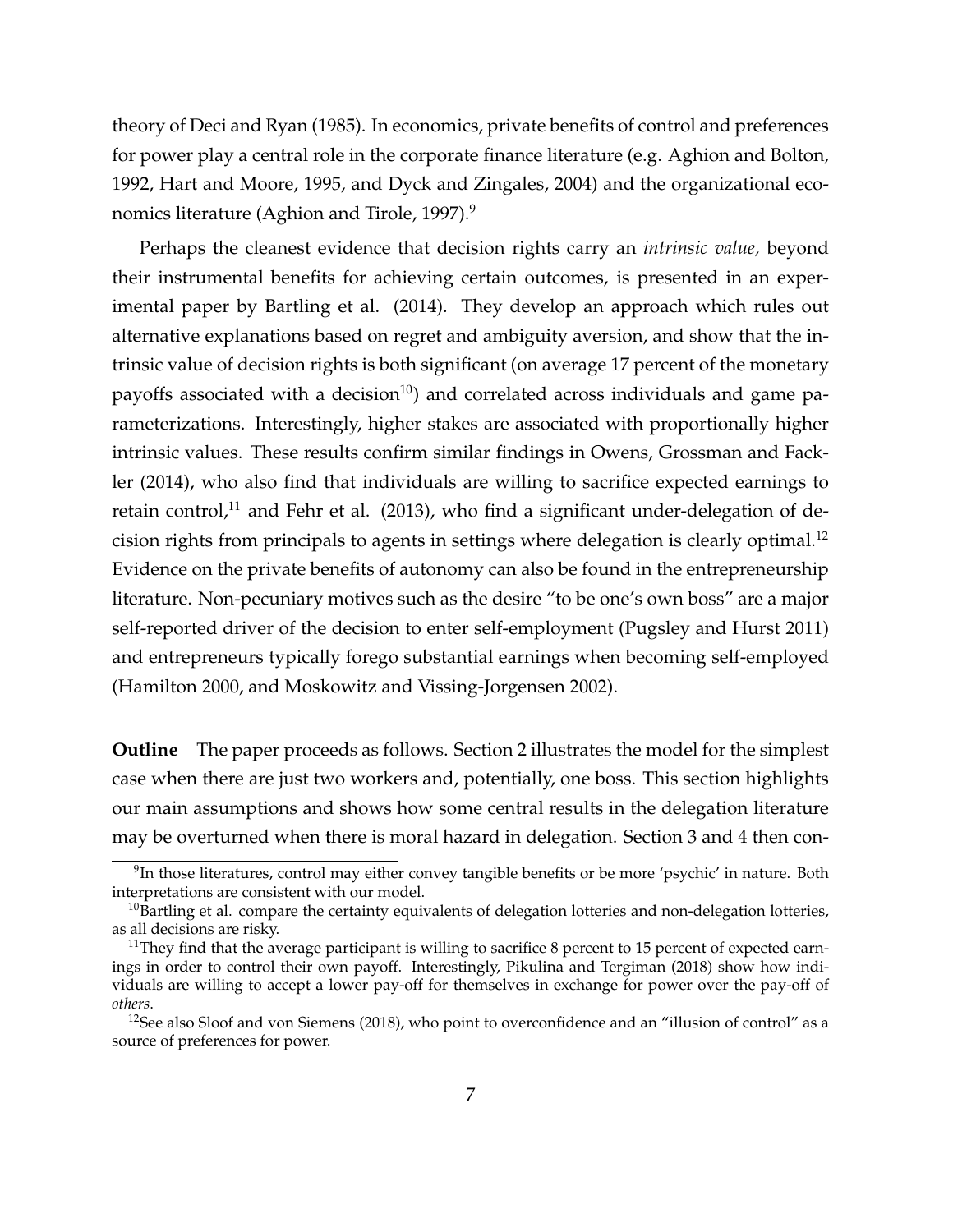sider three-level hierarchies where there are both middle-managers and a top manager. Section 5 generalizes the key insights to hierarchies with an arbitrary number of managerial layers. Section 6, finally, concludes by discussing some empirical implications of our model and future avenues of research.

## <span id="page-8-0"></span>**2 Two-level hierarchies**

In order to illustrate the basic assumptions which lead to moral-hazard-in-delegation, we first consider a simple example in which the organization consists of at most two levels: A boss and two workers.

### **2.1 A delegation hierarchy with two levels**

Consider an organization engaged in two activities  $s \in \{s', s''\}$ . Each activity  $s$  is associated with an action choice  $a_s$  and generates a payoff

$$
\pi_s \equiv \pi_s(\theta_s, a_s, a_{-s}) = 2(\theta_s a_s - \sqrt{\mu} a_{-s}) - a_s^2
$$

where  $\theta_s$  is an activity-specific i.i.d. shock with variance  $\sigma_\theta^2$ , and where  $\mu$  is an exogenous parameter which reflects externalities between the two activities.

By default, each activity s is assigned to a worker  $m(s)$  who observes  $\theta_s$ . In addition, both activities may be assigned to a boss, M, who observes  $\theta_s$  with probability  $p < 1$ . If  $M$  is part of the organization (see subsection on 'organization design' below), then the initial decision-right over  $a_s$  is owned by M. An uninformed M, however, may choose to delegate the decision right about  $a_s$  to the relevant worker who always observes  $\theta_s$ .

**Managerial Preferences:** When choosing  $a_s$ , the workers and the boss maximize the payoffs of the activities assigned to them. These preferences are taken as exogenous but can be viewed as stemming from career concerns, the ability of agents (workers, boss) to divert a fraction of the profits of activities assigned to them, or the intrinsic reward agents experience when these activities are successful. In addition, agents are powerhungry in that they derive a private benefit  $r(s) > 0$  from choosing  $a_s$ . This private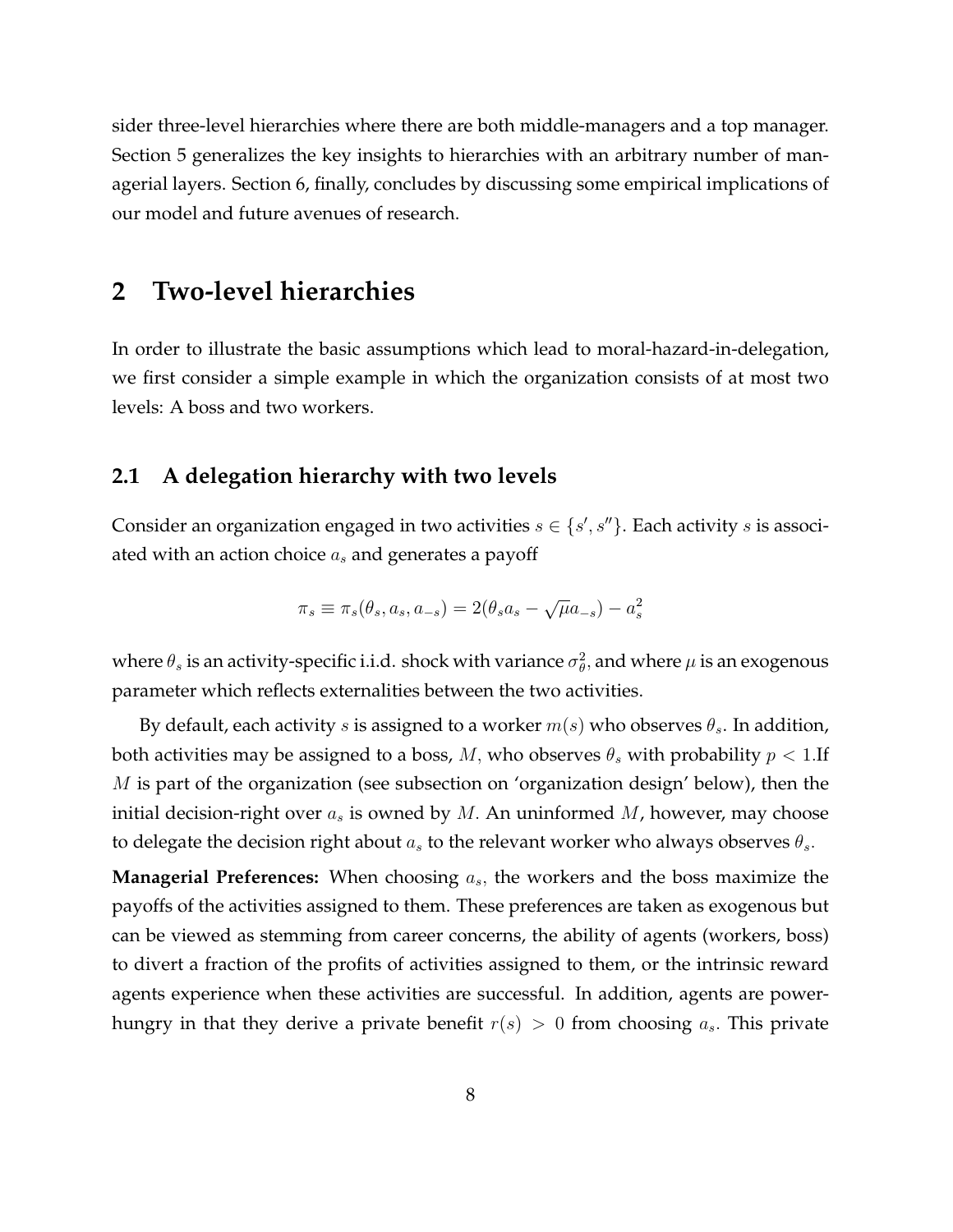benefit can be viewed as the intrinsic value of making a decision (as in Bartling et al. 2014). Alternatively, one can think of  $a<sub>s</sub>$  as a complex, multi-dimensional action with some aspects of  $a_s$  affecting organizational payoffs and other aspects affecting private (even psychological) benefits of workers. Managers are power-hungry in that they derive a private benefit from choosing  $a_s$ . We allow  $r(s)$  to be either deterministic or a random variable with c.d.f.  $F(\cdot)$  on support  $[0, R]$  or  $[0, \infty)$ . As shown by Bartling et al.  $(2014)$ , situational determinants may affect the intrinsic value of decision rights.<sup>[13](#page-9-0)</sup> Similarly, non-psychological private benefits of control may depend on opportunities which arrive stochastically or are specific to individual managers.

**Organization Design**. The organization designer has limited instruments. Neither decisions themselves, nor the delegation of decisions are contractible. Moreover, the workers nor the boss respond to monetary incentives. The organization designer, however, can decentralize decision-making (or de-integrate the organization) by removing the boss.

### **2.2 Expected payoffs and moral hazard in delegation**

Since the boss cares about the payoffs of both activities, she will choose the first-best action  $a_s = a_s^* \equiv \theta_s - \sqrt{\mu}$  when informed and  $a_s = E(\theta_s) - \sqrt{\mu}$  when uninformed. The workers are always informed, but only care about the payoffs of the activity assigned to them. When delegated authority, they therefore choose  $a_s = \theta_s$ .

**Informed boss as decision-maker.** Let us denote by  $U_M$  the expected payoffs of the boss and by  $U_{m'}$  and  $U_{m''}$  the expected pay-off of workers  $m(s')$  and  $m(s'')$ . If an *informed boss* chooses both actions, this yields expected payoffs

$$
U_M = \Pi^* + r(s') + r(s'')
$$
  

$$
U_{m'} = U_{m''} = \Pi^*/2,
$$

where  $\Pi^*$  are first-best profits:

$$
\Pi^* = \sum\nolimits_{s \in \{s',s''\}} E(\pi_s(\theta_s, a_s^*, a_{-s}^*)),
$$

<span id="page-9-0"></span> $13$ In fact, people prefer to delegate if it allows to shift responsibility for unpleasant outcomes (Bartling and Fischbacher, 2012), suggesting  $r(s)$  may even be negative. More generally, there are many other situational determinants that likely affect how much agents (intrinsically) value making decisions.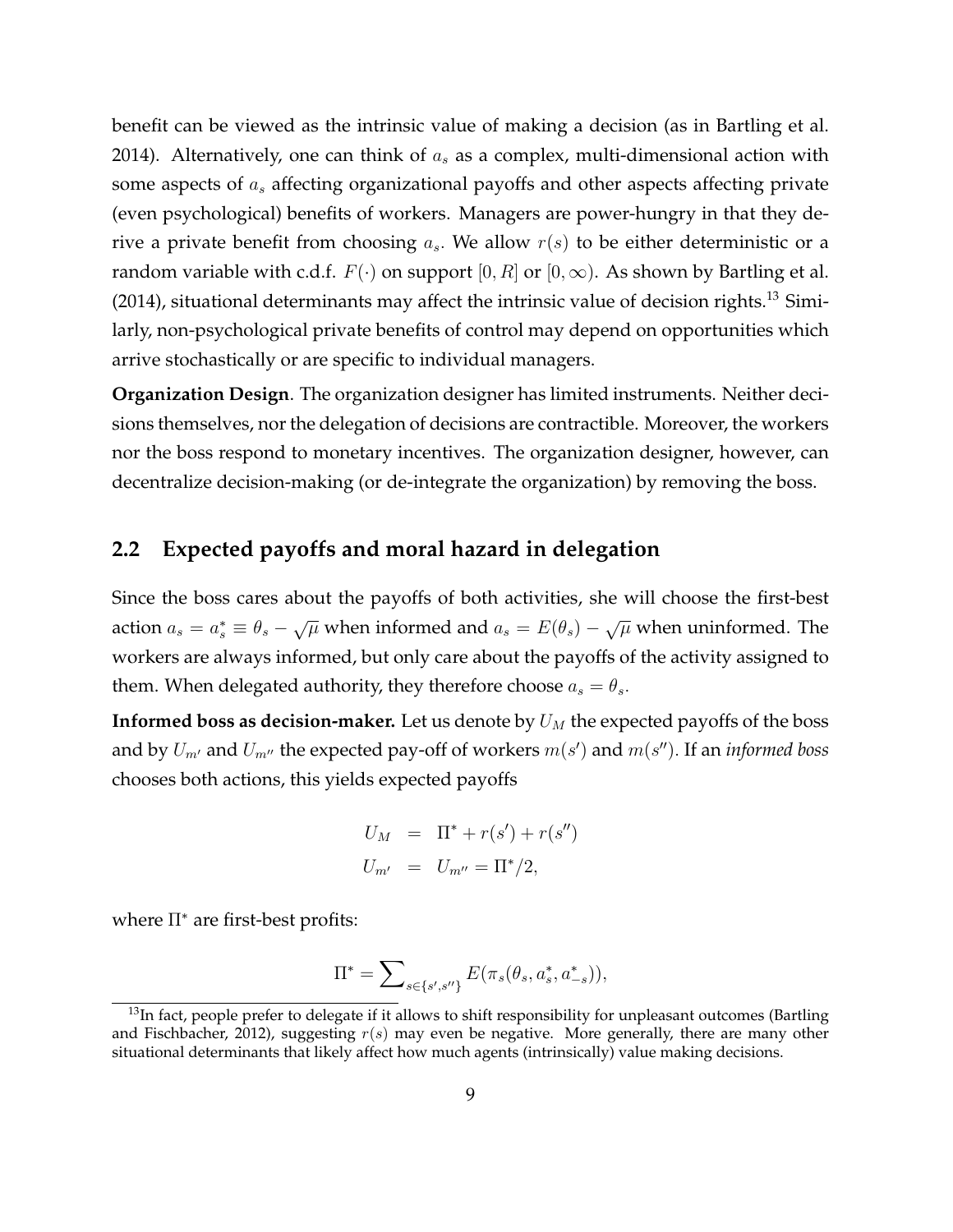**Workers as decision-makers.** By contrast, if workers  $m(s')$  and  $m(s'')$  are the decisionmakers, then payoffs are given by

$$
U_M = \Pi^* - 2\mu
$$
  
\n
$$
U_{m'} = \Pi^*/2 - \mu + r(s')
$$
  
\n
$$
U_{m''} = \Pi^*/2 - \mu + r(s'')
$$

Note that shifting decision-rights from an informed boss to the workers results both in an efficiency loss,  $\mu$ , as workers do not internalize externalities on each other's activities, and in a shift of the private benefits of control,  $r(s')$  and  $r(s'')$ , from the boss to the workers.

**Uninformed boss as decision-maker.** Finally, if an *uninformed boss* chooses both actions, then

$$
U_M = \Pi^* - 2\sigma_\theta^2 + r(s') + r(s'')
$$
  

$$
U_{m'} = U_{m''} = \Pi^* / 2 - \sigma_\theta^2
$$

Observe that an uninformed boss optimally delegates authority over  $a_s$  to worker  $m(s)$ if and only if

$$
\sigma_{\theta}^2 \geq \mu
$$

An uninformed boss, however, only delegates if

$$
\sigma_{\theta}^2 \ge \mu + r(s)
$$

Whenever  $r(s) > \sigma_{\theta}^2 - \mu$ , there is moral hazard in delegation: the boss inefficiently hoards decision rights.

**Remark 1.** Assume  $\sigma_{\theta}^2 - \mu > 0$  so that delegation is optimal whenever the boss is uninformed. Whenever  $r(s) > \sigma_{\theta}^2 - \mu$ , there is moral hazard in delegation: an uninformed boss inefficiently *holds on to decision rights.*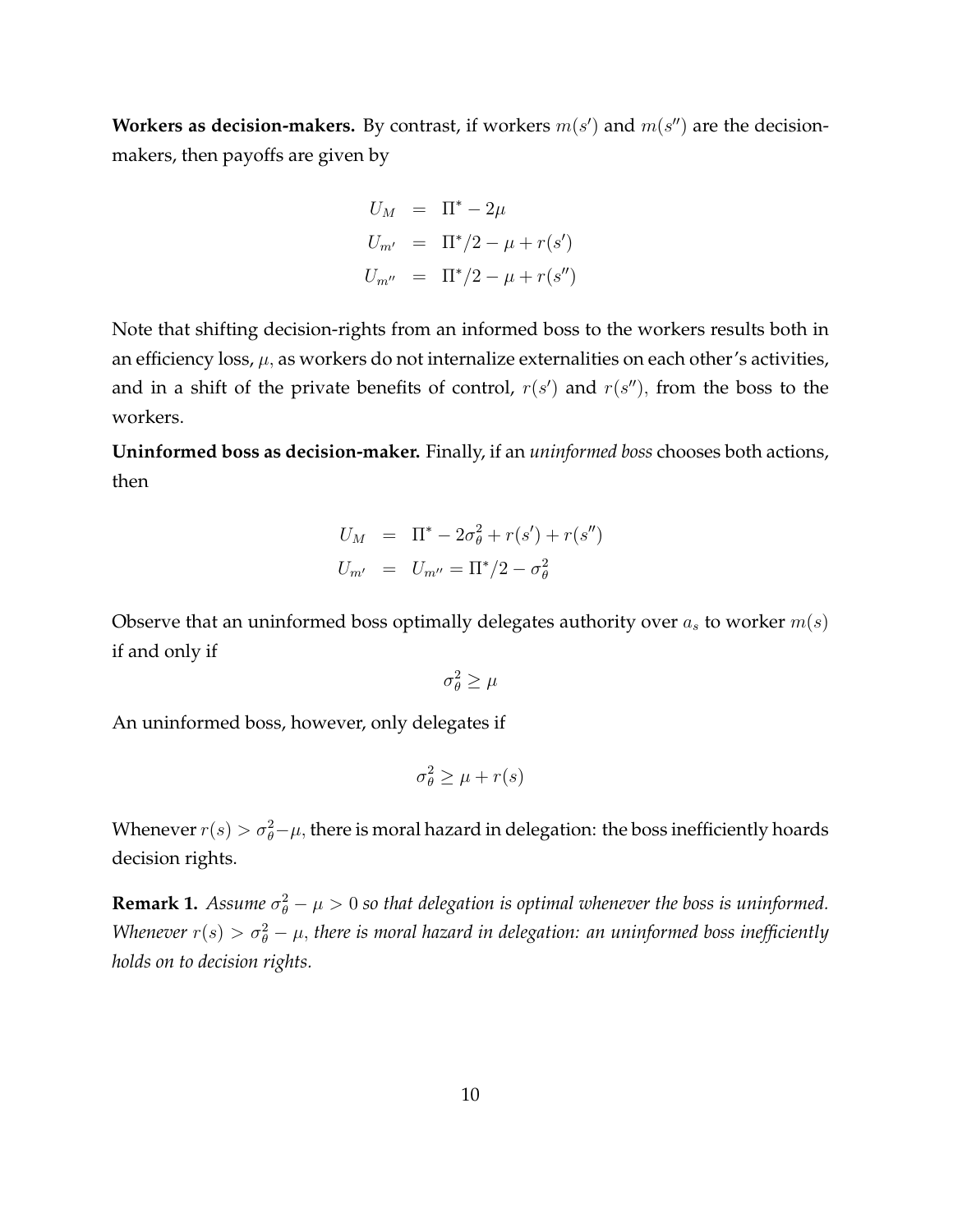#### <span id="page-11-2"></span>**2.3 When is a (power-hungry) boss valuable?**

With at most two layers, organization design is reduced to a single question: When is it optimal for the organization to have a boss? i.e. when is centralized decision-making optimal?

If the boss has no preferences for power  $(r(s) = 0)$ , she always adds value. With probability  $p$  she is informed, and she chooses the first best action  $a_s^*$ . With probability  $1 - p$ , she is uninformed and she delegates to the worker below her whenever this is optimal, that is whenever  $\sigma_{\theta}^2 \geq \mu$ .

With preferences for power, this need not be the case. The key trade-off in this setting is as follows. On the plus side, the boss internalizes externalities between activities. On the minus side, the boss may hoard decision rights because of her preference for power, and this creates an inefficiency. Formally, an uninformed boss delegates  $a_s$  if and only if

$$
r(s) \leq \overline{r} \equiv \sigma_{\theta}^2 - \mu.
$$

On the one hand, with probability  $(1 - p)(1 - F(\overline{r}))$ , the boss takes an uninformed decision, reducing payoffs by  $\sigma_{\theta}^2 - \mu$  relative to an organization where authority is directly allocated to the workers. On the other hand, with probability  $p$ , the presence of a boss increases efficiency by  $\mu$ , as she internalizes externalities between activities when informed. Finally, with probability  $(1 - p)F(\overline{r})$ , the presence of a boss does not affect payoffs, as she delegates efficiently. It follows that a boss is valuable if and only if

$$
p\mu \ge (1 - p)(1 - F(\overline{r}))(\sigma_{\theta}^2 - \mu),
$$

which can be rewritten as

<span id="page-11-0"></span>
$$
p\sigma_{\theta}^{2} + (1-p)F(\overline{r})\overline{r} > \overline{r}.
$$
 (1)

This immediately leads to the following proposition

<span id="page-11-1"></span> $\bf{Proposition 1.}$   $\it Assume$   $\sigma_\theta^2 - \mu > 0$ . Decentralization of authority (no boss) is optimal whenever  $p < \overline{p}$ , with  $\overline{p}$  given by

$$
\overline{p}\sigma_{\theta}^{2} + (1 - \overline{p})F(\overline{r})\overline{r} = \overline{r}
$$

where  $\bar{r} \, \equiv \, \sigma_\theta^2 - \mu$ . The thresholds  $\bar{p}$  is strictly positive whenever  $F(\bar{r}) \, < \, 1,$  in which case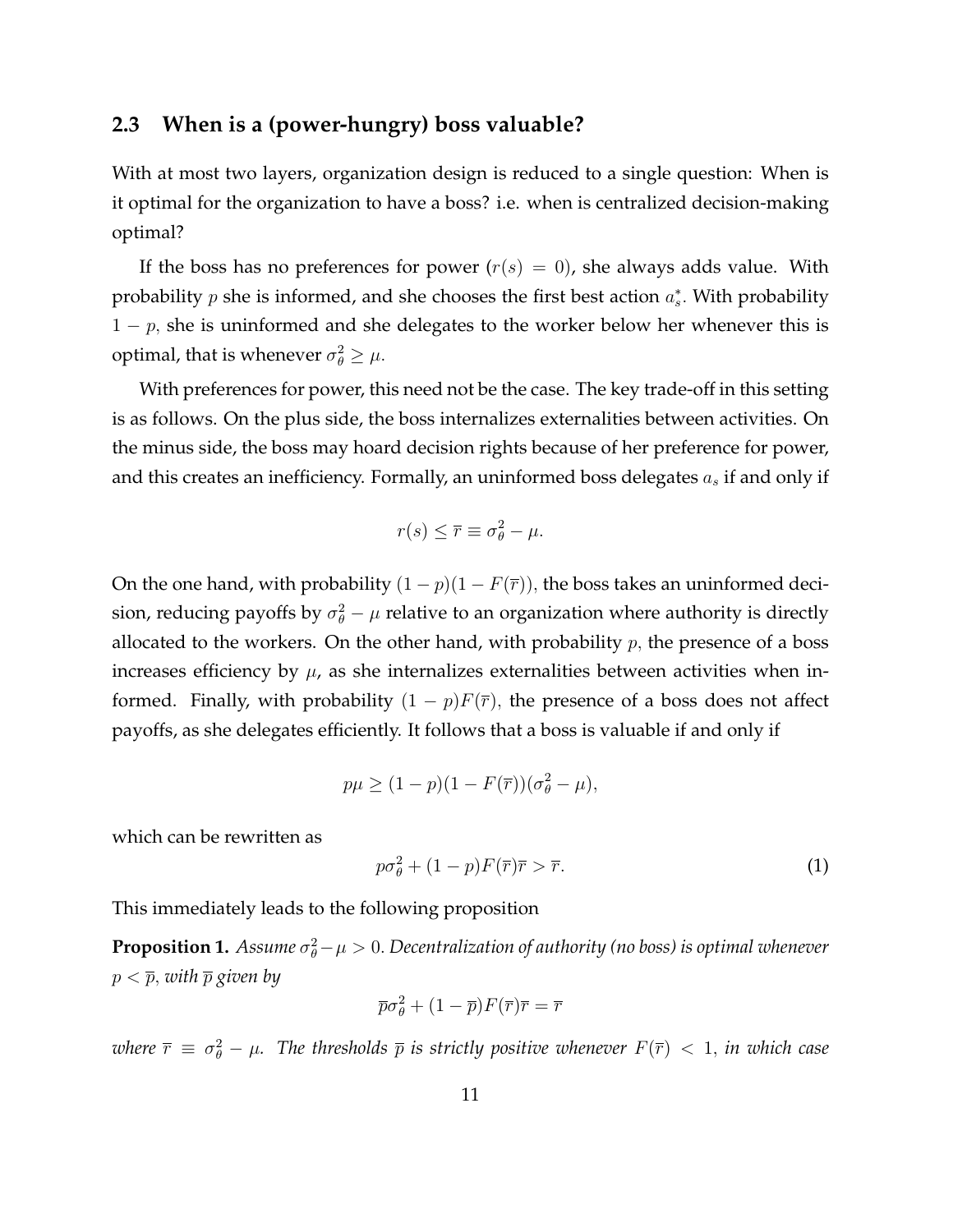*an increase in preferences for power (a downwards shift in* F(:) *in the sense of FOSD) strictly increases*  $\overline{p}$ *.* 

The above proposition yields two compelling comparative statics: First, a boss (or centralization) is only valuable if the boss is sufficiently likely to be informed and when preferences for power are not too strong. Intuitively, hoarding decision-rights is only costly when M is uninformed. If  $p = 1$ , the boss is always valuable, regardless of her preferences for authority. If  $p = 0$ , the boss is never valuable. Second, the value of a boss depends on her preferences for power. In particular, an upward shift in  $F(.)$ in the sense of FOSD makes it more likely that a boss is valuable. The boss then has weaker preferences for power and, hence, is less likely to inefficiently hoard decisionrights when uninformed.

Perhaps surprisingly, comparative statics with respect to the other two parameters  $\mu$ and  $\sigma_\theta^2$  are ambiguous. Inspecting [\(1\)](#page-11-0), a decrease in  $\overline{r}=\sigma_\theta^2-\mu$  not only reduces the value of decentralization to the worker (RHS of [\(1\)](#page-11-0)), but also reduces the probability  $F(\overline{r})$  that the manager delegates to the worker. Intuitively, an increase in the incentive conflict of the workers exacerbates the moral- hazard-in-delegation faced by their boss: the boss is less willing to delegate, even though delegation remains optimal whenever the boss is uninformed. As a result, when workers become more biased (an increase in  $\mu$ ) it may become optimal to remove the boss and decentralize authority to workers.

**Proposition 2.** A decrease in  $\overline{r} \equiv \sigma_{\theta}^2 - \mu$ , that is an increase in the worker's bias or a decrease *in the worker's informational advantage, may result in removal of the boss and decentralization of authority to the workers.*

The above proposition stands in contrast with standard models in the delegation literature (see Dessein 2002, Alonso et al. 2008, Rantakari 2008), which have the unambiguous prediction that decisions are less likely to be delegated to the agent when conflicts of interest are larger.

To provide more intuition for the above result, we consider two specific distributions for  $r(s)$  and show that whenever p is small, an increase in the worker's bias  $\mu$  initially results in a removal of the boss and decentralization of decision-rights to those same workers: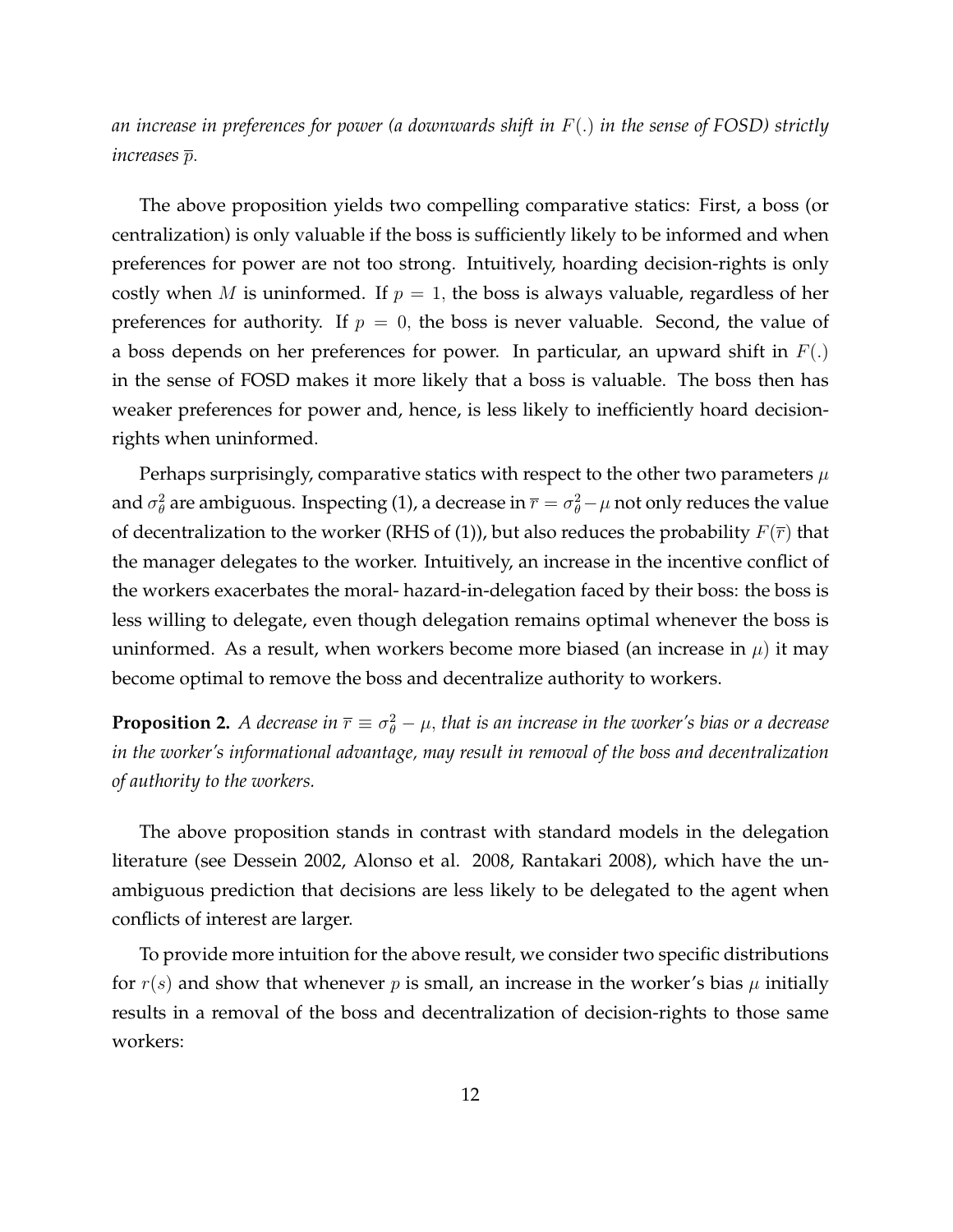**Proposition 3.** Assume  $r(s)$  is uniformly distributed on  $[0, R]$  with  $R < \sigma_{\theta}^2$  or that  $r(s)$  is deterministic, that is  $r(s) \equiv r < \sigma_{\theta}^2$ . If  $p$  is sufficiently small, then decentralization (no boss) is *optimal for intermediate values of worker bias*  $\mu$ , *whereas centralization (a boss) is optimal for*  $\mu$ *sufficiently small or sufficiently large.*

We first show this result for uniformly distributed decision rents. We subsequently consider deterministic decision rents:

**Case 1 (Uniformly distributed decision rents)**. Assume first that  $r(s)$  is uniformly on [0, R] with  $R < \sigma^2$ . For simplicity, we normalize all parameters so that  $\sigma^2$  equals 1. If  $R < 1 - \mu$ , an uninformed boss always delegates so that she is valuable regardless of p. In contrast, if  $R > 1-\mu$ , an uninformed boss delegates with probability  $F(\overline{r}) = (1-\mu)/R$ . From Proposition [1,](#page-11-1) decentralization to the workers (no boss) is then optimal

<span id="page-13-0"></span>
$$
\Leftrightarrow p < \overline{p} \equiv (1 - \mu) \frac{R - (1 - \mu)}{R - (1 - \mu)^2} \tag{2}
$$

It is now easy to verify that  $\bar{p}$  is hump-shaped in  $\mu : \bar{p} = 0$  for  $\mu < 1 - R$ ,  $\bar{p}$  is increasing in  $\mu$  for  $\mu \in [1 - R, \sqrt{1 - R}]$  and  $\bar{p}$  is decreasing in  $\mu$  for  $\mu > \sqrt{1 - R}$ . Let  $\hat{p}$  denote the maximized value of  $\bar{p}$  in [\(2](#page-13-0)). It follows that for  $p < \hat{p}$ , installing a boss is optimal if the worker's incentive conflict  $\mu$  is small, but an increase in  $\mu$  will eventually result in the boss's removal:

**Result:** *There exists a*  $\hat{p} > 0$ *, such that* 

- For  $p < \hat{p}$ , decentralization (no boss) is optimal for intermediate values of  $\mu$ . Centralization *is optimal for sufficiently small or large*.
- For  $p > \hat{p}$ , centralization (boss) is always optimal.

Figure [1](#page-14-0) plots  $\bar{p}$  as a function of  $\mu$  and this for  $R = 0.8$  (green curve) and  $R = 0.9$ (red curve). When boss is not likely to be informed ( $p$  is small), an initial increase in the agency conflict of the workers (an increase in  $\mu$ ) makes it optimal to remove the boss and decentralize authority to those workers. Intuitively, for intermediate values of  $\mu$ , the moral hazard problem in the delegation of the decision then outweighs the agency problem in the decision itself.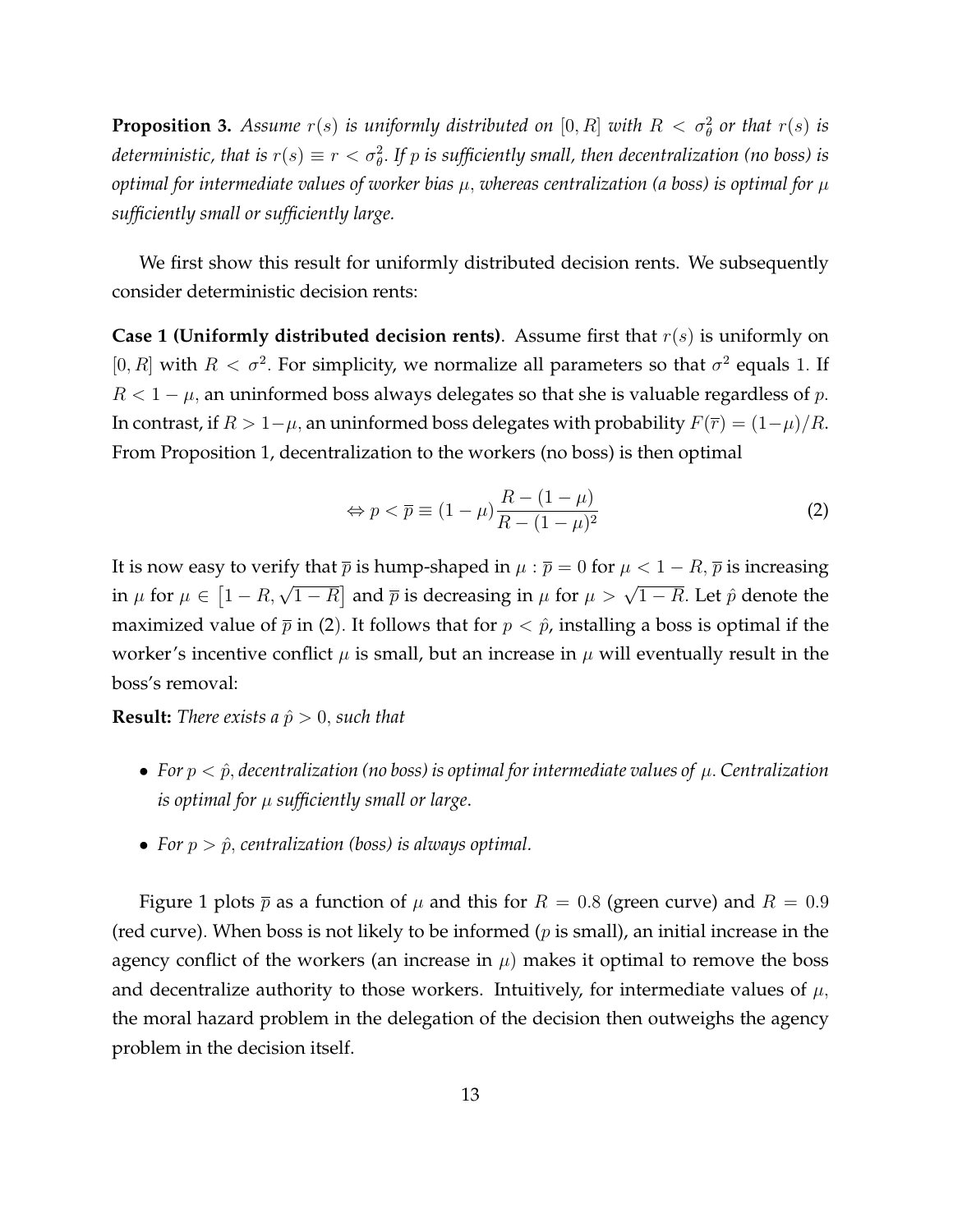<span id="page-14-0"></span>

**Figure [1](#page-14-0)** – Assume  $r(s) \upharpoonright U[0,R]$  and  $\sigma^2 = 1$ . Figure 1 plots the optimal hierarchy (boss, no boss) as a function of the externality parameter  $\mu$  when  $R = 0.9$ . A boss is valuable if  $p > \overline{p}$  (red curve), while she destroys value when  $p < \overline{p}$ .

**Case 2 (deterministic private benefits)**. Assume now that  $r(s) = r$ , so that an uninformed boss delegates if and only if  $\mu < \mu_L \equiv \sigma_{\theta}^2 - r$ . If  $\mu > \mu_L$ , the boss never delegates and decentralization (no boss) is optimal whenever  $p\sigma_\theta^2 < \sigma_\theta^2 - \mu$ , i.e.  $\mu < \mu_H \equiv (1-p)\sigma_\theta^2$ . **Result:** Assume  $p < \hat{p} \equiv r/\sigma_{\theta}^2$ , then decentralization (no boss) is optimal for  $\mu \in (\mu_L, \mu_H)$  with  $\mu_L < \mu_H$ , whereas centralization (boss) is optimal for  $\mu < \mu_L$  or  $\mu > \mu_H$ .

## **2.4 When the top manager is also the organization designer**

A somewhat counter-intuitive implication of Proposition [1](#page-11-1) is that an increase in the boss's preferences for power may result in more delegation of authority to workers, as it becomes optimal to remove the boss. In certain instances, however, such as family-run firms or owner-manager firms, the boss *is* the organization designer.

It is trivial to see that the boss then never wants to remove herself.<sup>[14](#page-14-1)</sup> As a result, in a two-layer hierarchy, stronger preferences for power then unambiguously result in less worker authority. In multi-layer hierarchies, however, this is not necessarily the case. Indeed, the top manager may then inefficiently hold on to power, but she will optimally remove middle-layers of management when preferences for power increase.

<span id="page-14-1"></span><sup>&</sup>lt;sup>14</sup>This result stands in contrast to Aghion and Tirole (1997), Dessein (2002) and Alonso, Dessein and Matouschek (2008), where a boss may (selfishly) benefit from such an ex ante commitment to delegate authority.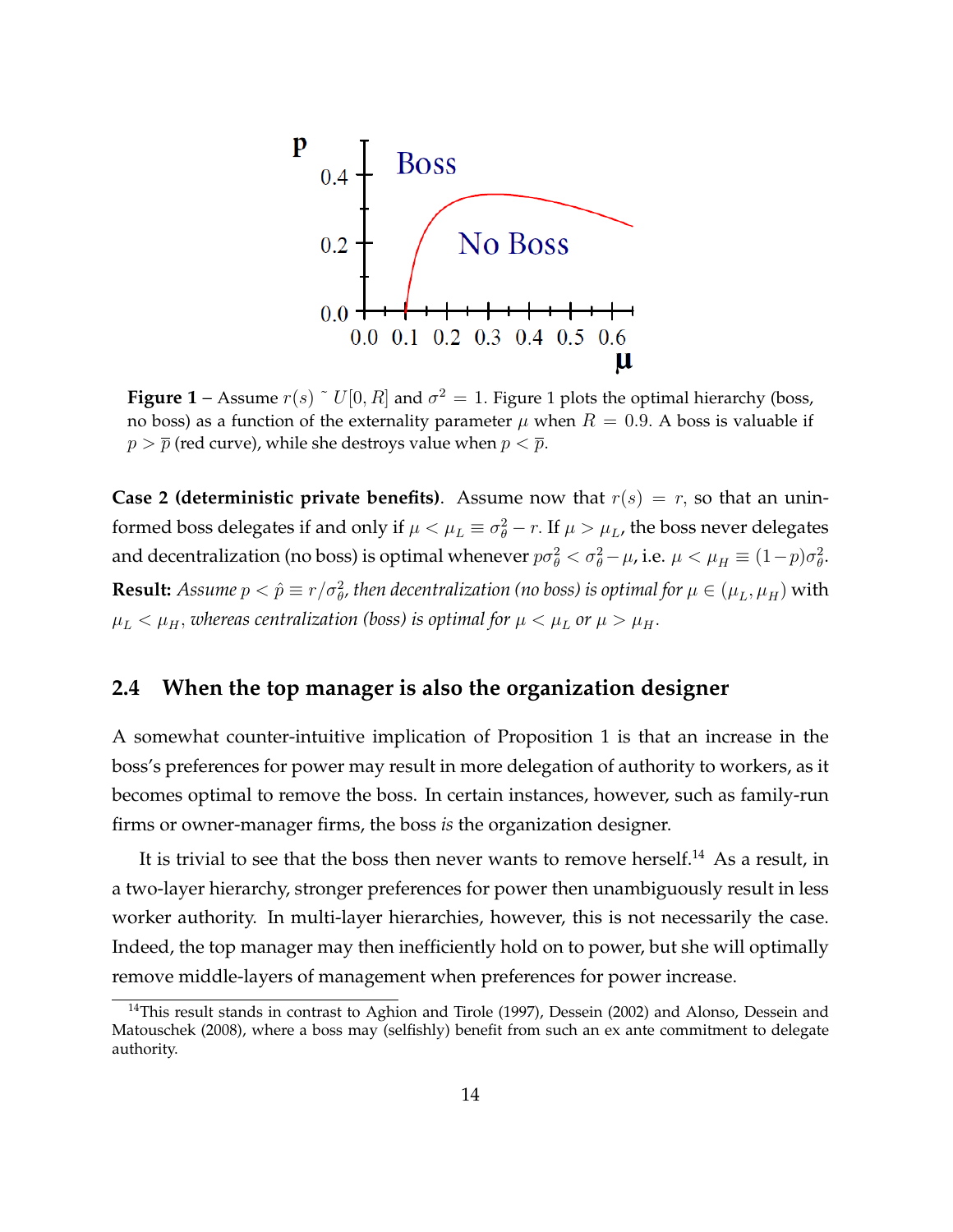**Example**: Consider the same set-up as above, but let there be one additional layer – the CEO – who observes  $\theta_s$  with independent probability  $p_0 > 0$  and derives a private benefit  $r_0(s)$  from choosing  $a_s$ . When uninformed, the CEO either delegates to manager  $M$  (formerly the boss), or delegates to the worker, or takes an uninformed decision.

Assume both  $r_0(s)$  (private benefits CEO) and  $r(s)$  (private benefits manager) are i.i.d. uniformly distributed on  $[0, R]$ . Proposition [1](#page-11-1) still holds. The CEO removes manager M from the hierarchy whenever  $p < \overline{p}(R)$ , with  $\overline{p}(R)$  given by [\(2\)](#page-13-0). Let  $R_1$  and  $R_2 > R_1$  be such that  $\bar{p}(R_1) < p < \bar{p}(R_2)$ . An increase in R from  $R_1$  to  $R_2$  then results in delayering and, often, more delegation to the worker. In contrast, an increase in  $R$  from  $R_0$  to  $R_1 > R_0$  unambiguously results in less delegation to the worker.

## **3 Three-level hierarchies**

The previous section shows how, when bosses are power-hungry, hierarchical decisionmaking is only valuable when the boss is sufficiently knowledgeable. Most hierarchical organizations, however, have multiple layers of management. In this section, we study how preferences for power affect the structure of multi-layered hierarchies, and address the following questions.

- What is the value of middle layers of management?
- How does the value of middle layers of management compare to that of top layers?
- When preferences for power become more pronounced, does this tend to result in smaller organizations or flatter organizations?

To answer these questions, consider the following generalization of the model presented in Section [2:](#page-8-0)

### **3.1 A delegation hierarchy with three levels**

An organization is engaged in a set of activities  $S$  which are partitioned into (nonoverlapping) divisions  $\{D_1, ..., D_n\}$ . Each activity  $s \in S$  is associated with an action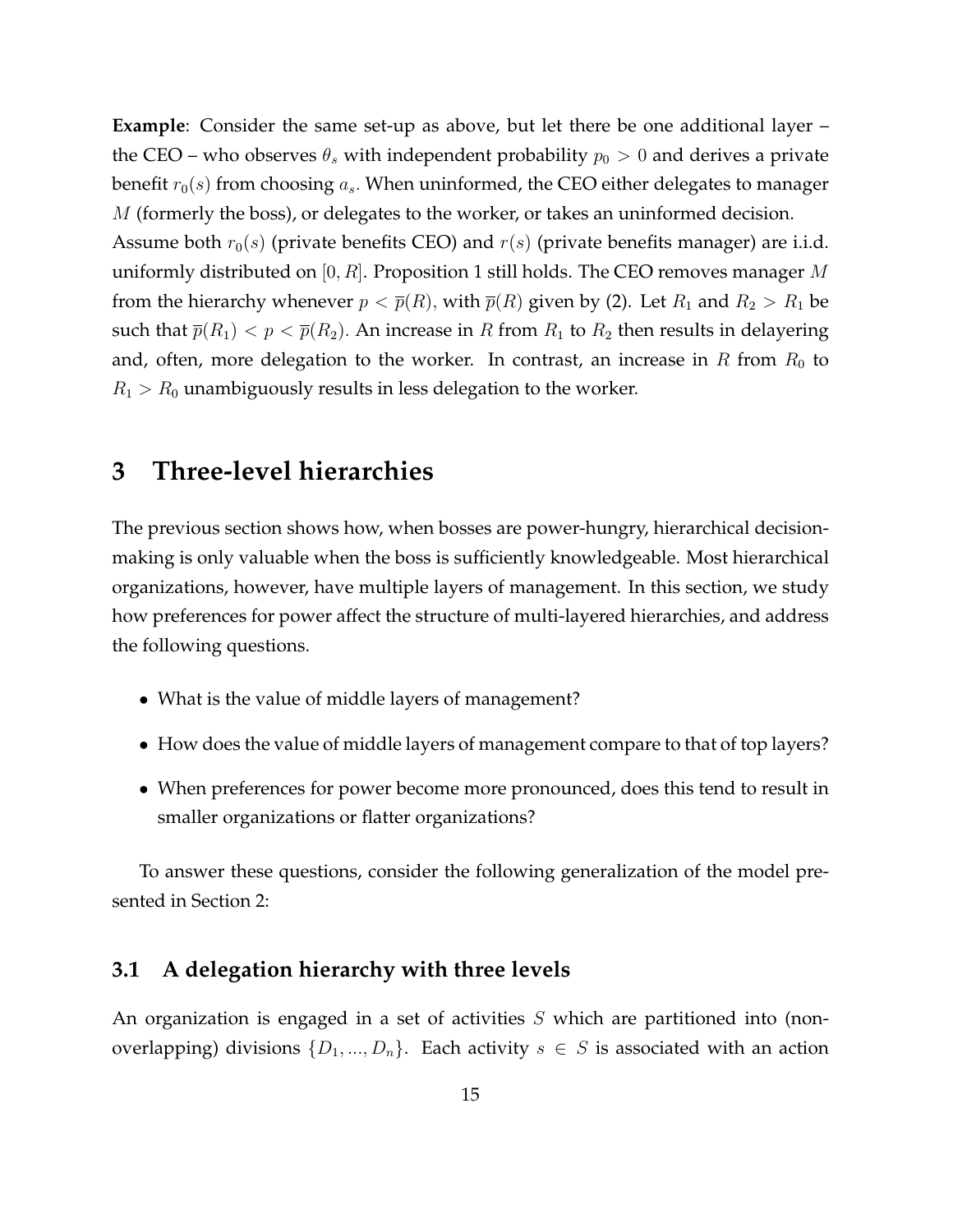choice  $a_s$  and generates a payoff  $\pi_s(\theta_s, a)$  where  $a = (a_s, a_{-s})$  is the organization's action profile and  $\theta_s$  is an activity-specific shock which represents the uncertainty about the optimal action  $a_s$  to take. Section [3.2](#page-18-0) discusses the properties of  $\pi_s(\theta_s, a)$  in more detail.

Each activity s is assigned to a hierarchy of managers

$$
h(s) = (h_0(s), h_1(s), h_2(s))
$$

where  $h_i(s) \in M \cup \{0\}$  with M the set of managers. We denote  $h_i(s) = 0$  when no manager is assigned to level i and  $h_i(s) = m_i(s) \in M$  otherwise. Wlog (see later) we restrict attention to symmetric organizations where  $h_i(s)=0$  if and only if  $h_i(s^\prime)=0$  for all  $s' \in S$ .

Lower-level managers are more specialized: the 'top manager' (or CEO)  $m_0(s)$  is assigned all activities  $s' \in S$  (or none, if  $h_0 = 0$ ), the 'middle manager'  $m_1(s)$  is assigned all activities  $s' \in D_k$  belonging to the same division as s (or none, if  $h_1 = 0$ ), and the 'worker'  $m_2(s)$  is only assigned activity s. Figure [2i](#page-17-0)llustrates 4 possible organization designs:

Abusing notation, we denote  $m_i = m_i(s)$  unless confusion is possible. Manager  $m_i$ observes  $\theta_s$  with independent probability

$$
p_j\in[0,1].
$$

As in our two-layer model we assume that the worker  $m_2$  is perfectly informed, that is  $p_2 = 1$ . If  $h_0 \neq 0$ , then the initial decision-right over  $a_s$  is owned by manager  $m_0$ . An uninformed  $m_0$ , however, may choose to delegate the decision right about  $a_s$  to  $m_1$ or  $m_2$ . When delegated authority, the middle manager  $m_1$  either selects  $a_s$  or delegates authority over  $a_s$  to the  $m_2$ . The lower-level manager  $m_2$  always selects  $a_s$  when delegated authority. If  $h_j = 0$  for all  $j < i$ , then the initial decision right over  $a_s$  is allocated to manager  $m_i \in \{m_1, m_2\}$ . Section [3.3](#page-20-0) discusses the above assumptions in more detail, including how decision rights over activities can be conveyed through control over activity-specific, division-specific and organization-wide assets.

**Managerial Preferences:** Managers maximize the payoffs of the activities assigned to them when choosing  $a_s$ . Managers, however, are also power-hungry in that they derive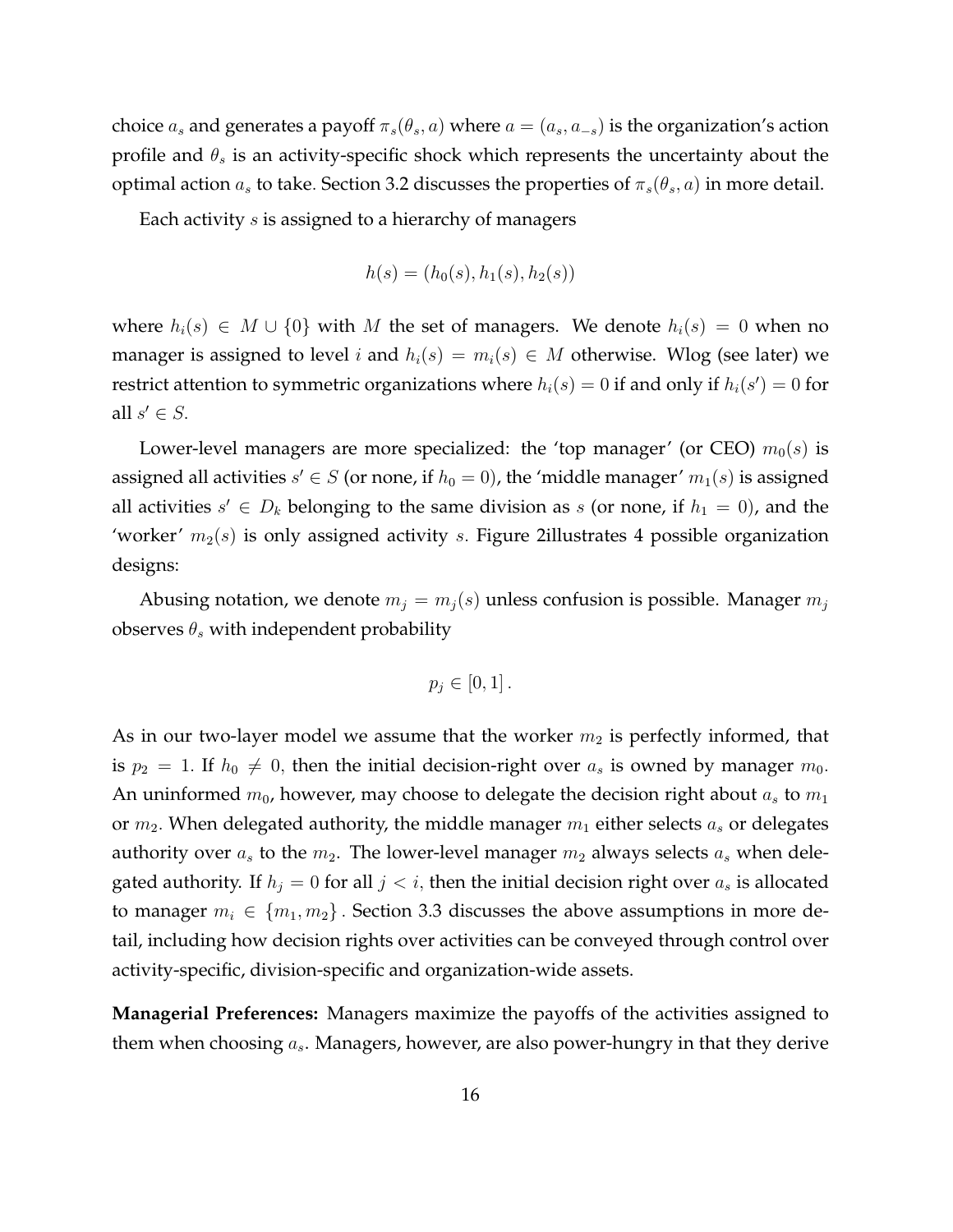#### Three-layered hierarchy

<span id="page-17-0"></span>

#### Two-layered integrated hierarchy



#### Two-layered non-integrated hierarchy







**Figure 2** – Four possible organization designs.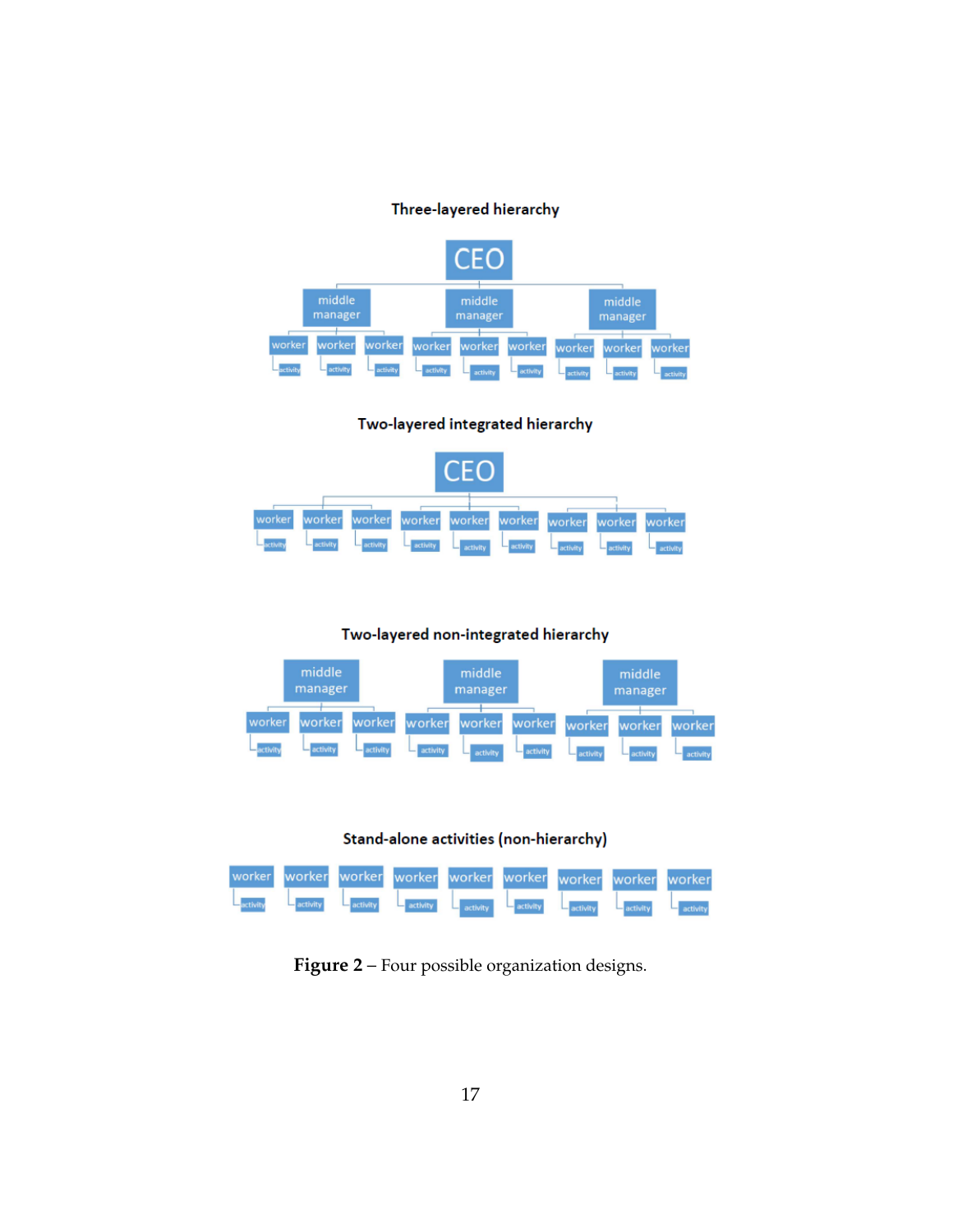a private benefit from choosing  $a_s$ . We denote by  $r_j = r_j(s)$  the private benefits to manager  $m_j$  associated with choosing action  $a_s$ . If  $m_j$  chooses  $a_s$ , then the rent  $r_j$  is i.i.d. with c.d.f.  $F(\cdot)$  on support  $[0, R]$  or  $[0,\infty)$ . If  $m_j$  does not choose  $a_s$ , then  $r_j = 0$ . We refer to Section [2](#page-8-0) for a discussion of these preferences. All decision rent draws are stochastically independent and are private information. Section [4.3](#page-28-0) considers the special case where  $r_j$  is deterministic (and identical) for all managers. When deciding whether or not to delegate  $a_s$  to manager  $m_l$ , manager  $m_j$  takes into account the equilibrium strategies of all managers  $m_i$  with  $i > j$ , and behaves as if she maximizes the sum of her private benefits  $r_i$  and the expected payoffs of the activities s assigned to her.

**Organization Design:** Neither decisions themselves, nor the delegation of decisions are contractible. Moreover, managers do not respond to monetary incentives. The organization designer, however, can remove *layers of management*. We denote the optimal hierarchy by  $h^*$  where  $h_i^* = 0$  if layer  $i$  is inactive (no manager is assigned to layer  $i$ ). Without loss of generality, we assume that  $h_2 \neq 0$ . Hence, the smallest possible hierarchy is  $h^* = \{0,0,m_2\}$  . As discussed above, agent  $m_2$  can be interpreted as a worker who operates activity s. As we discuss in Section [3.3,](#page-20-0) given that manager  $m_0$  is the only manager who is assigned all activities  $s' \in S$ , removing  $m_0$  can viewed as a de-integration decision.

### <span id="page-18-0"></span>**3.2 Expected payoffs**

Appendix I posits a quadratic "hit-the-state" payoff specification for  $\pi_s(\theta_s, a)$  which results in intuitive expressions for expected profits and which we will maintain throughout the paper. As in the model with two layers, this payoff specification is such that the optimal choice of  $a_s$  depends on  $\theta_s$  and on the magnitude of externalities with other activities  $s' \neq s$ , but not the actions  $a_{-s}$  associated with those other activities. Without loss of generality, we therefore focus our discussion and analysis on one generic activity *s* and associated action  $a_s$ , taking the action profile  $a_{-s}$  as given.

Let  $\Pi_{a_{-s}}(m_j)$  denote the expected *organizational payoffs* of all activities  $s' \in S$  when an *informed manager*  $m_j(s)$  chooses  $a_s$  and let  $\Pi_{a_{-s}}^*$  denote the first-best expected payoffs (both for some given action profile  $a_{-s}$ ). Since manager  $m_0$  maximizes the payoffs of all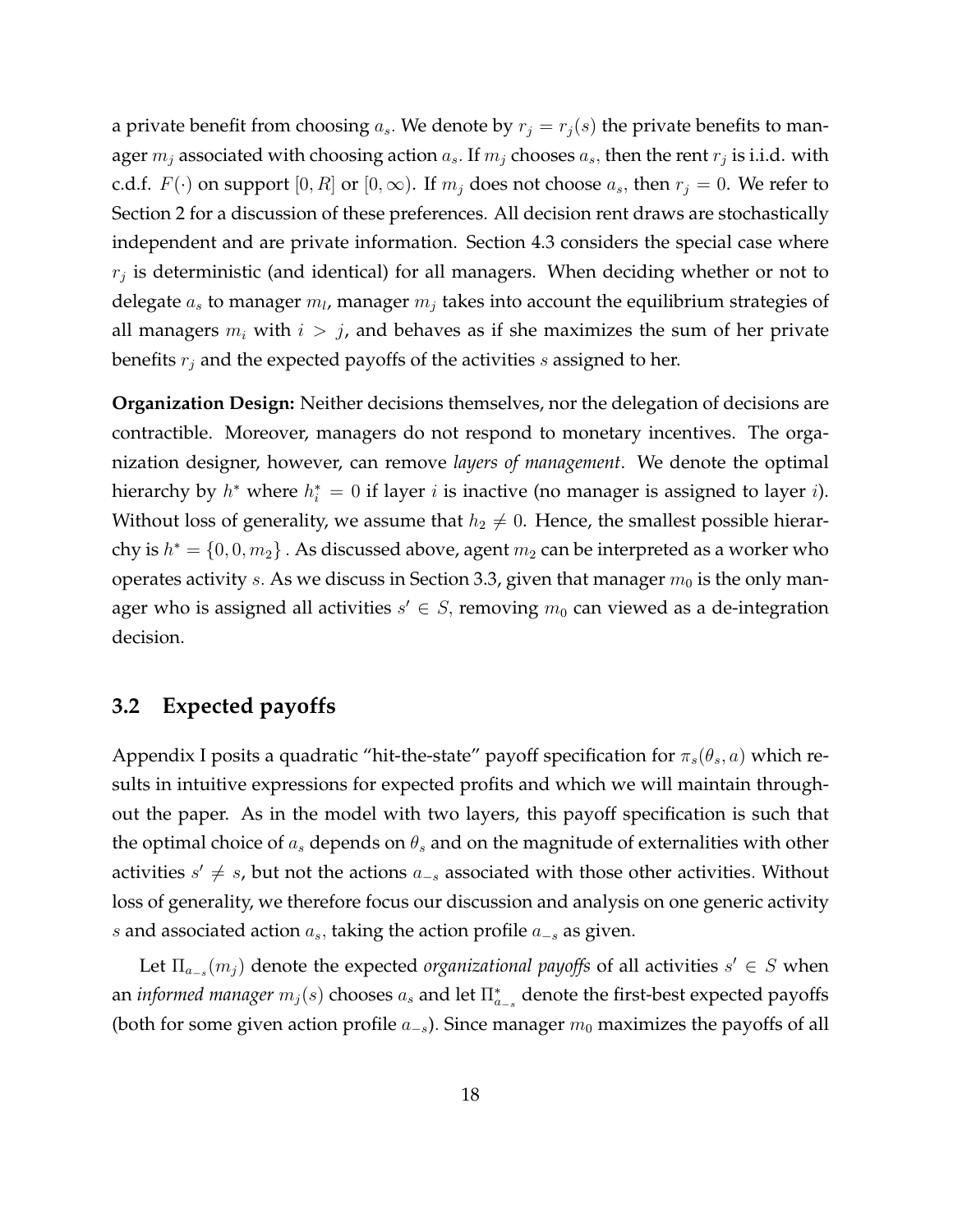activities, it follows that

$$
\Pi_{a_{-s}}(m_0) = \Pi_{a_{-s}}^*.
$$

When an informed middle manager  $m_1$  or worker  $m_2$  selects  $a_s$  the pay-off specification in Appendix I implies that

$$
\Pi_{a_{-s}}(m_1) = \Pi_{a_{-s}}^* - \mu_1
$$
  
\n
$$
\Pi_{a_{-s}}(m_2) = \Pi_{a_{-s}}^* - \mu_1 - \mu_2,
$$

where the term  $\mu_1$  are the payoff losses due to externalities which are not internalized by the middle manager, and  $\mu_1 + \mu_2$  reflect the externalities not internalized by the worker. When an *uninformed manager*  $m_j$  selects  $a_s$ , our quadratic payoff specification results in expected organizational payoffs

$$
\Pi_{a_{-s}}(m_j) - \sigma^2,
$$

where  $\sigma^2$  is linear in the variance of the task-specific shock  $\theta_s$ . Hence  $\sigma^2$  reflects the uncertainty surrounding the optimal choice of  $a_s$ .

When deciding whether or not to delegate to the worker  $m_2$ , middle manager  $m_1$ only cares about the expected payoffs of the activities assigned to her. Let  $\Pi_{a_{-s}}^1(m_j)$ denote the *expected payoffs of all the activities assigned to manager*  $m_1$  when an *informed manager*  $m_j \in \{m_1, m_2\}$  chooses  $a_s$ . Our payoff specification implies that

$$
\Pi_{a_{-s}}^1(m_1) \equiv \Pi_{a_{-s}}^{1^*}
$$
  

$$
\Pi_{a_{-s}}^1(m_2) = \Pi_{a_{-s}}^{1^*} - \mu_2
$$

:

Instead, when an uninformed manager  $m_1$  chooses  $a_s$ , those payoffs equal  $\Pi_{a_{-s}}^{1^*}-\sigma^2$ . To simplify the exposition, we assume that the bias in decision-making increases linearly as one moves down the hierarchy:

#### **Assumption A1:**  $\mu_1 = \mu_2 = \mu$ .

In this paper, we study the consequences of managers inefficiently holding on to authority. To make this analysis relevant, we make the following assumption which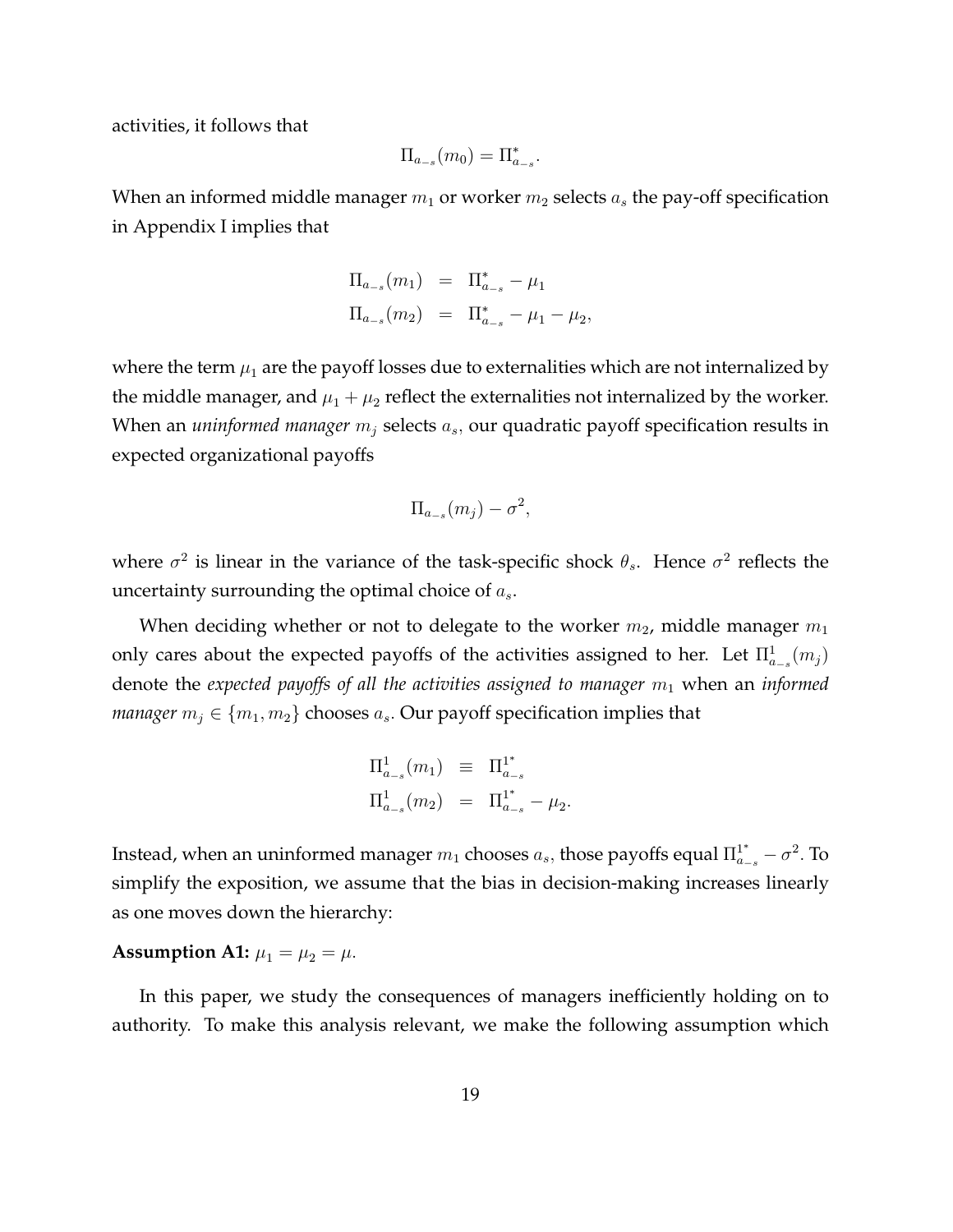## **Organizational Pay-offs (informed DM)**



activity

**Figure 3** – Expected organizational payoffs in a three-layer hierarchy when an informed manager  $m_i \in \{m_0, m_1, m_2\}$  is decision-maker (DM).

implies that delegation is efficient:

**Assumption A2:**  $p_1 \sigma^2 - \mu > 0$ .

Assumption A2 guarantees that in the absence of preferences for power, an uninformed top manager  $m_0$  is willing to delegate to the next-level manager  $m_1$ .

### <span id="page-20-0"></span>**3.3 Discussion**

**Delegation hierarchies, asset ownership and de-integration:** While alternative interpretations are possible, following the literature on incomplete contracts (Grossman and Hart (1986), Hart and Moore (1990)), one can think of decision rights in our model being conveyed through control or ownership of assets. Consider a number of activities  $s \in S$ , each of which is associated with a three-layer delegation hierarchy  $h(s) =$  $(m_0, m_1(s), m_2(s))$ . Each activity s requires, at the minimum, the use of an activity-specific asset  $A_s \in \Omega_2$  which is operated by worker  $m_2(s)$ . The organization, however, has the option to integrate its activities in a number of divisions  $D = \{D_1, ..., D_N\}$  by letting activities belonging to the same division  $D_i \in D$  use a common asset  $A_i \in \Omega_1$ . While this divisional asset does not directly affect payoffs, such integration allows the organization to convey the decision right over  $a_s$  to manager  $m_1(s)$  who operates this asset. Finally, independent of whether its activities are integrated into divisions or not, the organization can employ an organization-wide asset  $A_0$  which is required to operate all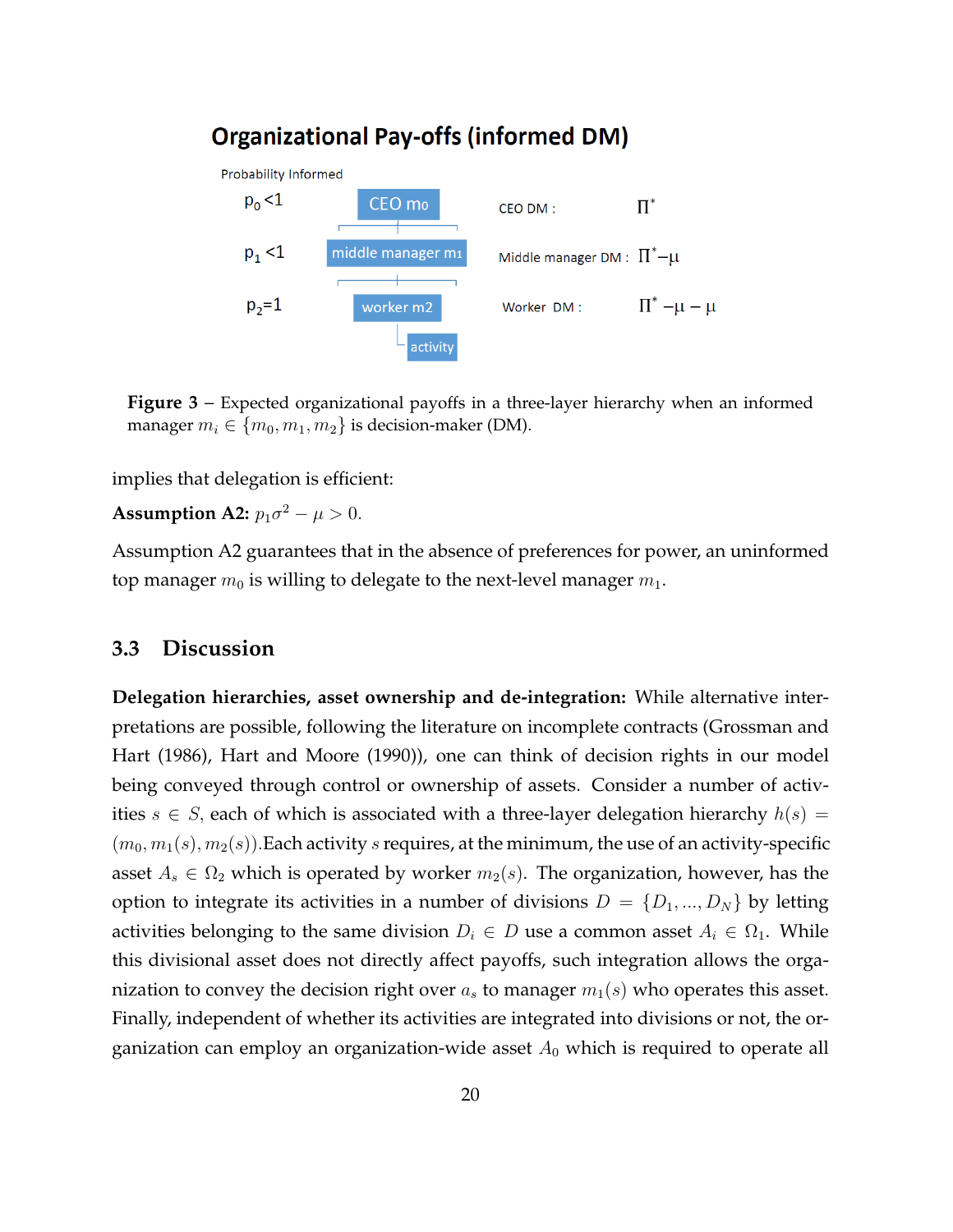divisional assets  $A_i \in \Omega_1$  (if 'active') and all activity-specific assets  $A_s \in \Omega_2$ . This type of organization-wide integration therefore allows the organization to assign the decision rights over the full action profile a to a single manager  $m_0$ . Conversely, removing manager  $m_0$  in a delegation hierarchy is equivalent to a de-integration decision, where one hierarchy is replaced by several smaller hierarchies (if divisional assets are being used) or by a set of stand-alone assets (if no divisional assets are in use).

**Formal versus real authority:** In our delegation hierarchy, the initial decision-right over  $a_s$  is owned by manager  $m_0$ , the "top manager". One can think of this as  $m_0$  having *formal authority* in the sense of Aghion and Tirole (1997). An uninformed  $m_0$ , however, may choose to delegate or "loan" the decision rights about  $a_s$  to a middle manager or worker  $m_i \in \{m_1(s), m_2(s)\}\.$  One can view this as the delegation of "real authority" where an uninformed boss optimally refrains from overturning the actions of her subordinate.

As in Aghion and Tirole, but unlike in Dessein (2002), we implicitly assume that the activity  $s$  is sufficiently complex so that observing the choice of  $a_s$  by a middle manager or worker does not reveal the state of nature  $\theta_s$ .<sup>[15](#page-21-0)</sup> Hence, in the absence of re-delegation, the top manager has no commitment problem when "loaning" or "delegating" a decision right to a middle manager. Ex ante, a top manager optimally allows a middle manager to re-delegate a decision right to the worker. Ex post, however, the top manager may have an incentive to reclaim the decision right if she observes re-delegation. Our model therefore implicitly assumes that a top manager cannot observe whether a decision is being re-delegated or not.<sup>[16](#page-21-1)</sup> Alternatively, if who makes the final decision is observable, then the top manager must be able to build a reputation for not reneging on delegation decisions, as in Baker, Gibbons and Murphy (1999).

# **4 Optimal hierarchical structure**

Our model allows for four possible organization designs. The first is a *three-level hierarchy* where a top-manager sits above a middle manager, who in turn sits above a worker.

<span id="page-21-0"></span><sup>&</sup>lt;sup>15</sup>Similarly, the choice of  $a_s$  by a subordinate does not reveal whether or not this subordinate was informed.

<span id="page-21-1"></span><sup>&</sup>lt;sup>16</sup>Consistent with this assumption of non observability, it is often lamented that middle managers claim "ownership" for actions and accomplishments which are mainly achieved by their subordinates.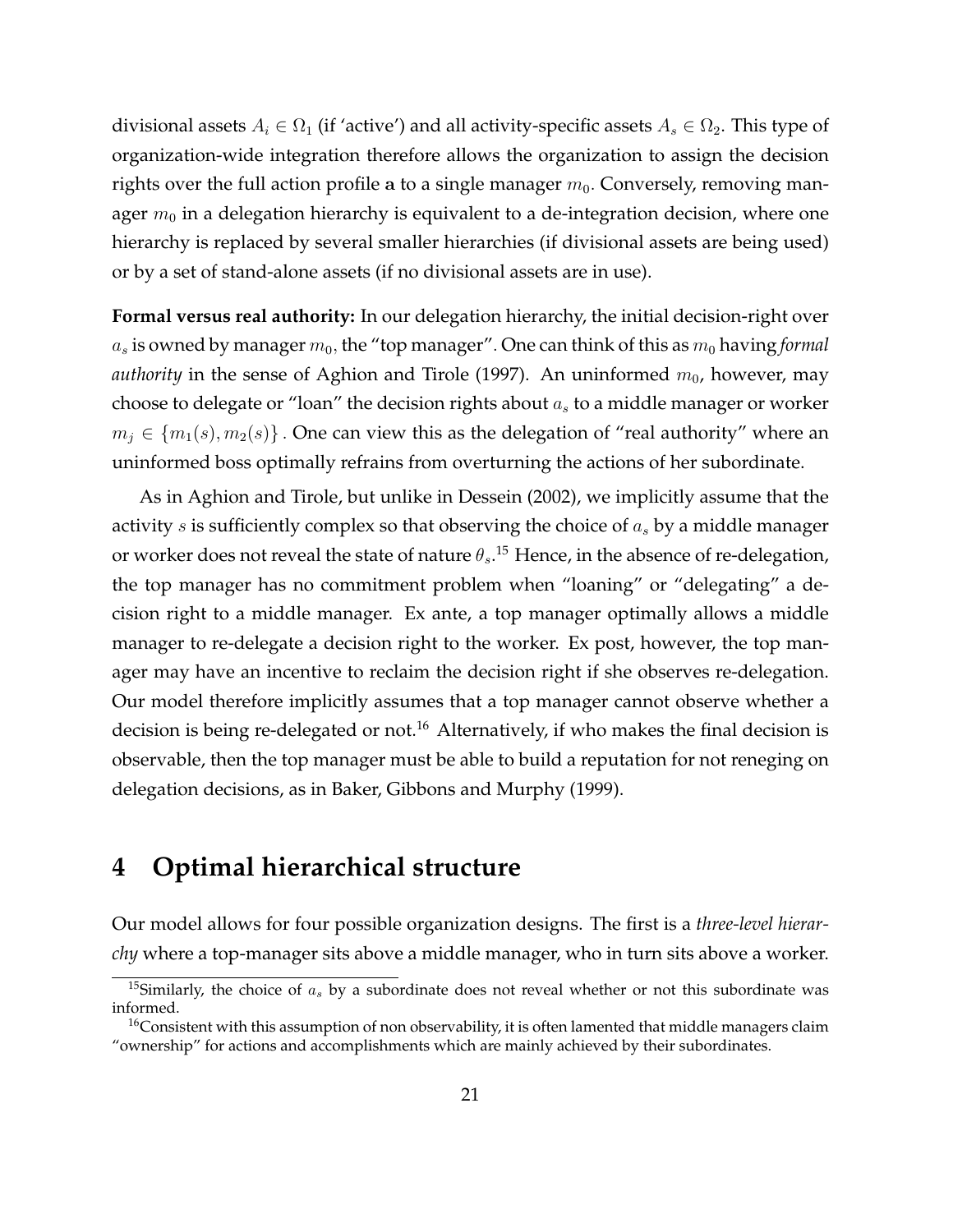We denote this organization  $h^* = (m_0, m_1, m_2)$ . A second possibility is an *integrated twolevel hierarchy* where, relative to the first organization, the middle manager is removed so that the top-manager sits directly above the worker i.e.  $h^* = (m_0, 0, m_2)$ . A third possibility is a *non-integrated two-level hierarchy* where middle managers sit above workers and the CEO is removed i.e.  $h^* = (0, m_1, m_2)$ . Finally, it is possible to have *stand-alone activities,* where there is only the worker in the organization i.e.  $h^* = (0,0,m_2)$ .

Our study of which of those four structures is optimal proceeds as follows. In Section [4.1,](#page-22-0) we first consider a natural benchmark in which managers do not have preferences for power  $(r_1 = r_2 = 0)$ . It is easy to show that more layers of management are always better, that is  $h^* = (m_0, m_1, m_2)$ .

When managers  $m_0$  and  $m_1$  do have preferences for power, Section [4.2](#page-23-0) shows that  $h_i\neq 0$  if and only if  $p_i>p_i^*$  : power-hungry managers are part of an optimal hierarchy if they have sufficient expertise. An increase in preferences for power may then result in either delayering ( $h^* = (m_0, 0, m_2)$  or de-integration ( $h^* = (0, m_1, m_2)$  or  $h^* = (0, 0, m_2)$ , depending on  $\{p_0, p_1\}$ .

A central insight of Section [4.2,](#page-23-0) however, is that the moral-hazard-in-delegation problem is more severe for  $m_0$  than for  $m_1$  : an uninformed  $m_0$  is more likely to hoard decision rights than an uninformed  $m_1$ . Assuming deterministic decision rents, that is  $r_1 = r_2 = r$ , Section [4.3](#page-28-0) uses this insight to show how preferences for power tend to result in the removal of the top manager  $m_0$  rather than the middle manager  $m_1$ . In other words, stronger preferences for power tend to lead to small non-integrated organizations rather than large-but-flat ones, i.e.  $h^* = (0, m_1, m_2)$  rather than  $h^* = (m_0, 0, m_2)$ .

### <span id="page-22-0"></span>**4.1 Benchmark: No preferences for power**

Consider first a natural benchmark where managers do not have preferences for power:  $r_1 = r_2 = 0.$ 

**Proposition 4.** If there are no preferences for power, the optimal organization is  $h^* = (m_0, m_1, m_2)$ .

Under this organizational design the top manager  $m_0$  holds the initial decision right over  $a_s$ . If  $m_0$  is uninformed then she delegates to the division manager  $m_1$ . Similarly, if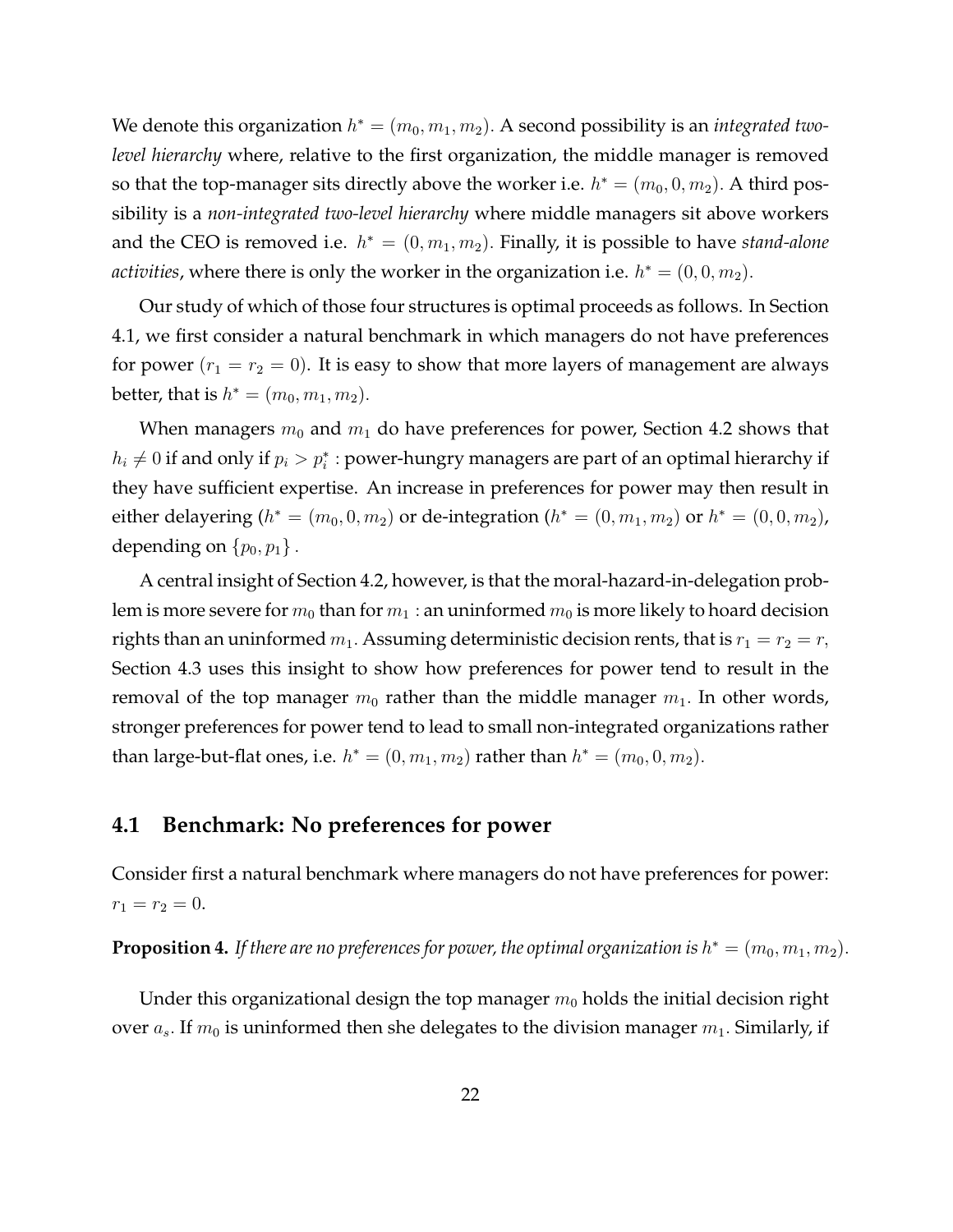$m_1$  has been delegated the decision right by  $m_0$ , and she is uniformed herself, then  $m_1$ delegates to the worker  $m_2$ .

The top manager faces a relatively simple trade-off between the costs and benefits of delegation. The benefits of delegating to the division manager are that the division manager may: (a) become informed; or (b) delegate to the worker–who we have assumed is always informed. The costs of delegation are, of course, the bias that comes from delegation. Assumption A2 ensures that the informational benefits of delegation to the division manager always dominate. This leaves open the possibility, however, that it is optimal for the top manager to delegate directly to the worker. This cannot be optimal since the division manager is less biased than the worker and, given that there are no preferences for power, the division manager always delegates to the worker if the top manager would do so herself.

Finally, the organization designer finds it optimal to assign the initial decision right to the top manager, rather than to the division manager. Again, because there are no preferences for power, there is no conflict between firm owners and the top manager. The top manager always delegates if she is uninformed, but is valuable in the event that she is informed.

#### <span id="page-23-0"></span>**4.2 Value of Managerial Layers**

In contrast to our benchmark, when managers are power-hungry, three-level hierarchies are not necessarily optimal anymore. In what follows, we subsequently study the value of the middle layer (or middle manager) and the value of the top layer (or CEO).

#### **4.2.1 Value of a middle manager**

When is the middle manager  $m_1(s)$  part of an optimal hierarchy  $h^* ?$  Note first that it does not matter whether the CEO or firm owners decide on the existence of a middle layer. Conditional on delegating authority, the CEO maximizes firm profits and her preferences are aligned with those of firm owner. It follows that  $h = (m_0, m_1, m_2)$  is strictly preferred over  $h = (m_0, 0, m_2)$  if and only if  $(0, m_1, m_2)$  is strictly preferred over  $(0, 0, m_2).$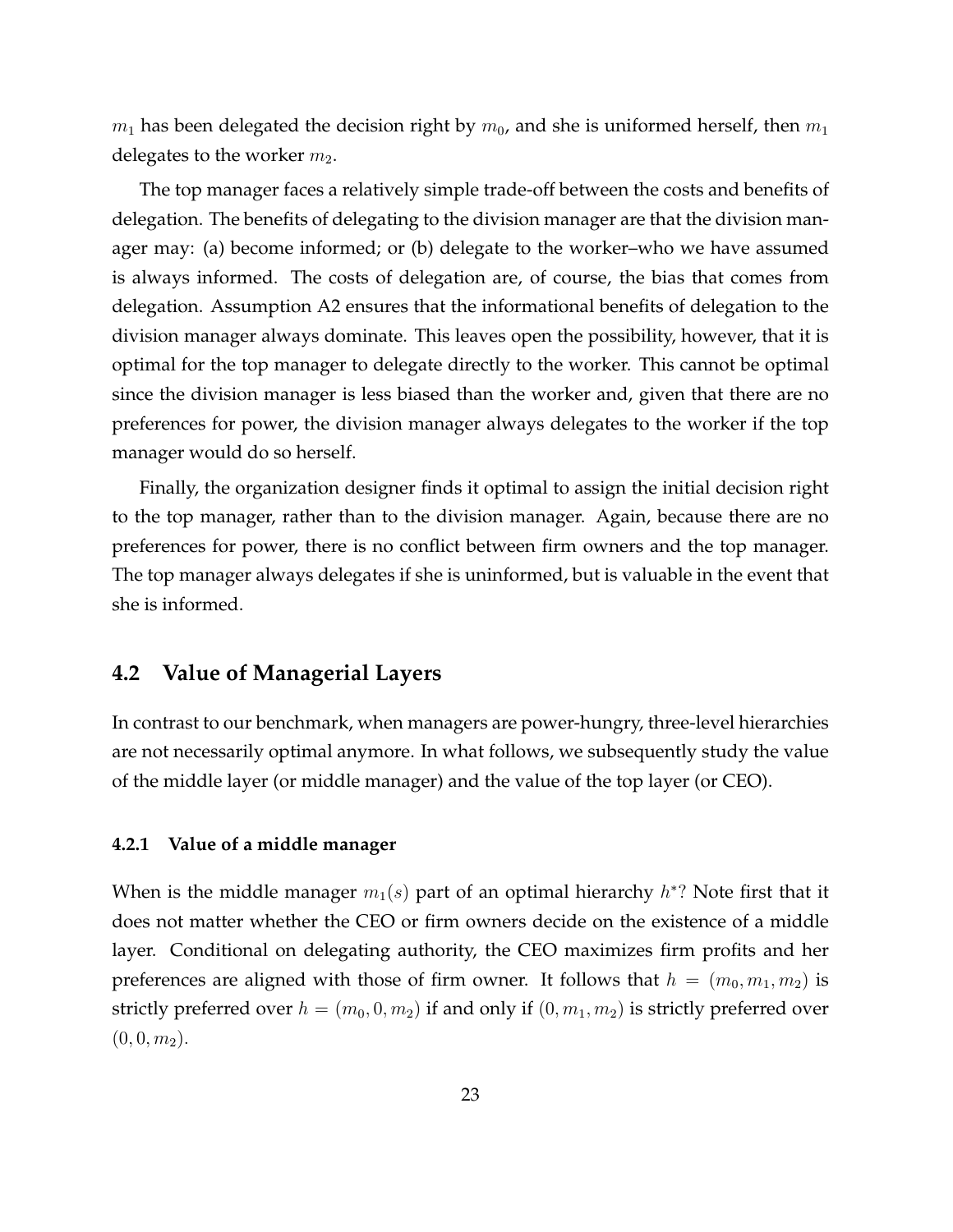Note further that the value of a middle manager  $m_1(s)$  in our three-level hierarchy is identical that off the boss in the two-level hierarchy analyzed in Section [2.](#page-8-0) Formally, an uninformed middle manager  $m_1(s)$  will (re-)delegate  $a_s$  to the worker  $m_2(s)$  if and only if

$$
r_1(s) < \overline{r}_1 = \sigma^2 - \mu
$$

It follows that a middle-manager is valuable if and only if

<span id="page-24-0"></span>
$$
p_1 \mu \ge (1 - p_1)(1 - F(\overline{r}_1)) (\sigma^2 - \mu).
$$
 (3)

Intuitively, on the plus side (LHS of inequality), with probability  $p_1$ , the middle manager is informed and internalizes within-division externalities  $\mu$ . On the minus side (RHS), with probability  $1 - F(\overline{r}_1)$ , an uninformed middle manager hoards decision rights because of her preference for power, and this creates an inefficiency loss equal to  $\sigma^2 - \mu$ . This leads to the following proposition:

**Proposition 5.** A middle manager is valuable,  $h_1^* = m_1 \in M$ , if and only if  $p_1 > \overline{p}_1$ , with  $\overline{p}_1$ *given by*

$$
\overline{p}_1 \sigma_\theta^2 + (1 - \overline{p}_1) F(\overline{r}_1) \overline{r}_1 = \overline{r}_1,
$$

*where*  $\overline{r}_1 \equiv \sigma^2 - \mu$ .

Since the condition [\(3\)](#page-24-0) for the value of a middle manager in a three-level hierarchy is identical to that of a boss in a two-layer hierarchy, we refer to Section [2.3](#page-11-2) for a detailed discussion of the comparative statics. We content ourselves to remind the reader that a middle manager is more likely to be valuable when she is more knowledgeable (higher  $p_1$ ) or has weaker preferences for power (an upward shift in  $F(.)$ ) in the sense of FOSD reduces  $\overline{p}_1$ ). Counterintuitively, however, stronger externalities between activities (a larger  $\mu$ ), have an ambiguous impact on the value of a middle manager. As was also the case for a the value of a boss in a two-layer hierarchy, when preferences for power are deterministic or uniformly distributed, middle managers are least likely to be valuable for intermediate values of  $\mu$ .

The analysis of the value of middle managers is of independent interest to that of the value of top managers. Indeed, in many organizations, top managers are entrenched and cannot be easily removed by firm owner (e.g. because boards are captive and/or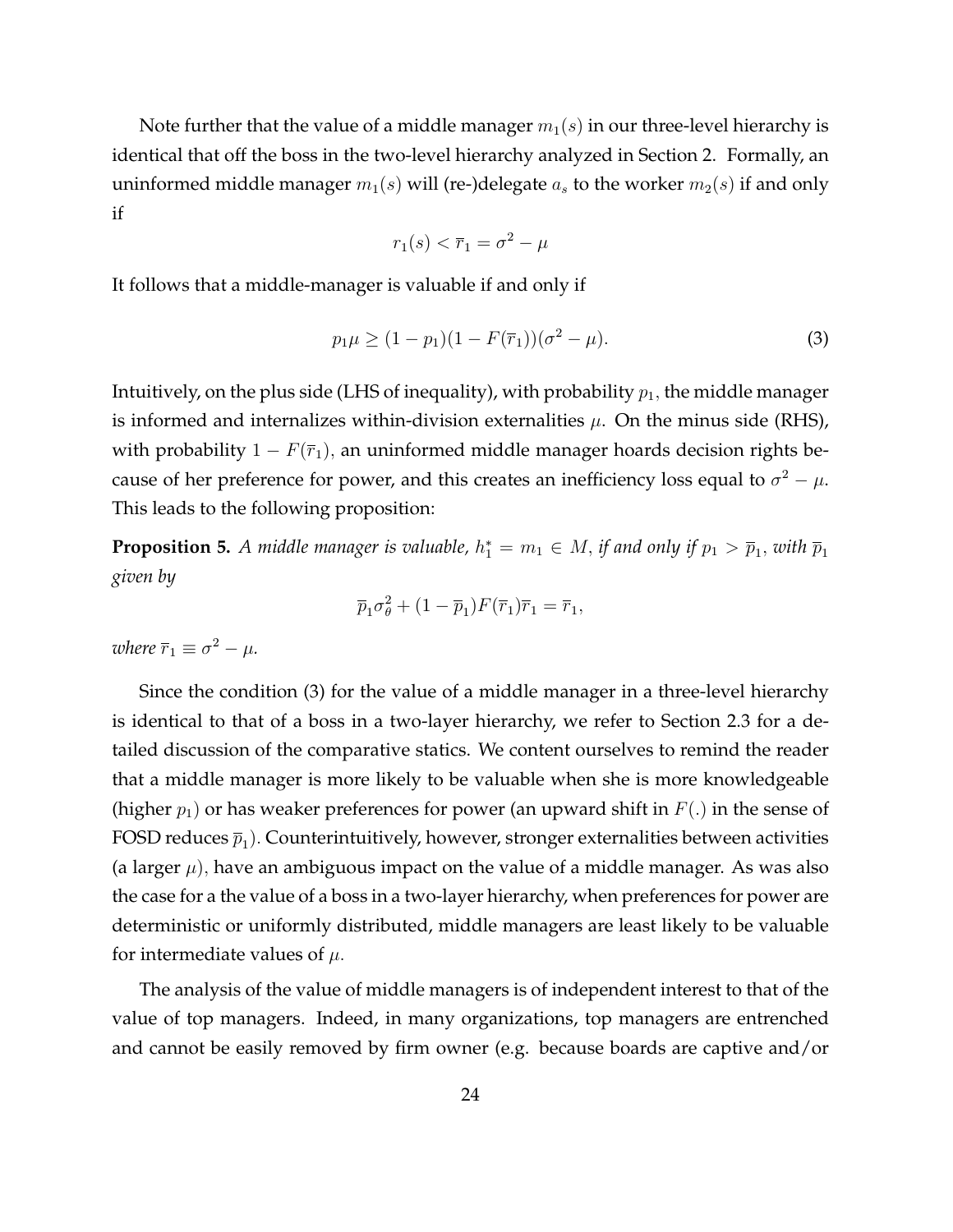shareholders are dispersed). Top managers, however, will not be shy to delayer the organizations by removing middle managers when those managers are often uninformed but fail to delegate efficiently because of preferences for power.

#### **4.2.2 Value of a top manager**

We now turn attention to the value of a top manager  $m_0$  from the perspective of the board/firm owner. In order to avoid inefficient centralization of decision rights, firm owners may opt to de-integrate organizations or put in place a holding structure in which central headquarters have very limited authority. Such a structure is often adopted, for example, by business groups in Europe and Asia. Multi-nationals such as Philipps are also structured in a manner which authority is effectively decentralized to large business units for all but the most important decisions.

Consider first the incentives of the top manager to delegate. One the one hand, if the middle manager is not valuable,  $h_1^*=0,$  then  $m_0$  can only delegate to  $m_2$  and will do so if and only if

$$
r_0 \leq \tilde{r}_0 = \sigma^2 - 2\mu,
$$

where  $r_0$  are the private benefits of control of the top manager. On the other hand, if the middle manager is valuable,  $h_1^*=m_1,$  then it must be that  $m_0$  prefers to delegate to  $m_1$ rather than  $m_2$  and she will do so if and only if

$$
r_0 \leq \hat{r}_0 \equiv p_1 \sigma^2 - \mu + (1 - p_1) F(\bar{r}_1) (\sigma^2 - \mu),
$$

where  $\bar{r}_1 = \sigma^2 - \mu$ . In words, an uninformed top manager  $m_0$  will delegate to the middle manager  $m_1$  if her private benefits of control  $r_0$  are smaller than the sum of (1) the informational advantage of the middle manager  $p_1\sigma^2$ , (2) minus the loss  $\mu$  due to the fact that  $m_1$  does not internalizes inter-divisional externalities, (3) plus a term which reflect the benefits of the middle manager delegating to the worker when uninformed. Note that even when  $\sigma^2 < 2\mu$  and  $m_0$  would never delegate herself to  $m_2$ , she still benefits from an uninformed  $m_1$  delegating to  $m_2$  provided  $\sigma^2 > \mu$ . Indeed an uninformed  $m_1$ deciding herself yields an expected payoff of  $\Pi^* - \sigma^2 - \mu$ , whereas an informed  $m_2$ deciding yields a payoff of  $\Pi^* - 2\mu$ .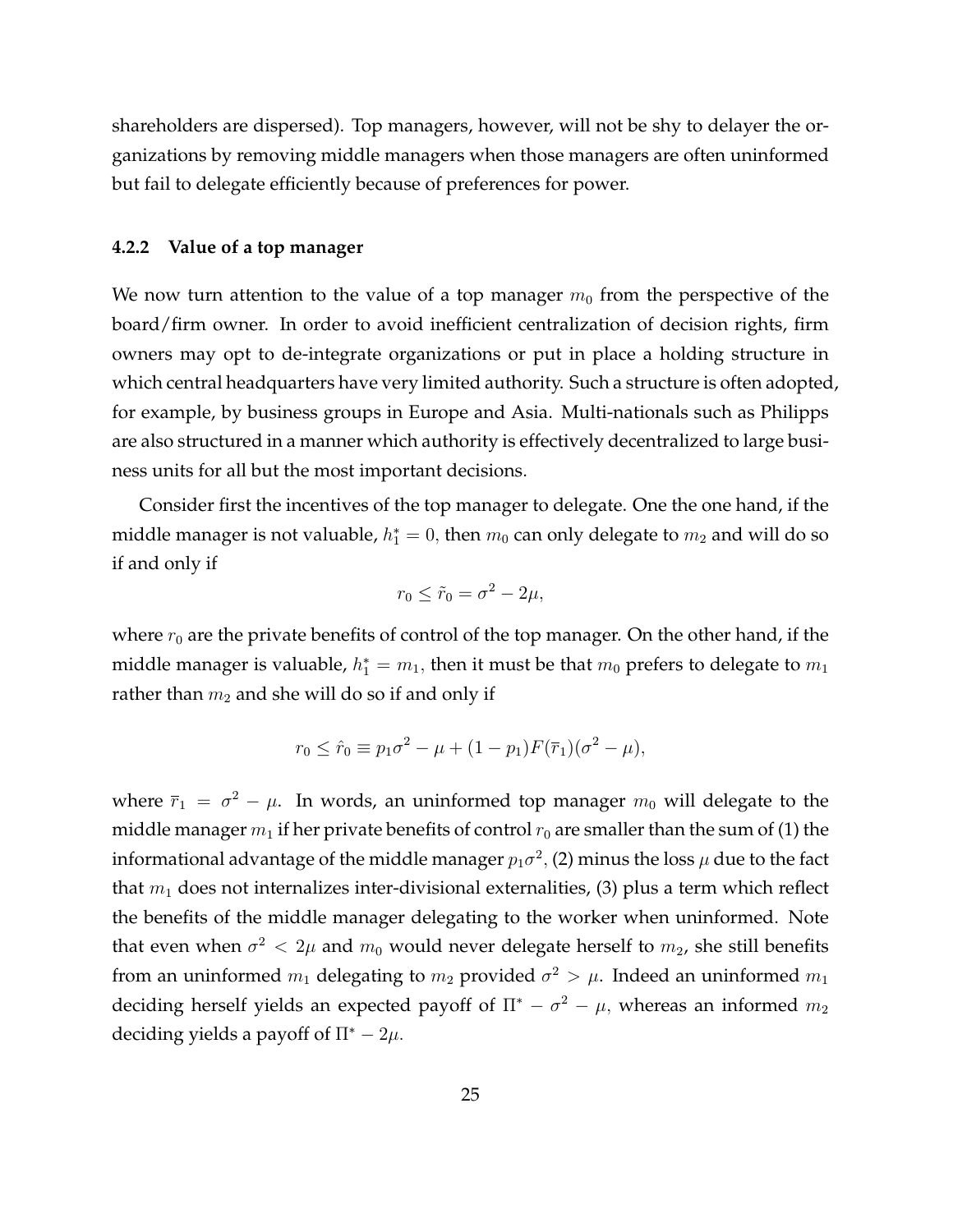We conclude that an uninformed top manager will delegate if and only if

$$
r_0 < \overline{r}_0 = \max \left\{ \hat{r}_0, \tilde{r}_0 \right\}.
$$

Comparing the expressions for  $\bar{r}_0$  and  $\bar{r}_1$  yields the following result.

<span id="page-26-0"></span>**Proposition 6.** *Moral hazard in delegation is more severe at the top of the organization. An uninformed top manager,*  $m_0$ , *is less likely to delegate than an uninformed middle manager,*  $m_1$ :  $F(\overline{r}_0) < F(\overline{r}_1).$ 

The above proposition states that conditionally on being uninformed, manager  $m_0$ is more likely to (inefficiently) hoard decision rights than manager  $m_1$ . Importantly, the above result holds despite the fact that both managers have the same preferences for power, as characterized by  $F(.)$ , and despite the fact that  $m_0$  has the option to delegate to either  $m_1$  or  $m_2$ , whereas  $m_1$  can only delegate to  $m_2$ .

What is the intuition for this result? Consider first the willingness to directly delegate to the worker,  $m_2$ . Both the top manager and the middle manager have the option to do so, but the worker is twice as biased from the perspective of  $m_0$  than from the perspective of  $m_1$ . Clearly,  $m_0$  is more reluctant to delegate to the worker than  $m_1$ . Consider next the willingness of both  $m_0$  and  $m_1$  to delegate to agent in the next layer (respectively  $m_1$ and  $m_2$ ). From the perspective of the delegator ( $m_0$  or  $m_1$ ) the delegee (respectively,  $m_1$ ) or  $m_2$ ) is equally biased, but the delegee is more likely to become informed if she is further down the hierarchy. As a result, the value of delegation is  $\overline{r}_1 = \sigma^2 - \mu$  to the middle manager, whereas the value of delegation to the top manager is at most

$$
\overline{r}_0^{\max} \equiv p_1(\sigma^2 - \mu) + (1 - p_1)(\sigma^2 - 2\mu),
$$

where  $\bar{r}_0^\text{max}$  is reached if the middle manager always delegates when uninformed. While our assumption that the worker  $(m_2)$  is perfectly informed is extreme, the result holds as long as  $p_2 > p_1$ .

While the top manager faces a larger temptation to hoard decision rights than the middle manager, this does not necessarily imply that she is less valuable as the middle manager is more biased when making a decision. In other words, while the middle manager is more likely to delegate efficient (she faces less of a moral hazard in delegation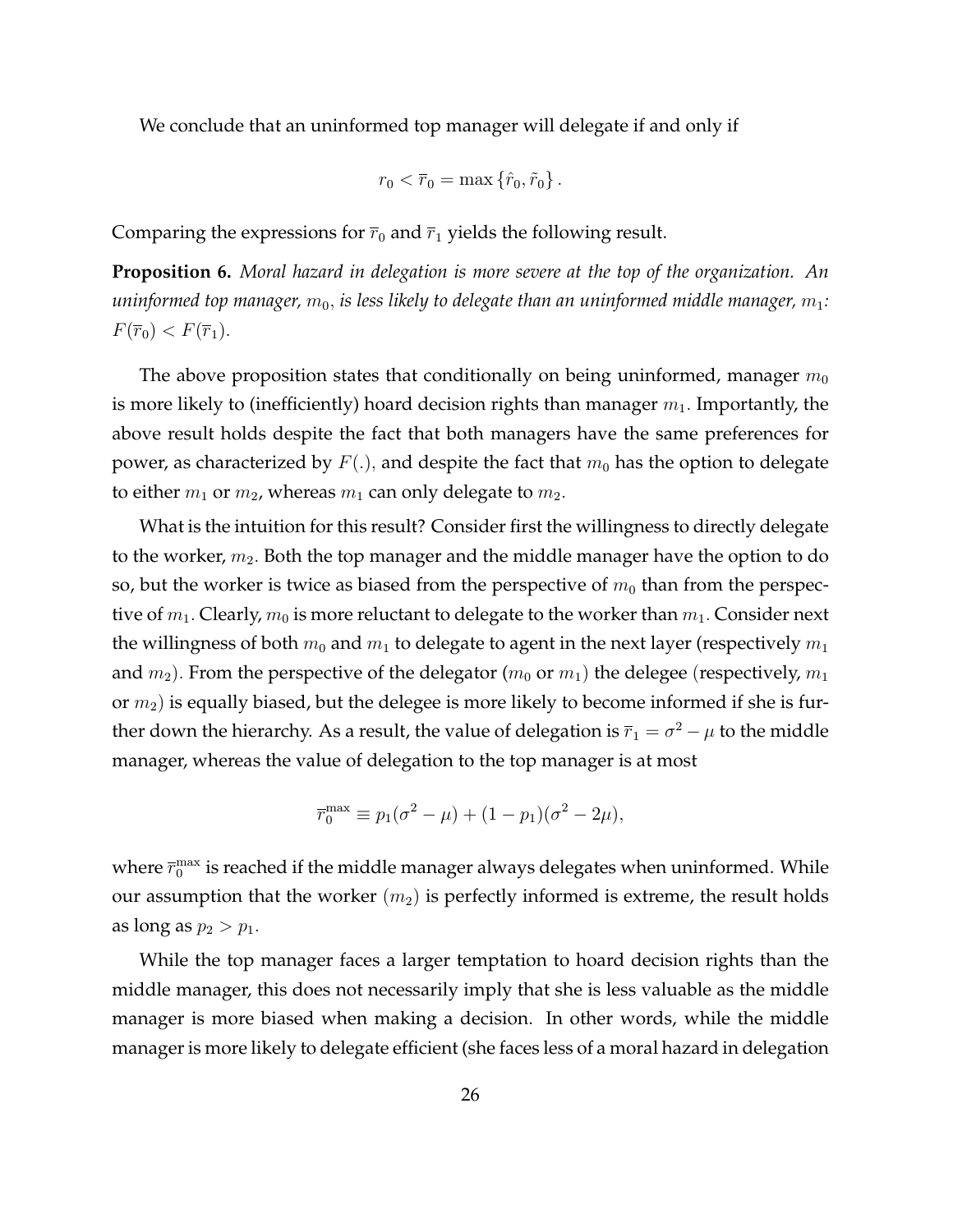problem), the top manager is less biased when making the decision (she faces no agency problem as far as the decision itself is concerned). We now proceed by characterizing the value of a top manager from the perspective of firm owners. If firm owners delegate to the top manager, their payoffs equal

$$
\Pi^* - \sigma^2 + p_0 \sigma^2 + (1 - p_0) F(\overline{r}_0) \overline{r}_0
$$

Instead, when firm owners directly delegate to the middle manager  $m_1$  (if  $h_1^\ast=m_1)$  or the worker  $m_2$  (if  $h_1^*=0$ ), their payoffs equal

$$
\Pi^* - \sigma^2 + \overline{r}_0.
$$

It follows that delegation to the CEO,  $m_0$ , is preferred if and only if

$$
p_0 \sigma^2 + (1 - p_0) F(\bar{r}_0) \bar{r}_0 \ge \bar{r}_0.
$$

We thus obtain the following result.

<span id="page-27-0"></span>**Proposition 7.** The top manager is valuable, that is  $h^*_0 = m_0 \in M$ , if and only if  $p_0 > \overline{p}_0,$  with  $\bar{p}_0$  *given by* 

$$
\overline{p}_0 \sigma^2 + (1 - \overline{p}_0) F(\overline{r}_0) \overline{r}_0 = \overline{r}_0,
$$

*where*

$$
\overline{r}_0 \equiv \max \left\{ \sigma^2 - 2\mu, \quad p_1 \sigma^2 - \mu + (1 - p_1) F (\sigma^2 - \mu) (\sigma^2 - \mu) \right\}.
$$

As was the case for the middle manager, the top manager  $m_0$  is more likely to be valuable if  $p_0$  is higher–that is, if she is more likely to be informed. Recall that in the benchmark setting with no preferences for power, a top manager is always valuable since she internalizes externalities whenever she is informed, and delegates authority to the middle manager whenever she is uninformed. But once managers are powerhungry this need not be the case. If she is not sufficiently likely to be informed, it can be optimal to bypass her and give the initial decision rights to the middle manager or the worker. Also similar to the case of middle managers, comparative statics other than  $p_0$ are ambiguous.

Figure [4](#page-28-1) plots the optimal hierarchy as a function of  $p_0$  and  $p_1$  for the case of uni-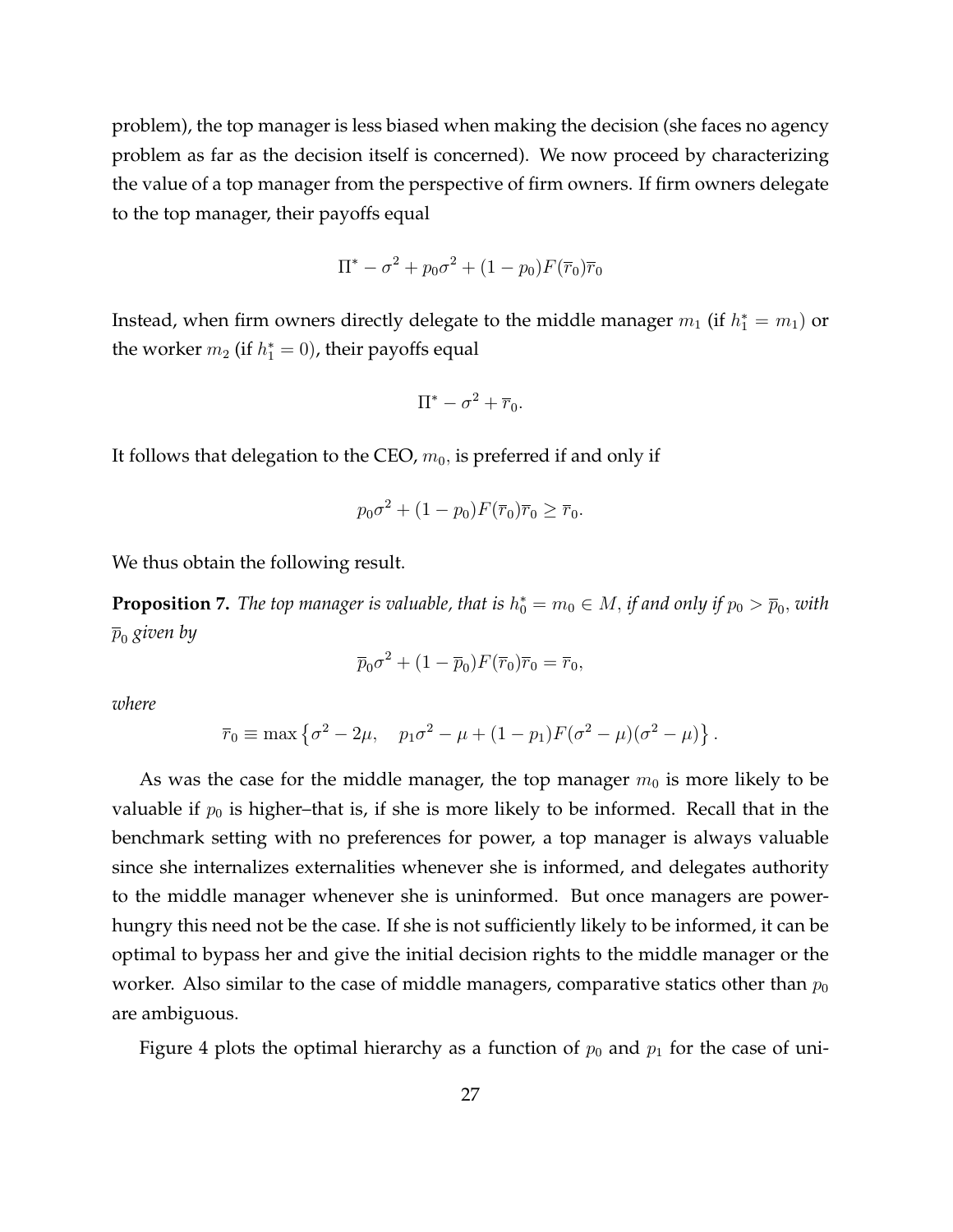<span id="page-28-1"></span>

**Figure 4** – Optimal hierarchy as a function of  $p_0$  and  $p_1$  when  $\mu = 0.25$ ,  $\sigma^2 = 1$  and  $r^{\sim}U[0,R]$  with  $R=0.9$ 

formly distributed decision rents,  $r^{\dagger}U[0, R]$ , when  $\mu = 0.25$ ,  $\sigma^2 = 1$  and  $R = 0.9$ . Appendix II provides a detailed analysis of the case of uniformly distributed decision rents.

### <span id="page-28-0"></span>**4.3 De-integration versus de-layering**

The key result of the analysis above is that "Moral hazard in Delegation" is more severe at the top of the organization: an uninformed top manager is less likely to delegate than an uninformed middle manager (Proposition [6\)](#page-26-0). Since delegation by an uninformed manager is efficient (Assumption A2), this insight suggests that, as preferences for power become stronger, organizations are more likely to de-integrate (remove the top manager) than to delayer (remove the middle manager).

In what follows, we formally derive this result for the most straightforward case where the private benefits of control are deterministic and identical for all managers:

$$
r_0 = r_1 = r > 0.
$$

Consider the incentives of the middle manager  $m_1$  to delegate to the worker  $m_2$ . An uninformed  $m_1$  delegates to  $m_2$  if and only if

$$
r < \overline{r}_1 \equiv \sigma^2 - \mu.
$$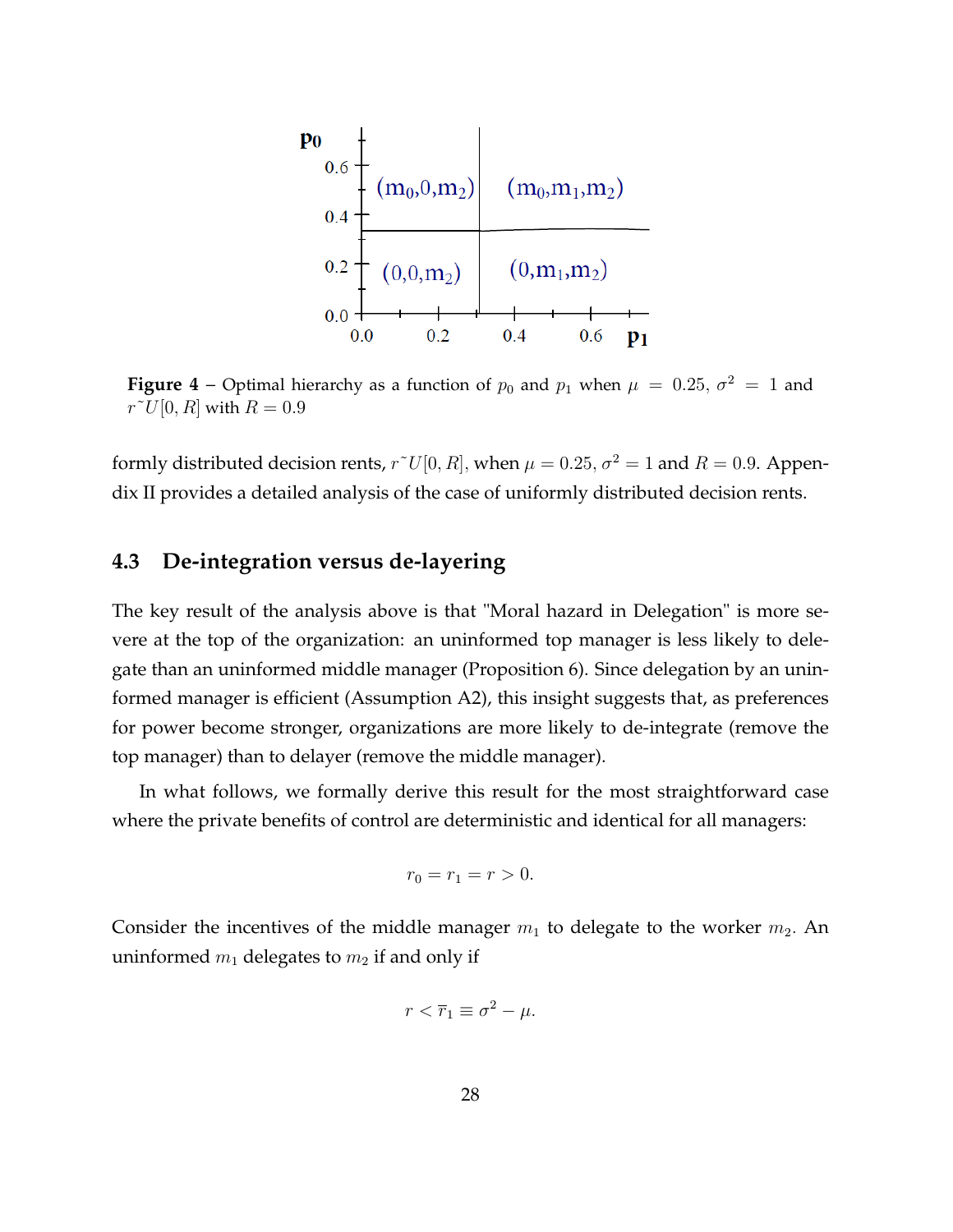Next consider the incentives of the top manager  $m_0$  to delegate (to  $m_1$  or  $m_2$ ). We distinguish two cases:

(1) Assume first that  $m_1$  never delegates, that is  $r > \bar{r}_1$ . An uninformed  $m_0$  is then willing to delegate to  $m_1$  if and only if

$$
r < \tilde{r}_0 \equiv p_1 \sigma^2 - \mu.
$$

Similarly, an uninformed  $m_0$  prefers to delegate directly to the worker  $m_2$  (rather than make an uninformed decision) if and only if

$$
r < \hat{r}_0 \equiv \sigma^2 - 2\mu.
$$

Since both  $\tilde{r}_0 < \bar{r}_1$  and  $\hat{r}_0 < \bar{r}_1$ , we conclude that if  $m_1$  never delegates, then also  $m_0$ never delegates.

(2) Second, assume that an uninformed  $m_1$  always delegates, that is  $r < \bar{r}_1$ . An uninformed  $m_0$  is then willing to delegate to  $m_1$  if and only if

$$
r < \overline{r}_0 \equiv p_1(\sigma^2 - \mu) + (1 - p_1)(\sigma^2 - 2\mu).
$$

Note further that it is never optimal to directly delegate to the worker  $m_2$ . Indeed,  $m_0$ prefers decisions made by an informed middle-manager over those taken by an informed worker, and an uninformed middle-manager always delegates to the worker. Formally, it is easy to verify that  $\bar{r}_0 > \hat{r}_0$ . The following result is now direct:

**Proposition 8.** *A top manager is less willing to delegate than a middle-manager:*  $\overline{r}_0 < \overline{r}_1$ . *For*  $r \in (\overline{r}_0, \overline{r}_1)$ , *an uninformed middle-manager always delegates whereas a top manager never delegate.*

We now make the following assumption:

**Condition D1:** A lone manager  $m_0$  who never delegates is dominated by a hierarchy  $(0, m_1, m_2)$ *where*  $m_1$  *always delegates when uninformed:* 

$$
p_0 \sigma^2 < p_1(\sigma^2 - \mu) + (1 - p_1)(\sigma^2 - 2\mu).
$$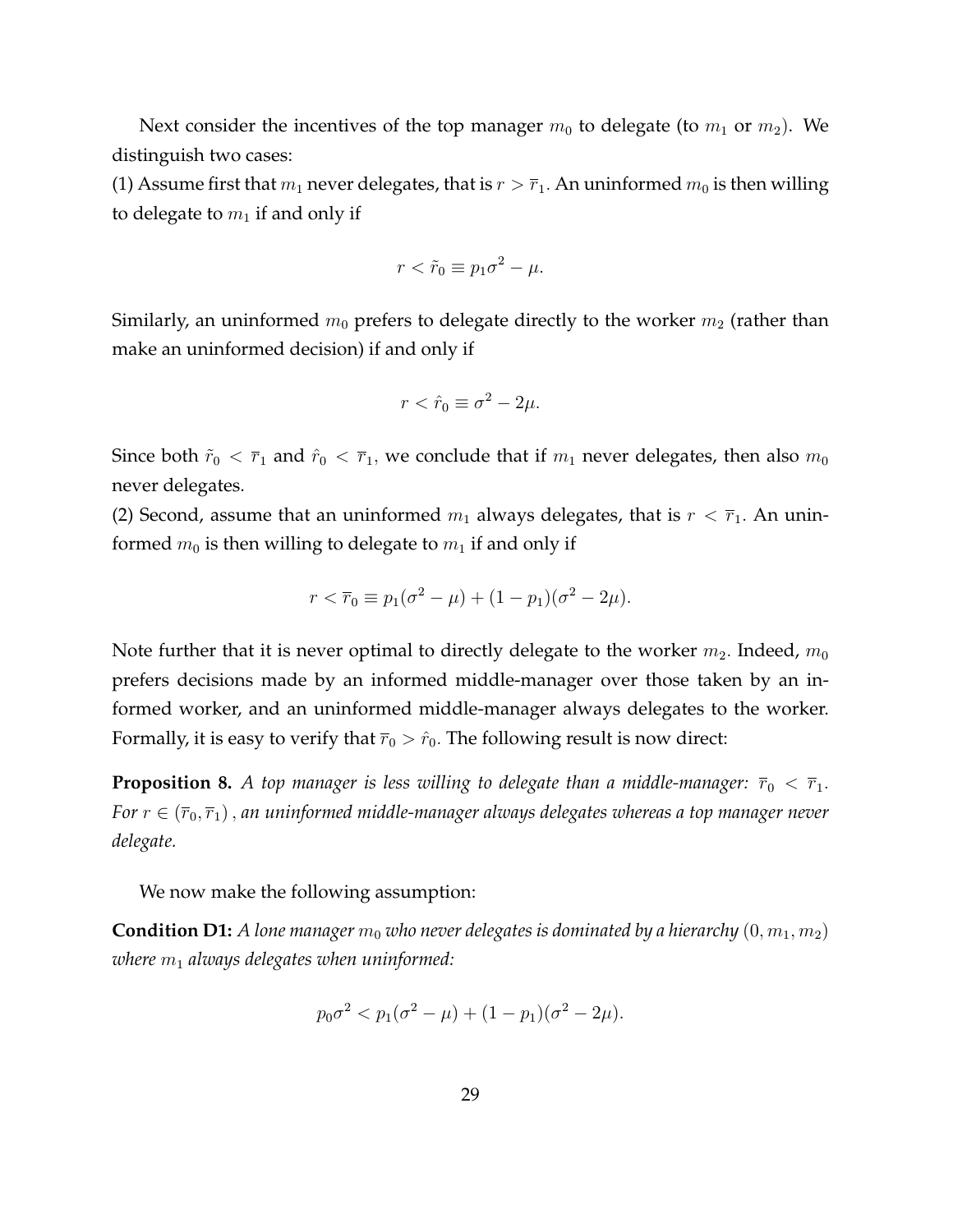The following result holds.

#### <span id="page-30-0"></span>**Proposition 9.** *Assume Condition D1 holds:*

- *1.* If  $r < \overline{r}_0$ , *a three-layer hierarchy*  $h = (m_0, m_1, m_2)$  *is optimal.*
- 2. If  $r \in (\overline{r}_0, \overline{r}_1)$ , a two-layer hierarchy  $h = (0, m_1, m_2)$  *is optimal..*
- *3. If*  $r > \bar{r}_1$ , no manager ever delegates, and the initial authority is delegated to the best *stand-alone manger.*

Intuitively, when  $r < \bar{r}_0$  the top manager,  $m_0$ , is not "too power-hungry" and is thus willing to delegate to the middle manager,  $m_1$ . And since there is a chance that she becomes informed, the top manager,  $m_0$ , adds value to the hierarchy, regardless of  $p_0$ . When preferences for power are in an intermediate range,  $r \in (\bar{r}_0, \bar{r}_1)$ , a two-layer hierarchy with a middle manager and a worker is optimal since the middle manager,  $m_1$ , is willing to delegate to the worker,  $m_2$ , but the top manager will not delegate, and thus is optimally excluded from the hierarchy. Finally, when preferences for power are very large,  $r > \bar{r}_1$ , the middle manager,  $m_1$ , will not delegate to the worker,  $m_0$ , even if the middle manager is uninformed. In that case it is optimal to allocate the initial decision right to the whomever is the best stand-alone decision maker.

A first corollary to Proposition [9](#page-30-0) is that even when  $m_0$  and  $m_1$  have equal expertise, that is  $p_0 = p_1 = p$ , there exists a range of decision rents  $r$  such that  $h^* = (0, m_1, m_2)$ and thus  $h_0^*\neq m_0$  even though  $m_0$  is less biased than  $m_1$ . Indeed, Condition D1 then becomes

$$
\mu < (1 - p)(\sigma^2 - \mu)
$$

which will be satisfied if  $\mu$  and/or  $p$  are sufficiently small or  $\sigma^2$  sufficiently large. For intermediate values of decision rents, the top manager then never delegates whereas the middle-manager and the worker cooperate effectively and yield a decision of higher expected quality than the one made by the top manager by herself. By continuity, the following corollary holds.

**Corollary 1.** It is possible that  $h^* = (0, m_1, m_2)$  even when  $p_0 > p_1$  (and  $m_0$  has more expertise *than*  $m_1$ ).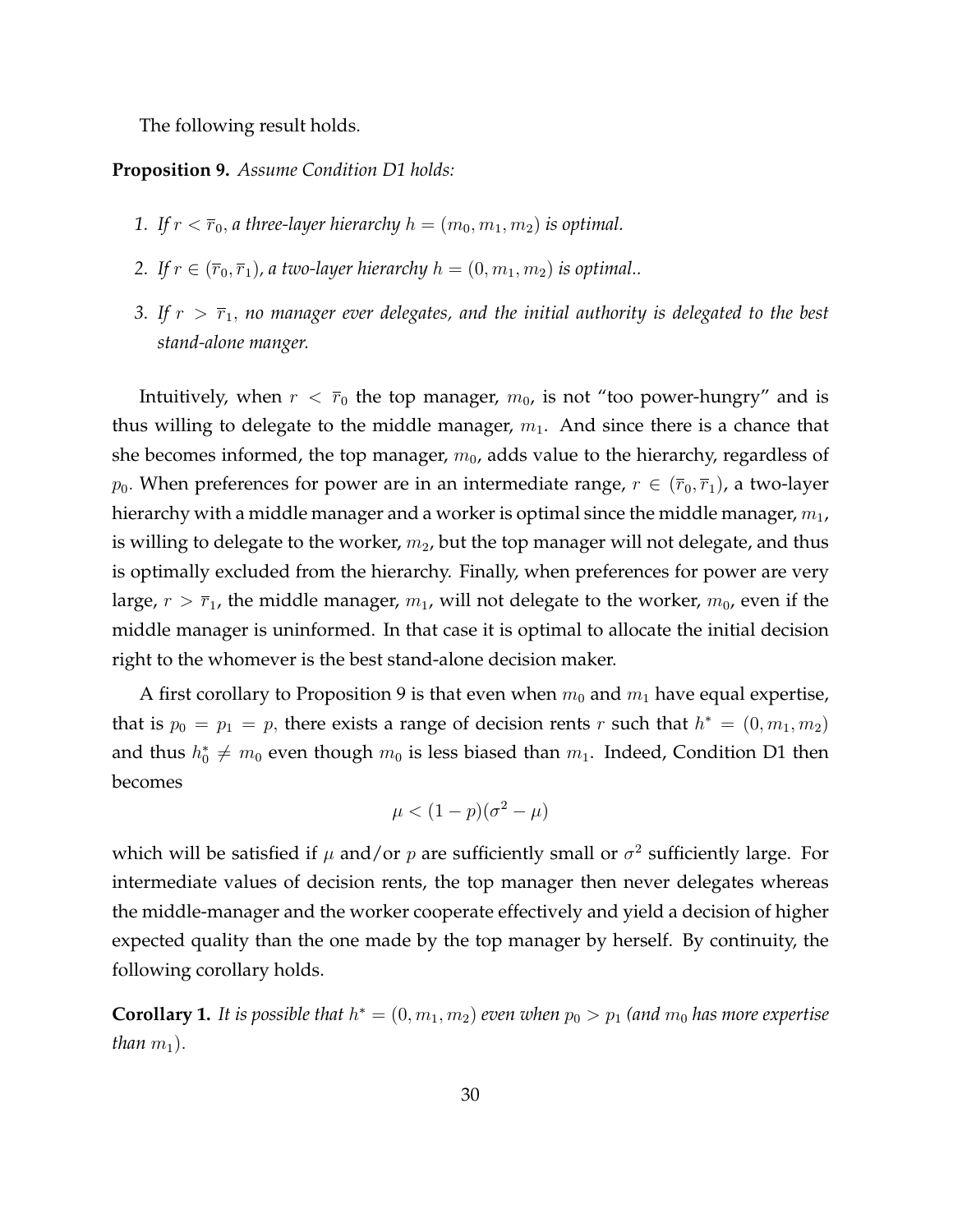# **5 Multi-level hierarchies**

We conclude our analysis by generalizing our insights to hierarchies with an arbitrary number of levels. To keep the analysis tractable, we assume again that decision rents are deterministic, that is  $r_i = r > 0$  for all managers *i*.

### **5.1 Delegation hierarchies with multiple layers.**

Our model can readily be generalized to an arbitrary number of layers, in which case each activity  $s \in S$  is assigned to a hierarchy of managers

$$
h(s) = (h_0(s), h_1(s), ..., h_N(s)).
$$

where  $h_j(s) \in M \cup \{0\}$ . As before,  $h_j(s) = 0$  if no manager is assigned to level i and  $h_j(s) = m_j(s) \in M$  otherwise. As in our main model, each activity generates a payoff  $\pi_s(\theta_s, a)$  where  $a = (a_s, a_{-s})$  and  $\theta_s$  is an activity-specific shock which informs the optimal choice of  $a_s$ . Each manager  $m_j(s)$  observes  $\theta_s$  with independent probability  $p_j \in$ [0, 1] with  $p_N = 1$ .

When choosing  $a_s$ , a manager maximize the payoffs of the activities assigned to her. Lower-level managers (higher indices) are more specialized and, therefore, more biased. Formally, let  $D_j(s) \subset S$  be the set of activities assigned to manager  $m_j(s)$ , then  $D_j(s) \subset S$  $D_i(s)$  whenever  $j > i$ . We further posit that  $D_0(s) = S$  whereas  $D_N(s) = \{s\}$ . We can think of activities being partitioned into divisions, sub-divisions and so on, with  $m_j(s)$ being the manager of the level  $j$  (sub)division to which  $s$  belongs.

All managers, except for  $m_N(s)$ , also have the option to delegate  $a_s$ . When deciding whether or not to delegate  $a_s$  to manager  $m_l(s)$  with  $l > j$ , manager  $m_i$  takes into account the equilibrium strategies of all other managers  $m_i(s)$  with  $i > j$ , and behaves as if she maximizes the sum of her private benefits  $r_j(s)$  and the expected payoffs of the activities  $s' \in D_j(s)$  assigned to her.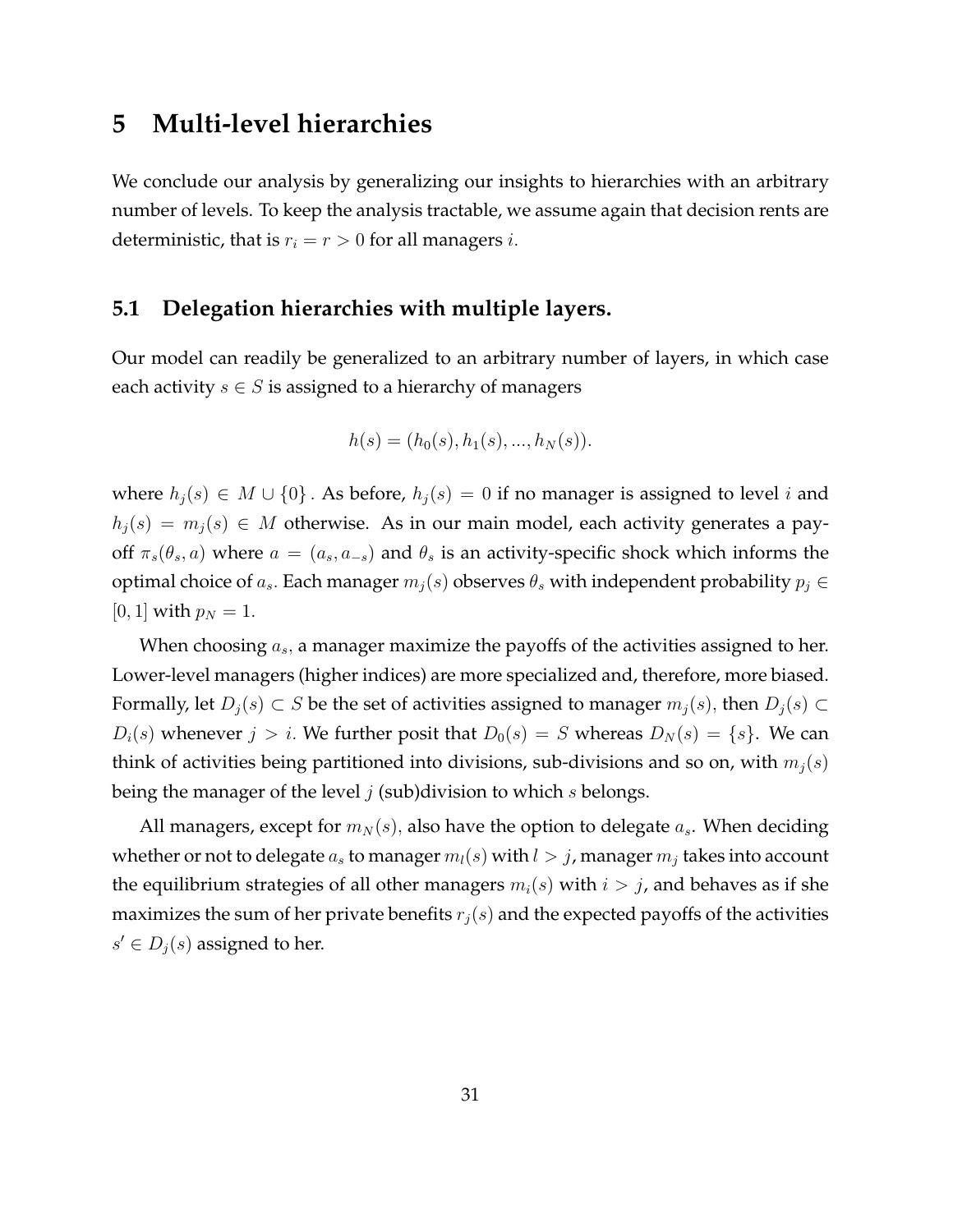#### **5.2 Expected payoffs (N possible layers)**

We now generalize the (expected) profits of the organization under different scenarios regarding who is informed and who makes the decision. Appendix I posits a quadratic "hit-the-state" payoff specification for  $\pi_s(\theta_s, a)$ , with  $a = (a_s, a_{-s})$ , which results in intuitive expressions for expected profits. Those payoffs  $\pi_s(\theta_s, a)$  are such that the optimal choice for  $a_s$  only depends on  $\theta_s$  and not on the action profile  $a_{-s}$ . As was the case with three hierarchical levels, we can therefore focus our analysis on one generic activity  $s$ and associated action  $a_s$  taking the action profile  $a_{-s}$  as given.

Consider first the *expected payoffs of all activities S*. Let  $\Pi_{a_{-s}}(m_j)$  denote those expected *organizational payoffs w*hen an informed manager  $m_j(s)$  chooses  $a_s$  and let  $\Pi_{a_{-s}}^*$  denote the first-best expected payoffs (both for some given action profile  $a_{-s}$ ). Since manager  $m_0$  maximizes the payoffs of all activities, it follows that  $\Pi_{a_{-s}}(m_0) = \Pi_{a_{-s}}^*$ . When an informed manager  $m_j$  selects  $a_s$  this specification implies that

$$
\Pi_{a_{-s}}(m_j) = \Pi_{a_{-s}}^* - \sum_{k=1}^j \mu_k,
$$

where the terms  $\mu_1 + ... + \mu_i$  are the payoff losses due to externalities which are not internalized by manager  $m_j$ . When an *uninformed manager*  $m_j$  selects  $a_s$ , our quadratic payoff specification results in expected organizational payoffs  $\Pi_{a_{-s}}(m_j) - \sigma^2,$  where  $\sigma^2$  is linear in the variance of the task-specific shock  $\theta_s$ .

Consider now the payoffs of all the activities  $D_i(s) \subset S$  assigned to manager  $m_i(s)$ . Let  $\Pi_{a_{-s}}^{i}(m_j)$  denote those *divisional payoffs* when an informed manager  $m_j$  with  $j \geq i$ chooses  $a_s$ . Denoting  $\Pi_{a_{-s}}^i(m_i) \equiv \Pi_{a_{-s}}^{i^*}$  our payoff specification implies that

$$
\Pi_{a_{-s}}^{i}(m_j) = \Pi_{a_{-s}}^{i^*} - \sum_{k=i+1}^{j} \mu_k.
$$

Instead, when an uninformed manager  $m_j$  chooses  $a_s$ , those payoffs equal  $\Pi_{a_{-s}}^i(m_j)-\sigma^2$ .

Finally, we generalize assumptions A1 and A2 from our model with three levels. First, the bias in decision-making increases linearly as we move down the organization:

**Assumption A1'**  $\mu_i = \mu$  for  $i = 1, ..., N$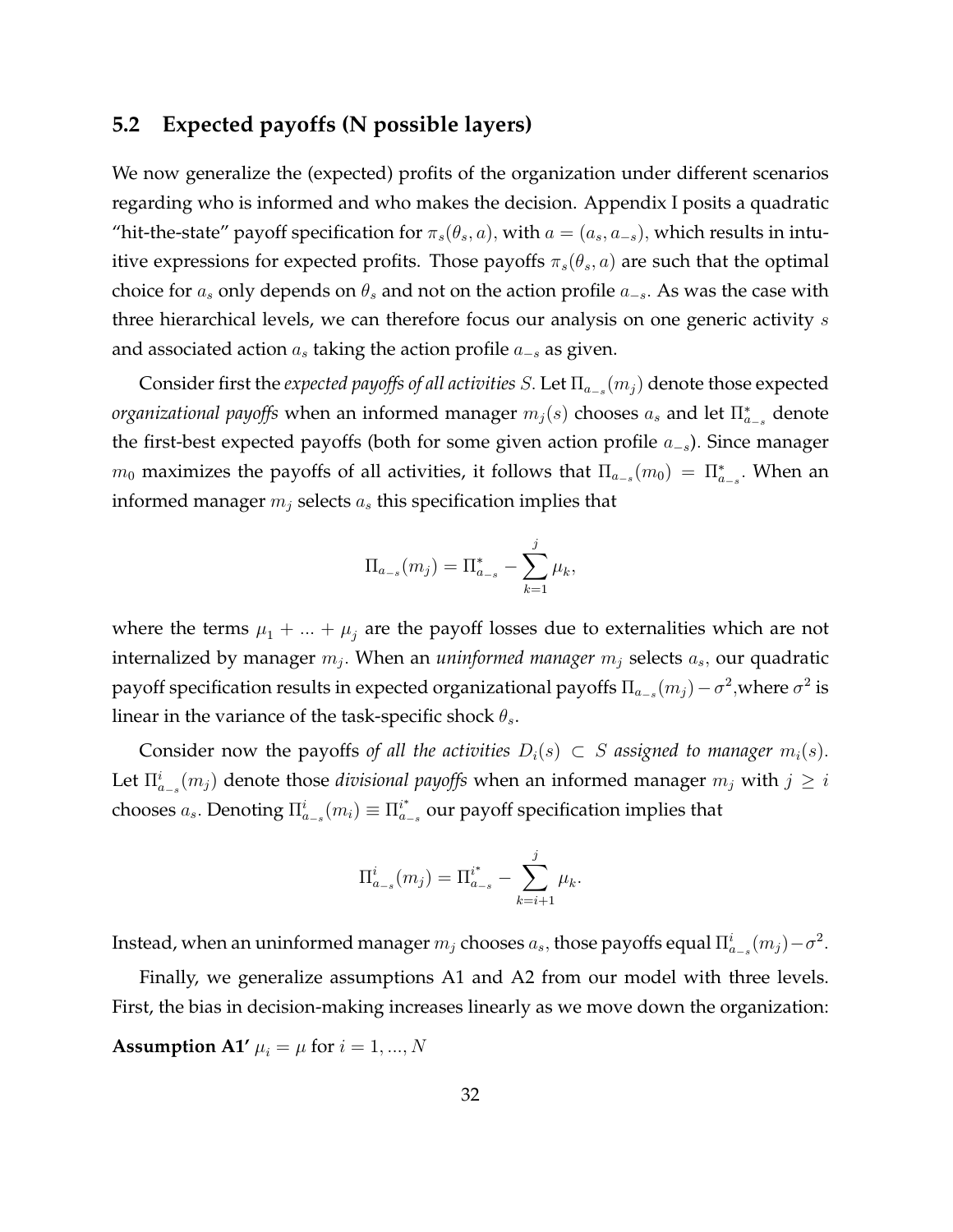

Payoffs top manager/organization (informed decisions)

**Figure 5** – Organizational payoffs as a function of whom is the decision-maker (DM). Payoffs are for informed decisions – if decisions are uninformed, deduct  $\sigma^2$ .

Second, when a manager is uninformed, delegation to the next layer is efficient: **Assumption A2'**  $p_i \sigma^2 > \mu$  for  $i = 1, ..., N$ 

## **5.3 Optimal hierarchical structure (N possible layers)**

We solve now for the optimal hierarchy under the restriction that all managers obtain the same deterministic private benefits of control  $r$ . Consider therefore a hierarchy

$$
h(s) = (0, ..., 0, m_k, ..., m_N).
$$

with  $k \geq 0$ , consisting of  $N - (k + 1)$  consecutive levels management. Define  $\tilde{r}_i$  as the threshold for  $r$  below which an uninformed manager  $i$  is willing to delegate to manager  $i + 1$  provided all managers  $j > i$  also delegate to manager  $j + 1$  when uninformed. We now show that

$$
\tilde{r}_i < \tilde{r}_{i+1}
$$

so that (1) If  $r < \tilde{r}_i$ , all managers  $m_j$  with  $j > i$  delegate when uninformed, and (2) As decision rents  $r$  increase, the manager at the top of the hierarchy,  $m_k$ , is the first to stop delegating when uninformed.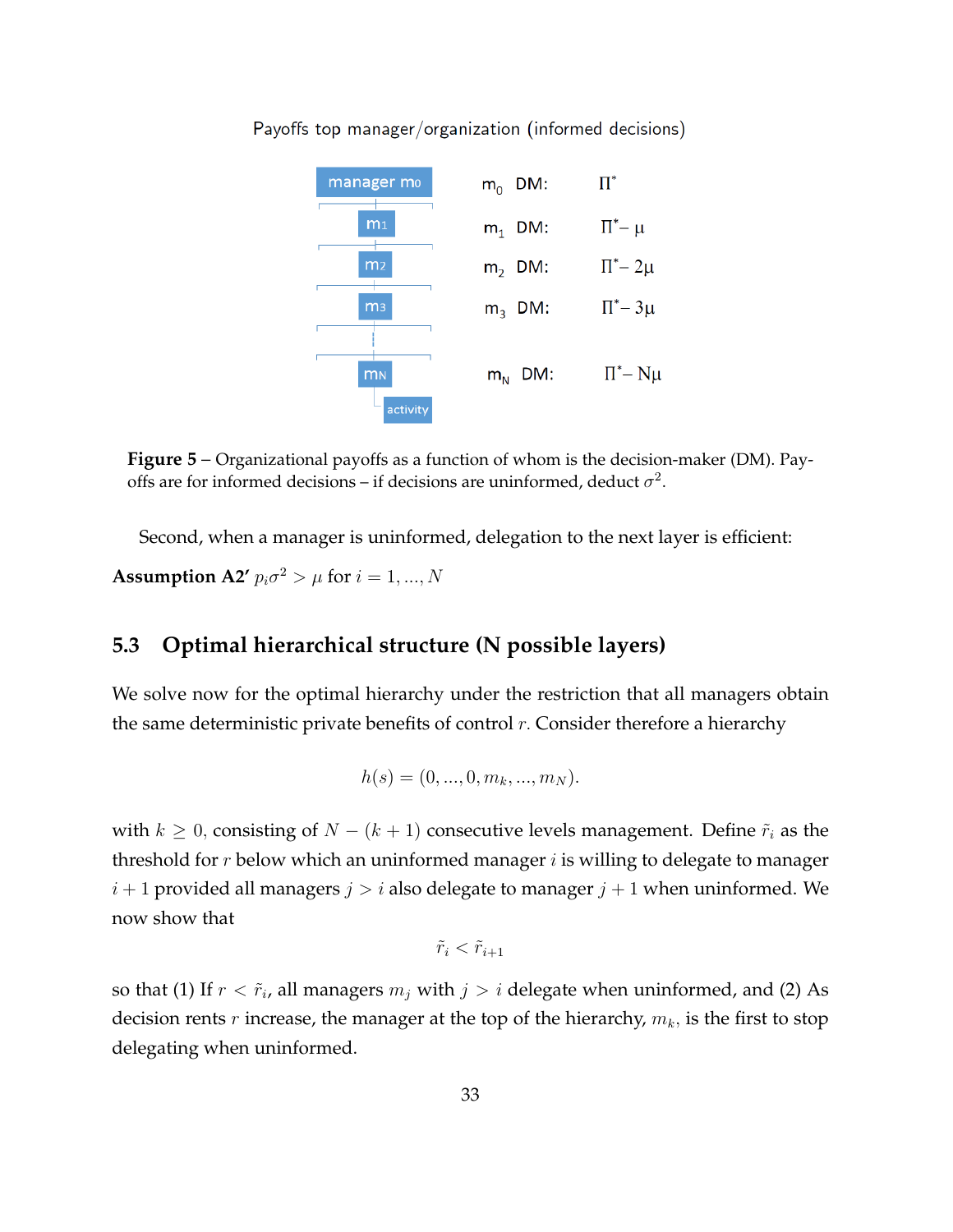Consider first the incentives of manager  $i < N - 1$  to delegate to manager  $i + 1$ . If all managers  $j > i$  delegate when uninformed, then an uninformed manager i delegates if and only if  $r < \tilde{r}_i$  where

<span id="page-34-2"></span>
$$
\tilde{r}_i = p_{i+1}(\sigma^2 - \mu) + (1 - p_{i+1})(\tilde{r}_{i+1} - \mu). \tag{4}
$$

Manager  $N-1$ , finally, delegates to manager N when uninformed if and only if

<span id="page-34-3"></span>
$$
r < \tilde{r}_{N-1} = \sigma^2 - \mu. \tag{5}
$$

Since

$$
\tilde{r}_{i+1} = p_{i+2}(\sigma^2 - \mu) + (1 - p_{i+2})(\tilde{r}_{i+2} - \mu),
$$

and given  $p_{i+1} \leq p_{i+2}$  it follows that

$$
\tilde{r}_{i+1} < \tilde{r}_{i+2} \Longrightarrow \tilde{r}_i < \tilde{r}_{i+1}.
$$

Using backward induction, this implies that  $\tilde{r}_0 < \tilde{r}_1 < ... < \tilde{r}_{N-1}$  since

$$
\tilde{r}_{N-2} = p_{N-1}(\sigma^2 - \mu) + (1 - p_{N-1})(\tilde{r}_{N-1} - \mu) \n< \tilde{r}_{N-1} = \sigma^2 - \mu
$$

By our definition of  $\tilde{r}_i$ , an uninformed manager i delegates if and only if  $r < \tilde{r}_i$ provided all managers  $j > i$  also delegate when informed. Given that  $\tilde{r}_i < \tilde{r}_j$  for  $j > i$ , this is indeed the case. We conclude that manager  $m_i$  delegates to manager  $m_{i+1}$  if and only if  $r < \widetilde{r}_{i}.^{17}$  $r < \widetilde{r}_{i}.^{17}$  $r < \widetilde{r}_{i}.^{17}$ 

The above analysis assumes that managers always delegate to the next level and that no other equilibria exist. In Appendix III, we show that skip-level delegation is never optimal with deterministic private benefits,<sup>[18](#page-34-1)</sup> and that no other equilibria exist. We summarize as follows:

<span id="page-34-0"></span><sup>&</sup>lt;sup>17</sup>Note that if  $r > \tilde{r}_i$ , manager i never delegates to manager  $i+1$  regardless of the whether managers  $j > i$  delegate when uninformed.

<span id="page-34-1"></span> $18$ This stands in contrast with the case where private benefits are probabilistic and skip-level delegation may be optimal.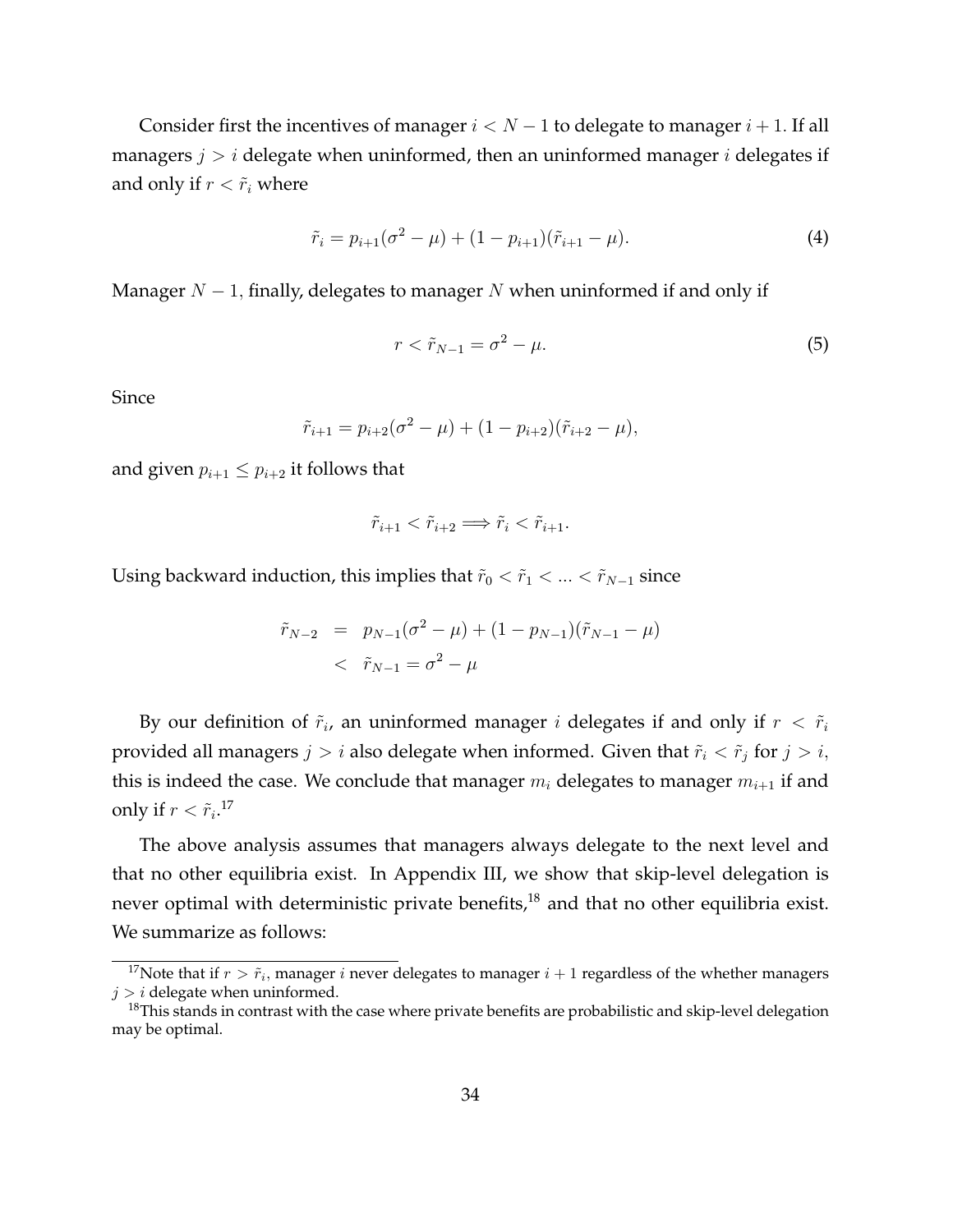<span id="page-35-0"></span>**Proposition 10.** *Assume decision rents* r *are deterministic and identical for all agents. Given a hierarchy*  $h(s) = (0, ..., 0, m_k, ..., m_N)$  *with*  $k \geq 0$ , there exists a unique delegation equilibrium *characterized by a set of cut-off values*

$$
\tilde{r}_k < \tilde{r}_{k+1} < \ldots < \tilde{r}_{N-1},
$$

*defined by [\(4\)](#page-34-2)* and [\(5\)](#page-34-3), where for  $i \geq k$ , an uninformed manager  $m_i$  delegates to manager  $m_{i+1}$  if and only if  $r<\tilde{r}_i$  and takes an uninformed decision if  $r>\tilde{r}_i.$ 

Proposition [10](#page-35-0) generalizes the insight from our previous section that moral hazard in delegation is most severe at the top of the hierarchy. This insight is especially stark with deterministic decision rents. As decision rents  $r$  increase, manager  $m_0$  is the first to stop delegating, then manager  $m_1$ , then manager  $m_2$  and so on.

A direct implication of Proposition [10](#page-35-0) is that if manager  $m_i \neq m_0$  is valuable than so are managers  $m_j$  with  $j > i$ . In other words, with deterministic decision rights, optimal hierarchies always consist of consecutive levels of management. Another implication of Proposition [10](#page-35-0) is that top layers of management are the first to be removed as preferences for power become stronger.

The following proposition is almost a direct corollary of proposition [10:](#page-35-0)

**Proposition 11.** *1. If*  $r < \tilde{r}_0$ , then the optimal hierarchy equals  $h(s) = (m_0, m_1, ..., m_N)$  and *all managers delegate when uninformed.*

- *2.* If  $\tilde{r}_{k-1} < r < \tilde{r}_k$  with  $k > 0$ , then the optimal hierarchy is either
	- (a)  $h(s) = (m_0, m_1, ..., m_N)$  *in which case*  $m_0$  *never delegates, or*
	- (b)  $h(s) = (0, ..., 0, m_k, ..., m_N)$  *in which case all managers delegate when uninformed.*

In order to obtain slightly stronger result, we impose the following condition:

**Condition D1':** *A lone manager*  $m_0$  *who never delegates is dominated by a team of managers*  $h(s) = (0, ..., 0, m_k, ..., m_N)$  *who always delegate when uninformed:* 

$$
p_0 \sigma^2 < p_k \sigma^2 - k\mu + (1 - p_k)\tilde{r}_k
$$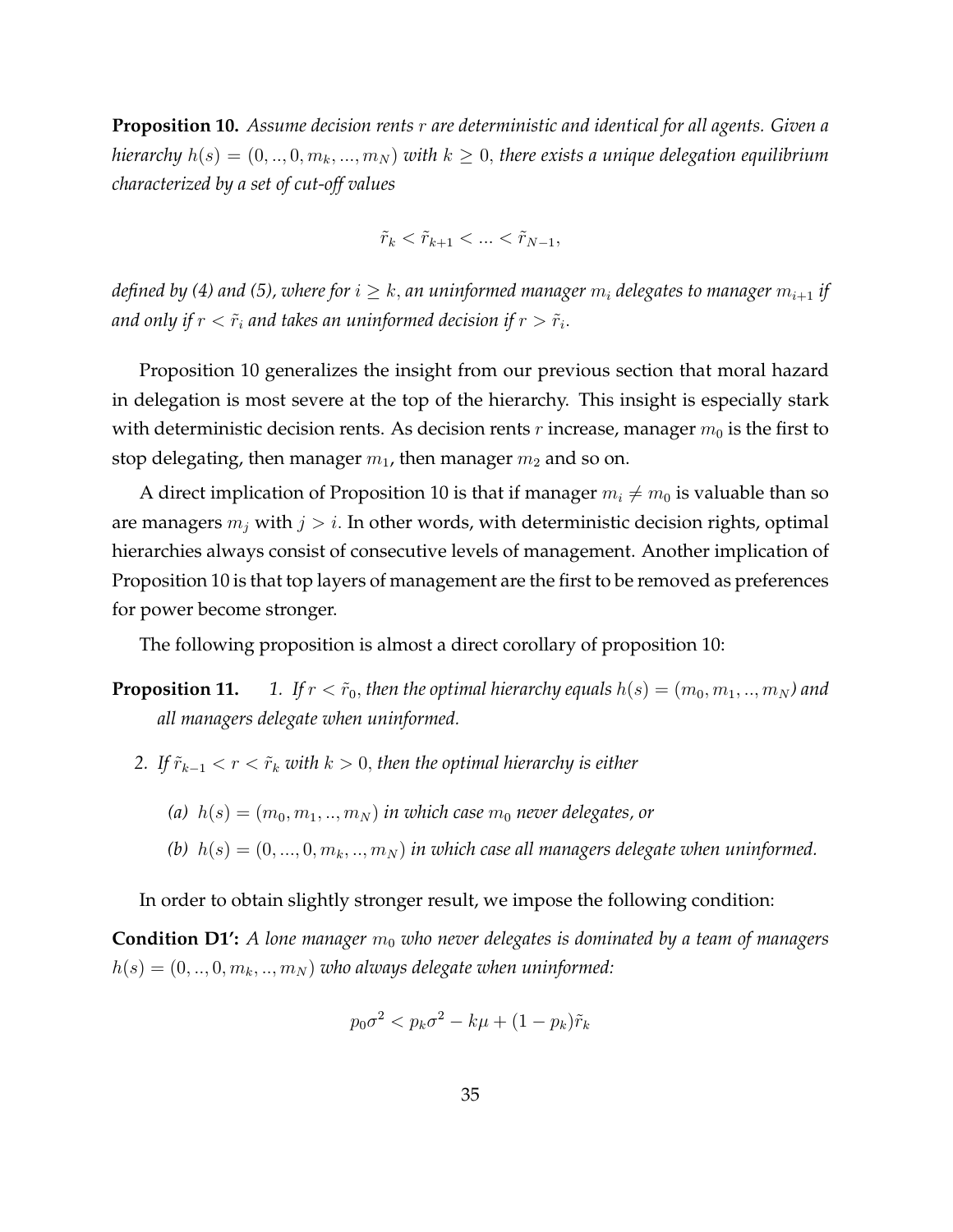Condition D1' is a generalization of Condition D1 in the previous section and is always satisfied when there is '*balanced expertise*' (all managers are equally good standalone decision-makers).

<span id="page-36-0"></span>**Proposition 12.** *Assume Condition D1' holds. Then the number of hierarchical layers is decreasing in decision rents* r *with higher-level layers disappearing first. An increase in decision rents then always results in smaller, more disaggregated organizations.*

Proposition [12](#page-36-0) is stated in general terms, it implies that even if manager  $1, 2, ..., N - 1$ all have equal expertise (e.g. all are informed with probability  $p < 1$ ) and even though managers at the top of the hierarchy are less biased than those lower in the hierarchy, it is the managers at the top which are the first to be removed from an optimal hierarchy (as preferences for power  $r$  become stronger).

Consider, for example, the case where  $h(s) = (h_1, ..., h_6)$ , and all managers  $i \in$  $\{1, 2, ..., 5\}$  are equally likely to be informed except for the bottom-manager who is perfectly informed. If  $p_0 = ... = p_5 = 0.6$  and the incremental pay-off loss per level is given by  $\mu = \sigma^2/10$ , then Condition D1' is satisfied<sup>[19](#page-36-1)</sup> and the optimal hierarchy as a function of decision rents r is then given by<sup>[20](#page-36-2)</sup>

$$
h^* = (m_0, m_1, m_2, m_3, m_4, m_5, m_6)
$$
 if  $r < 0.762$   
\n
$$
h^* = (0, m_1, m_2, m_3, m_4, m_5, m_6)
$$
 if  $0.762 < r < 0.769$   
\n
$$
h^* = (0, 0, m_2, m_3, m_4, m_5, m_6)
$$
 if  $0.769 < r < 0.782$   
\n
$$
h^* = (0, 0, 0, m_3, m_4, m_5, m_6)
$$
 if  $0.782 < r < 0.804$   
\n
$$
h^* = (0, 0, 0, 0, m_4, m_5, m_6)
$$
 if  $0.804 < r < 0.840$   
\n
$$
h^* = (0, 0, 0, 0, m_5, m_6)
$$
 if  $0.804 < r < 0.940$   
\n
$$
h^* = (m_0, m_1, m_2, m_3, m_4, m_5, m_6)
$$
 if  $r > 0.9$ .

$$
p_0 \sigma^2 \quad < \quad p_5 \sigma^2 - 5\mu + (1 - p_5)(\sigma^2 - \mu)
$$
\n
$$
\quad \Leftrightarrow \quad 5\mu < 0.6(1 - \mu)
$$

which is indeed satisfied for  $\mu = 0.1$ 

<span id="page-36-2"></span><sup>20</sup>Threshold rounded to three decimals.

<span id="page-36-1"></span><sup>&</sup>lt;sup>19</sup>The expected value of decision made by  $m_0$  is dominated by that of a hierarchy  $h = \{m_5, m_6\}$  which delegates efficiently if and only if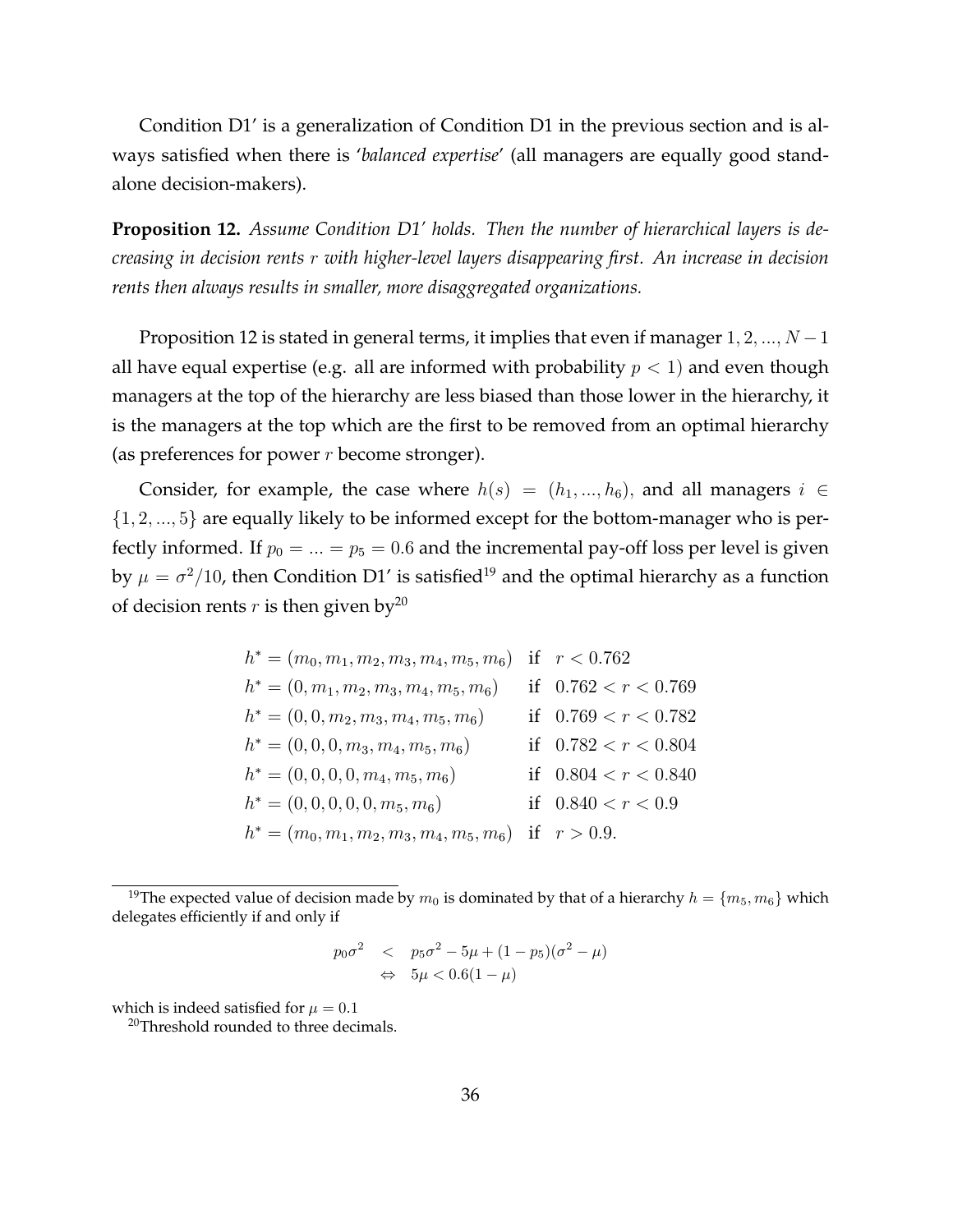

**Figure 6** – Number of hierarchical levels as a function of decision rents r, when  $p_0 = p_1 =$  $\ldots = p_5 = 0.6$  and the incremental bias per level is given by  $\mu = \sigma^2/10$ . Top layers of management disappear first.

## **6 Concluding remarks**

We have analyzed a model of organizational hierarchies with the novel, but realistic, ingredient that managers have preferences for making decisions themselves regardless of the decision itself. That is, they are power-hungry. Introducing this ingredient in an otherwise standard model provides a novel theory of the role and limits of middle management, as well as an intuitive response to the Williamson critique: why is integration not always value-increasing? Our model predicts optimal hierarchies to be smaller and more de-integrated in environments where preferences of power are more pronounced and top or middle managers have less information.

It is natural to think that there is heterogeneity in how power-hungry managers are across different environments. Political organizations, for-profit firms, and not for-profit firms might plausibly differ in how power-hungry their agents are. Our comparative static results shed light on some of the forces shaping the structure of these organizations. We also suggested in the introduction that developing countries may have different organizational forms, in part, due to differences in decision rents to those in developed countries.

Cultural differences, too, may be an important determinant of how much underdelegation there is in organizations. The world value survey finds a large heterogeneity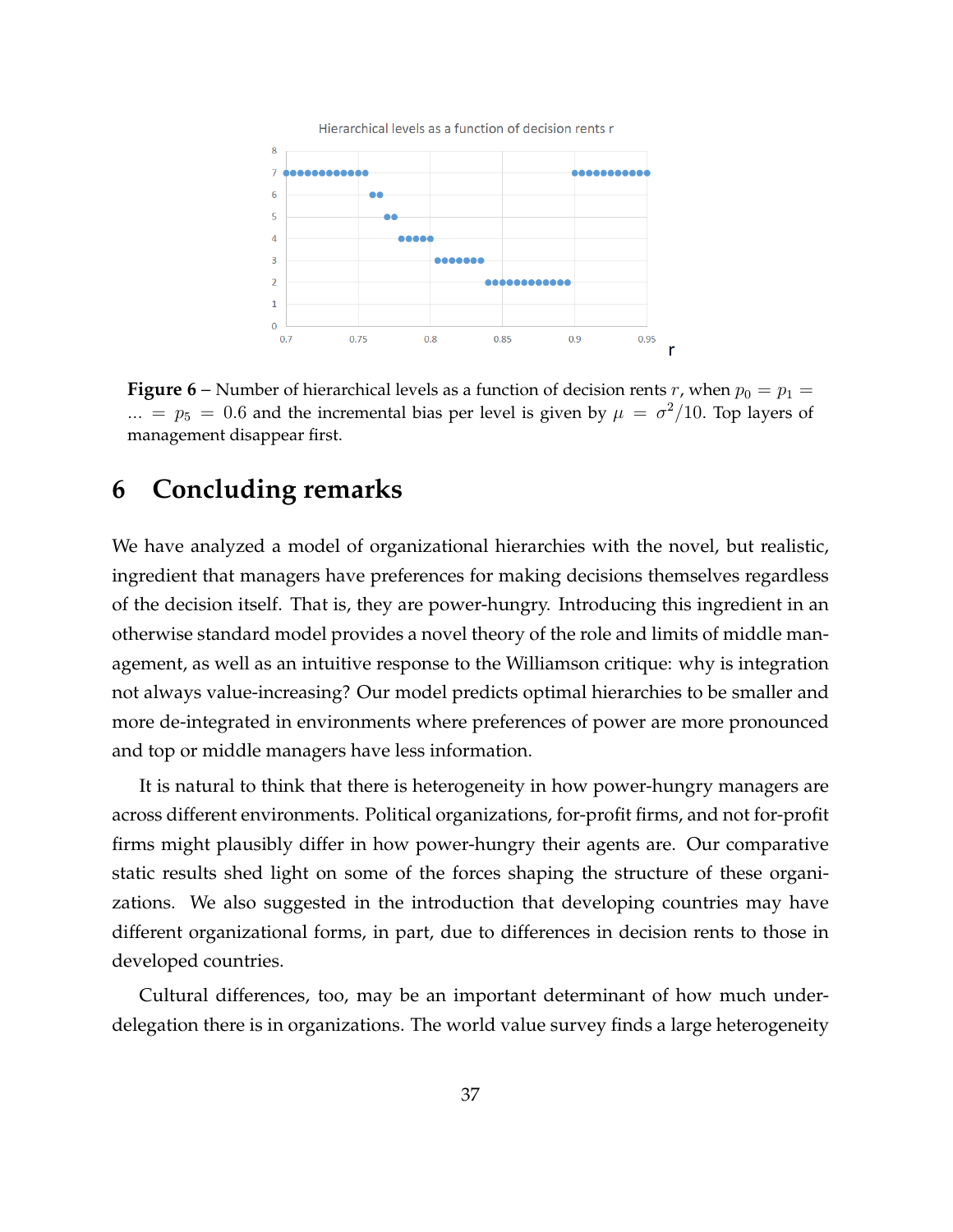<span id="page-38-0"></span>

**Figure 7** – Correlation between the Decentralization Index (Bloom et al. 2012) and the Power Distance Index (Hofstede 2001) is 0.8. The Decentralization Index is z-scored autonomy of plant managers in a 2006 cross-industry survey, averaged by country. The Power Distance index represents preferences over authority and delegation averaged by country, as reported by 10K IBM managers in the 1970s. The figure is reproduced from Bloom et al.

in attitudes towards authority. Similarly, in an influential management study of a large multi-national organization present in 50 countries, surveying thousands of managers, Hofstede (2001) documents large cross cultural variation in *preferences* over authority and delegation. Consistent with this premise, Bloom, Sadun and Van Reenen (2012) report startling differences in the cross-country decentralization of firms. As shown in Figure [7,](#page-38-0) those differences in actual delegation in manufacturing firms in the 2006 crossindustry survey by Bloom et al. are strongly correlated with the power-distance index by Hofstede, which measures the preferences over authority of thousands of managers in one multinational firm in the 1970s.

Our model shows that larger decision rents/stronger preferences for power affect decentralization of decision-making both directly, for a given organizational structure, and indirectly, by making smaller and more de-integrated firms optimal. An implication, therefore, is that empirical papers which study the extent of delegation must be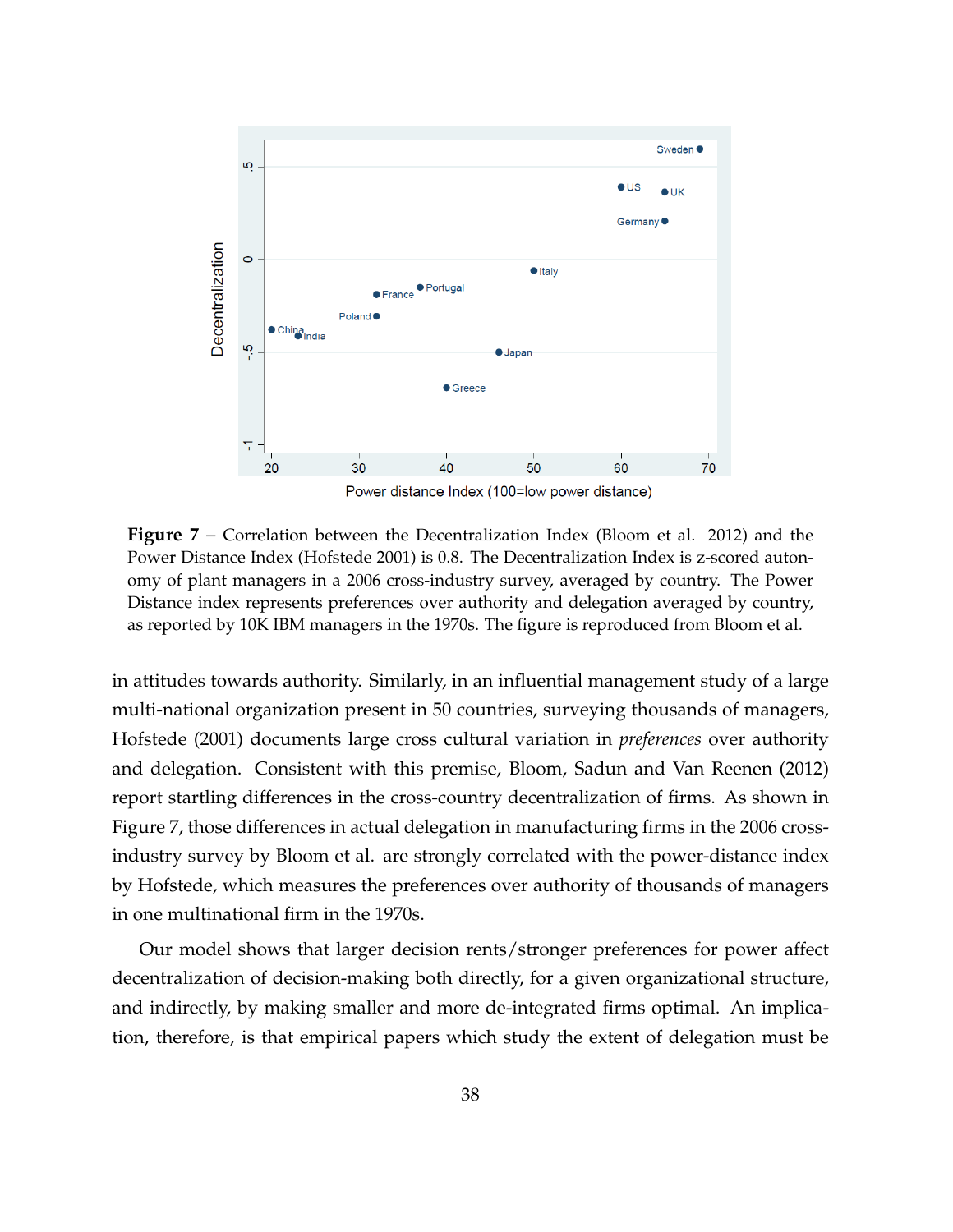careful when they control for organizational size and the number of managerial layers.

Given the problems that hoarding decision rights can cause, it is natural to think that organizations would seek to develop ways of discouraging such behavior. The most ob-vious is a direct reward for delegation.<sup>[21](#page-39-0)</sup> But, of course, there may be more complex and subtle ones. Understanding these mechanisms may help shed light on other features of organizational design and culture. Another fascinating avenue for future research is the endogenous selection of managers into positions of power. When there is substantial (unobserved) heterogeneity among agents, one would expect the most power-hungry managers to devote most resources and effort to gain access to positions of power. Following this logic, it is likely the most power-hungry and, hence, least suitable agents who rise to the top of the hierarchy, exacerbating organizational inefficiencies.

Finally, our model speaks to a novel source of path dependence in organizations. Gibbons (2006) began a literature seeking to provide a theoretical foundation for the empirical fact that he called 'persistent performance difference among seemingly similar enterprises.' In our framework, firms can get 'stuck' with an inefficient governance structure. In our framework path dependences can stem from the fact that top managers themselves may be in control or organizational design. For instance if an organization begins with 2 layers being optimal, but then a change in the environment leads to 1 or 3 layers becoming optimal, the change will not occur because it is not in the interest of the top manager. That is, firm boundaries are path dependent. A top manager may resist both the break-up of the firm she leads as well as the take-over by another firm.

Of course, if an organizational designer realizes that the environment is subject to shocks, then they will account for this ex ante. This suggest to us that the dynamics of governance structures in settings where delegation decisions are not contractible is an interesting avenue for future work.

<span id="page-39-0"></span><sup>&</sup>lt;sup>21</sup>Unless decision rents are deterministic, however, subsidizing delegation decisions provides only a partial solution and will unavoidbly result in both over- and under-delegation in equilibrium.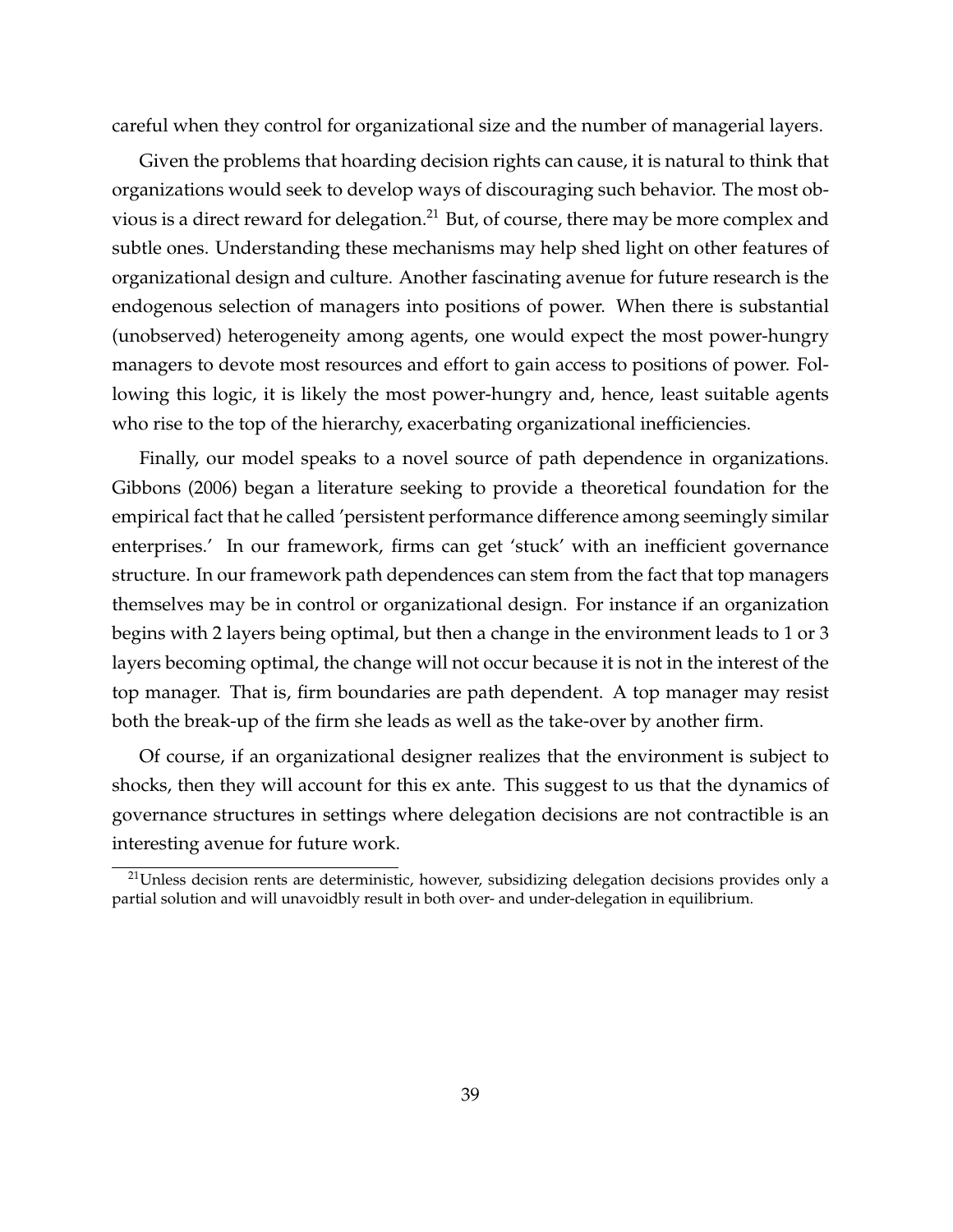## **Appendix I: Micro-foundation of payoff structure**

In this paper, we have considered an organization who is engaged in a set of activities  $s \in S$ . Each activity s is associated with an action choice  $a_s \in A$  and generates a payoff  $\pi_s(\theta_s, a)$  where  $a = (a_s, a_{-s})$  is the organization's action profile and  $\theta_s$  is an i.i.d. activityspecific shock with variance  $\sigma_{\theta}^2$ . Each activity s is assigned to a hierarchy of managers  $h(s) = (h_0(s),...,h_N(s))$  where  $h_i(s) \in M \cup \{0\}$ . We denote  $h_i(s) = 0$  if no manager is assigned to level *i* and  $h_i(s) = m_i(s) \in M$  otherwise.

In this Appendix, we provide micro-foundations for the expected organizational payoffs  $\Pi_{a_{-s}}(m_j)$  when  $m_j\,=\,m_j(s)$  chooses  $a_s$  given some exogenously specified action profile  $a_{-s}$ . In our model section, we posited that

$$
\Pi_{a-s}(m_j) = \Pi_{a-s}^* - \sum_{t \in \{1,\dots,j\}} \mu_t,
$$

where  $\Pi_{a-s}^* = \Pi_{a-s}(m_0)$  are the first-best expected payoffs given some  $a_{-s}$  and where  $\mu_1, ..., \mu_N$  characterize the externalities between the activities. If an uninformed manager  $m_j$  chooses  $a_s$ , we posited that expected profits are given by  $\Pi_{a-s}(m_j) - \sigma^2$ , where  $\sigma^2$ is linear in  $\sigma_{\theta}^2$ . Note that in order to simplify the analysis and focus on the natural case where the agency conflict grows linearly as we move down the hierarchy, the model in the main text assumes that  $\mu_1 = ... = \mu_N \equiv \mu$ .

**Three hierarchical levels** To illustrate the payoff structure, consider first a three-level hierarchy with four activities,  $S = \{1, 2, 3, 4\}$ , one top manager, two middle managers and four workers. Activities 1 and 2 share the same middle manager  $m_1(1) = m_1(2)$ , and activities 3 and 4 share the same middle manager  $m_1(3) = m_1(4)$ . Each activity  $s \in S$  is associated with a multi-dimensional action  $a_s = (a_{s,0}, a_{s,1}, a_{s,2})$  who must be responsive to the activity-specific shock  $\theta_s$ , but also take into account externalities  $\mu_2$  on the activity belonging to the same division (with the same middle manager) and externalities  $\mu_1$  on the activities belonging to the other division (assigned to the other middle manager).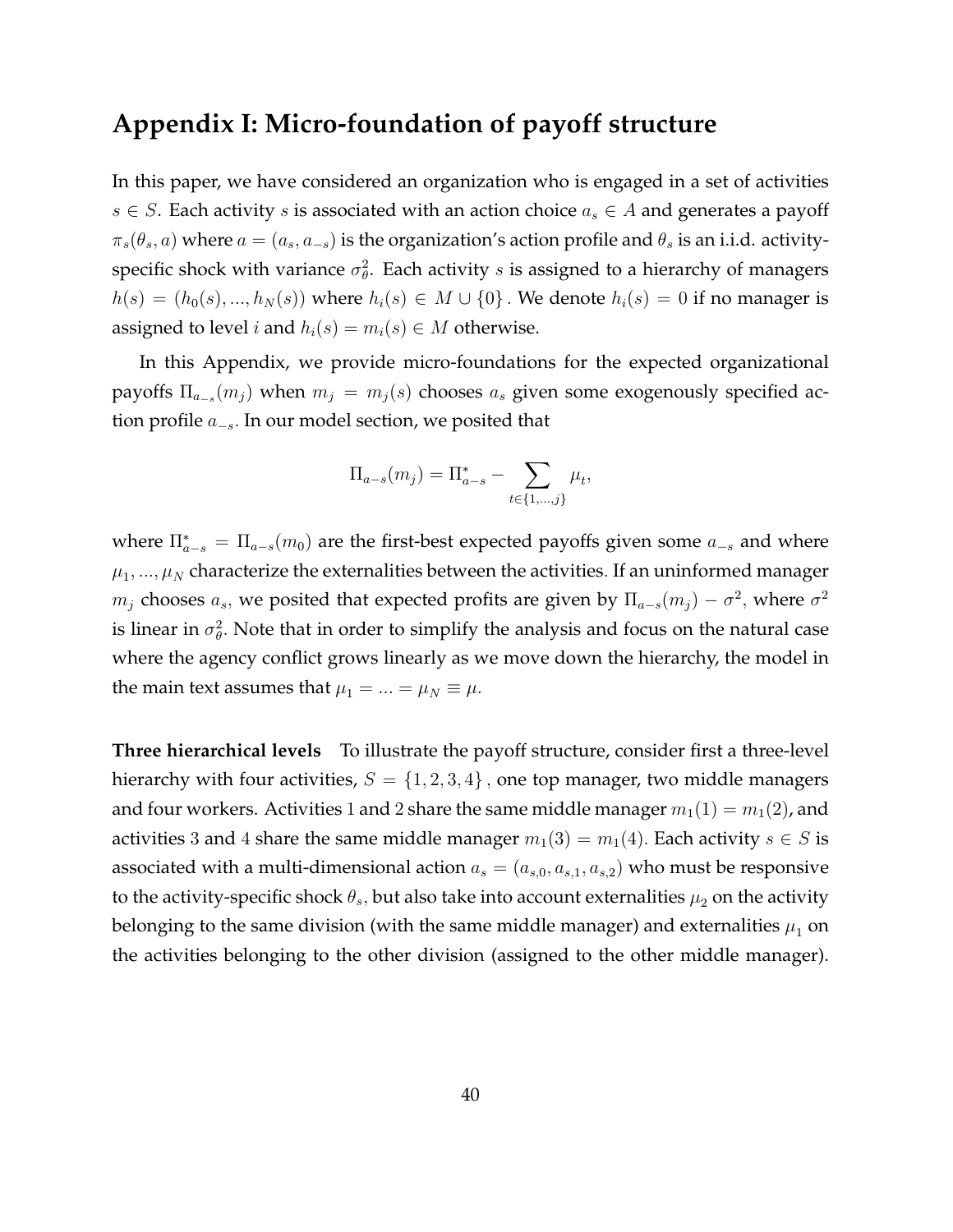Concretely, organizational payoffs are given by

$$
\sum_{s=1,2,3,4}\left[\sum_{j=0,1,2}(\theta_s a_{s,j}-\frac{1}{2}a_{s,j}^2)-\sqrt{\mu_1}a_{s,j}-\sqrt{\mu_2}a_{s,2}\right],
$$

so that first-best actions are given by

$$
a_s^*\equiv(a_{s,0}^*,a_{s,1}^*,a_{s,2}^*)=(\theta_s,\theta_s-\sqrt{\mu_1},\theta_s-\sqrt{\mu_2}).
$$

The payoffs of each individual activity s, however, are such that the middle manager  $m_1(s)$  chooses  $a_s$  as if  $\mu_1 = 0$  whereas the worker  $m_2(s)$  chooses  $a_s$  as if  $\mu_1 = \mu_2 = 0$ . In particular, let activities  $s$  and  $s'$  belong to one division (have the same middle manager  $m_1(s) = m_1(s')$ ) and let activities  $t \in S$  and  $t' \in S$  belong to the other division, then we posit that

$$
\pi_s \equiv \pi(\theta_s, a) = \sum_{j=0,1,2} (\theta_s a_{s,j} - \frac{1}{2} a_{s,j}^2) - \frac{1}{2} \sqrt{\mu_1} (a_{t,2} + a_{t',2}) - \sqrt{\mu_2} a_{s',1}
$$

and

$$
\pi_{s'} \equiv \pi(\theta_{s'}, a) = \sum_{j=0,1,2} (\theta_s a_{s',j} - \frac{1}{2} a_{s',j}^2) - \frac{1}{2} \sqrt{\mu_1} (a_{t,2} + a_{t',2}) - \sqrt{\mu_2} a_{s,1}
$$

so that an informed middle manager  $m_1(s)$  would choose

$$
(a_{s,0}, a_{s,1}, a_{s,2}) = (\theta_s, \theta_s, \theta_s - \sqrt{\mu_2}) \neq a_s^*,
$$

whereas an informed worker  $m_2(s)$  would choose

$$
(a_{s,0}, a_{s,1}, a_{s,2}) = (\theta_s, \theta_s, \theta_s) \neq a_s^*
$$
.

Since worker  $m_2(s)$  maximizes  $\pi_s$ , she ignores both  $\mu_1$  and  $\mu_2$  when choosing  $a_s$ . Since middle manager  $m_1(s)$  maximizes  $\pi_s + \pi_{s'}$ , she ignores  $\mu_1$  when choosing  $a_s$  and  $a_{s'}$ .

It is now straightforward to verify that if an informed middle manager  $m_1(s)$  chooses  $a_s = (a_{s,1}, a_{s,2}, a_{s,3})$ , then this results in a payoff loss of  $\mu_1$  relative to first-best profits. Similarly, one can verify that delegating control over  $a_s$  to an informed worker  $m_2(s)$ results in a payoff loss of  $\mu_1 + \mu_2$  relative to first-best firm profits. Finally, from the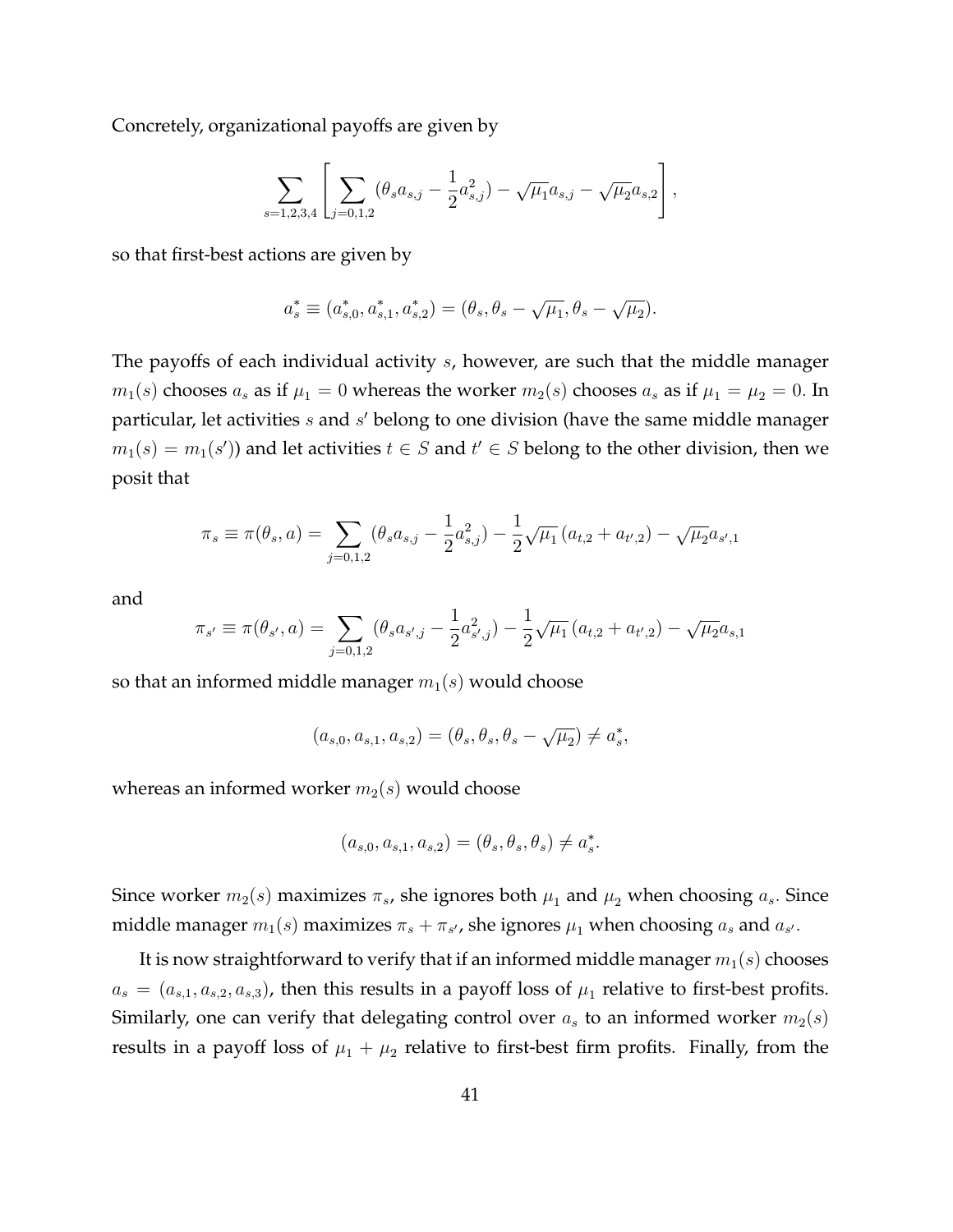perspective of an informed middle manager  $m_1(s)$ , who maximizes  $\pi_s + \pi_k$ , delegating  $a_s$  to an informed worker  $m_2(s)$  reduces divisional profits  $\pi_s + \pi_k$  by  $\mu_2$ .

Whenever an uninformed manager  $m_i(s)$  chooses  $a_s$  rather than an informed manager  $m_i(s)$ , then given the quadratic payoff specification, expected (firm or divisional) payoffs are reduced by  $\sigma^2 \equiv 3\sigma_\theta^2$ , where  $\sigma_\theta^2$  is the variance of  $\theta_s$ .

**N hierarchical layers** The simple case above is readily extended to any number of organizational layers and managers. In an  $(N + 1)$ -level organization, each activity  $s \in S$  is associated with an  $(N + 1)$ -dimensional action  $a_s = (a_{s,0},...,a_{s,N})$  and assigned (up) to  $N + 1$  managers  $m_j(s)$  with  $j \in \{0, 1, ..., N\}$ . We denote by  $D_j(s) \subset S$  the sub-set of all activities which share the same level- $j$  manager as  $s$  and hence belong to the same level–*j* division. By assumption,  $D_0(s) = S$  as all activities share the same top manager  $m_0$  and  $D_N(s) = \{s\}$  as the lowest level manager assigned only one activity.

Organizational profits are given by<sup>[22](#page-42-0)</sup>

<span id="page-42-1"></span>
$$
\sum_{s \in S} \left\{ \theta_s \cdot I \cdot a_s - \frac{1}{2} a_s \cdot a_s - \boldsymbol{\mu} \cdot a_s \right\},\tag{6}
$$

where  $I=(1,1,..,1)$  and  $\boldsymbol{\mu}=(\sqrt{\mu_0},\sqrt{\mu_1},...,\sqrt{\mu_N})$ with  $\mu_0=0.$  It is easy to verify that the first-best action  $a_s^*=(a_{s,0}^*,...,a_{s,N}^*)$  is characterized by  $a_{s,j}^*=\theta_s-\mu_j.$  The payoffs of each individual activity s, however, are such that manager  $m_j(s)$  chooses  $a_s$  as if  $\mu_k = 0$  for  $k \leq j$ . Concretely, the payoffs associated with each individual activity are given by

<span id="page-42-2"></span>
$$
\pi_s(\theta_s, a) = \theta_s \cdot I \cdot a_s - \frac{1}{2} a_s \cdot a_s - \sum_{j=1}^N \left( \frac{1}{|D_{j-1}(s)| - |D_j(s)|} \sum_{t \in D_{j-1}(s) \setminus D_j(s)} \sqrt{\mu_j} a_{t,j} \right). \tag{7}
$$

In expressions [\(6\)](#page-42-1) and [\(7\)](#page-42-2), the term  $\mu_i a_{t,j}$  is the aggregate externality imposed by activity t on all activities s that belong to the same level-j division as t but not the same level $-(j + 1)$  division. It follows that total payoffs are still given by [\(6\)](#page-42-1), but manager  $m_j(s)$  chooses  $a_{s,k} = \theta_s$  for  $k \leq j$ , and  $a_{s,k} = \theta_s - \sqrt{\mu_j}$  for  $k > j$ .

The above payoff structure results in a tractable loss of control which increases linearly as decision-making moves down the hierarchy. In particular, if  $a_s$  is delegated to

<span id="page-42-0"></span> $22$ To simplify notation, we drop the transponent in all vector expressions.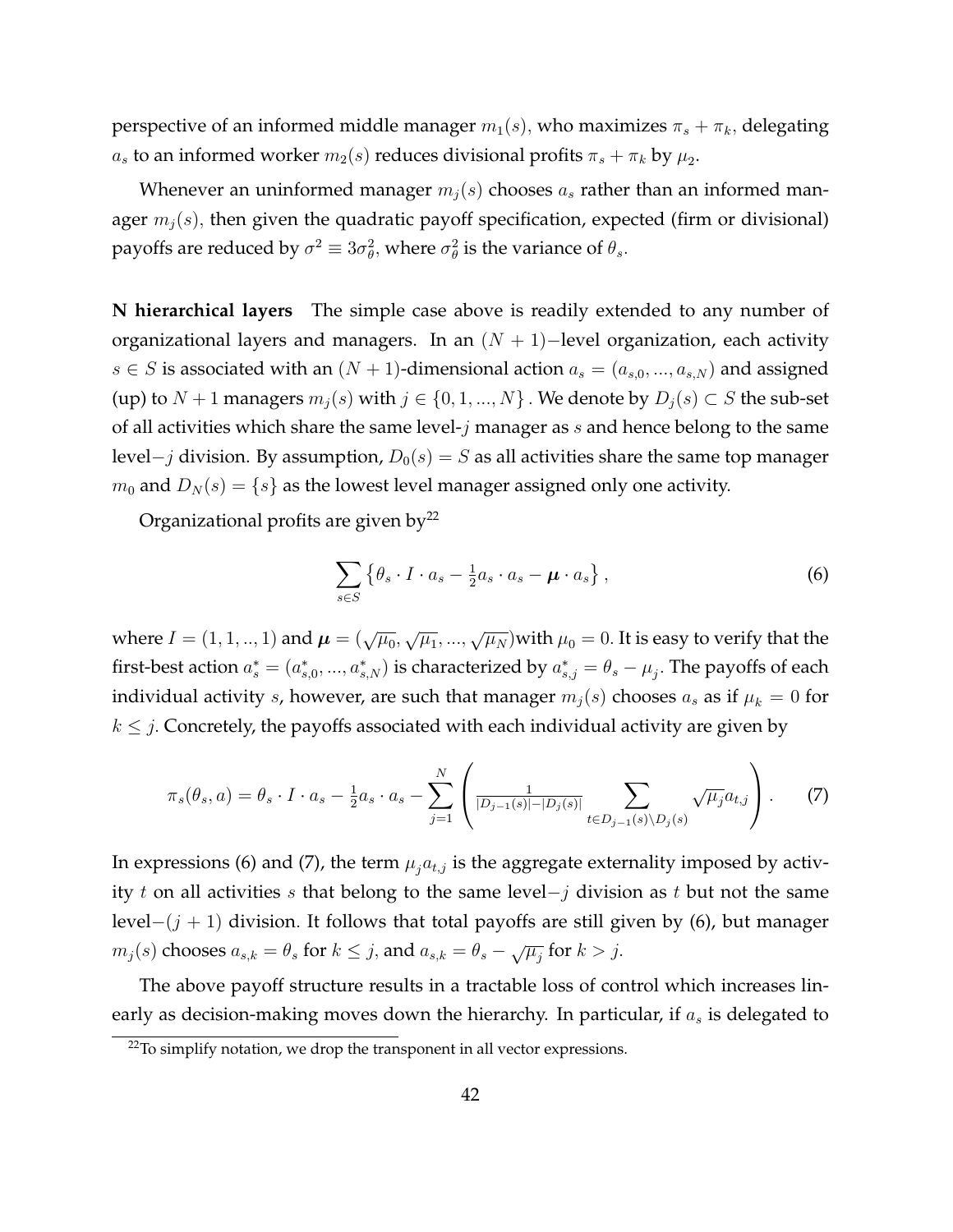an informed manager  $m_j(s)$  then, fixing  $a_{-s}$ , expected profits equal

$$
\Pi_{a_{-s}}(m_j) = \Pi_{a_{-s}}^* - \sum_{0 \le k \le j} \mu_k,
$$

where  $\Pi_{a_{-s}}^*$  are first-best profits given action profile  $a_{-s}$ . If an uninformed manager  $m_i(s)$  chooses  $a_s$  then because of the quadratic payoff structure, this results in a expected payoff equal to  $\Pi_{a_{-s}}(m_j) - \sigma^2$ , where  $\sigma^2 \equiv N \sigma_{\theta}^2$ .

## **Appendix II: Uniformly distributed decision rents**

Consider the case where  $r_1$  and  $r_2$  are uniformly distributed on [0, R] with  $R < \sigma^2 = 1$ . The top manager delegates when uninformed if and only if  $r_0 \leq \overline{r}_0$  where

$$
\overline{r}_0 = 1 - 2\mu \quad \text{if } p_1 \le \overline{p}_1 \text{ (and } h_1^* = 0)
$$
\n
$$
\overline{r}_0 = p_1 - \mu + (1 - p_1)(1 - \mu)^2 / R \quad \text{if } p_1 \ge \overline{p}_1 > 0 \text{ (and } h_1^* = m_1 \in M)
$$
\n
$$
\overline{r}_0 = 1 - (2 - p_1)\mu \quad \text{if } R \le 1 - \mu \text{ (and } \overline{p}_1 = 0)
$$

We distinguish two cases:

(1) If  $R < 1-(2-p_1)\mu$  both the top manager and the middle manager always delegate when uninformed,  $F(\overline{r}_0) = F(\overline{r}_1) = 1$ , so that

$$
h^* = (m_0, m_1, m_2).
$$

(2) In contrast, if  $R > 1 - (2 - p_1)\mu$ , we have that  $F(\overline{r}_0) < 1$  and

$$
h_0^* \in M \Longleftrightarrow p_0 \ge \overline{p}_0 \equiv \overline{r}_0 \frac{R - \overline{r}_0}{R - \overline{r}_0^2}.
$$
 (8)

Note that when  $1 - (2 - p_1)\mu < R < 1 - \mu$ , the middle manager always delegates when uninformed,  $F(\bar{r}_1) = 1$ , whereas the top manager hoards decision rights with positive probability,  $F(\overline{r}_0) < 1$ .

Comparative statics other than  $p_0$  are ambiguous. Figure [8](#page-44-0) and Figure [9](#page-44-1) illustrate the non-monotonic comparative statics with respect to  $\mu$  when  $p_1$  is such that  $h_1^*=m_1\in M.$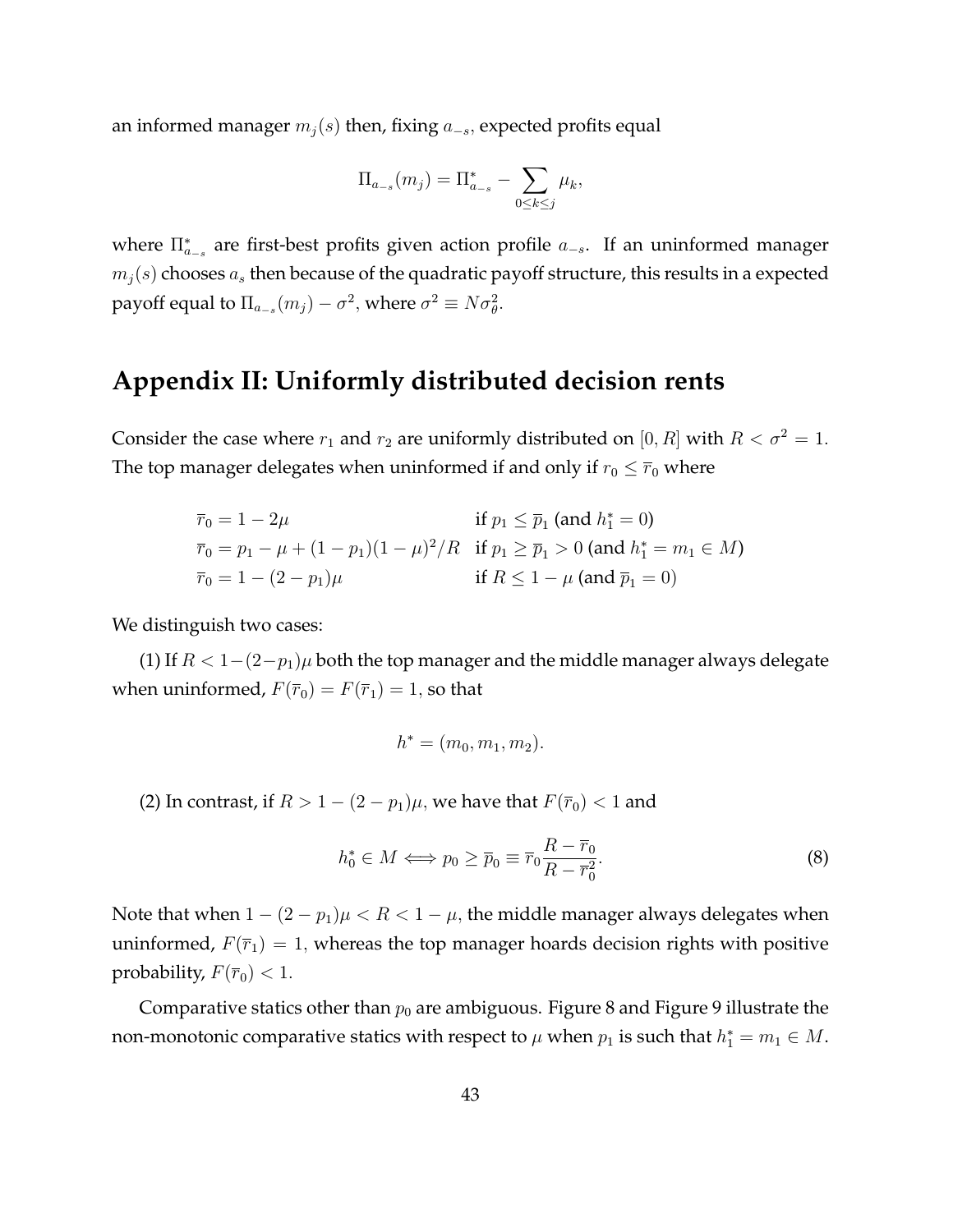<span id="page-44-0"></span>

**Figure 8** – Optimal hierachies as function of R and  $\mu$  when  $p_1 = 1/2$  and  $p_0 = 1/4$ . To the right of the dotted line,  $m_0$  is a better stand-alone decision-maker than  $m_1$  yet  $(0, m_1, m_2)$  is often the optimal hierarchy.

<span id="page-44-1"></span>

**Figure 9** – Assume  $r_i$   $\tilde{U}[0, R]$  and  $\sigma^2 = 1$ , then  $h_0^* = m_0 \in M \Leftrightarrow p_0 > \overline{p}_0$  as given by Propostion [7](#page-27-0). Figure [9](#page-44-1) plots  $\overline{p}_0$  as a function of  $\mu$  when  $p_1=1/2,$  and this for  $R=0.9$ (red curve), and  $R=0.75$  (green curve).  $h^*=(m_0,m_1,m_2)$  above the curve  $\overline{p}_0$ , whereas  $h^* = (0, m_1, m_2)$  below the curve.  $m_0$  is a better stand-alone decision-maker than  $m_1$  above the dashed black line, but there is still an area for which  $h_0^* \neq m_0$ .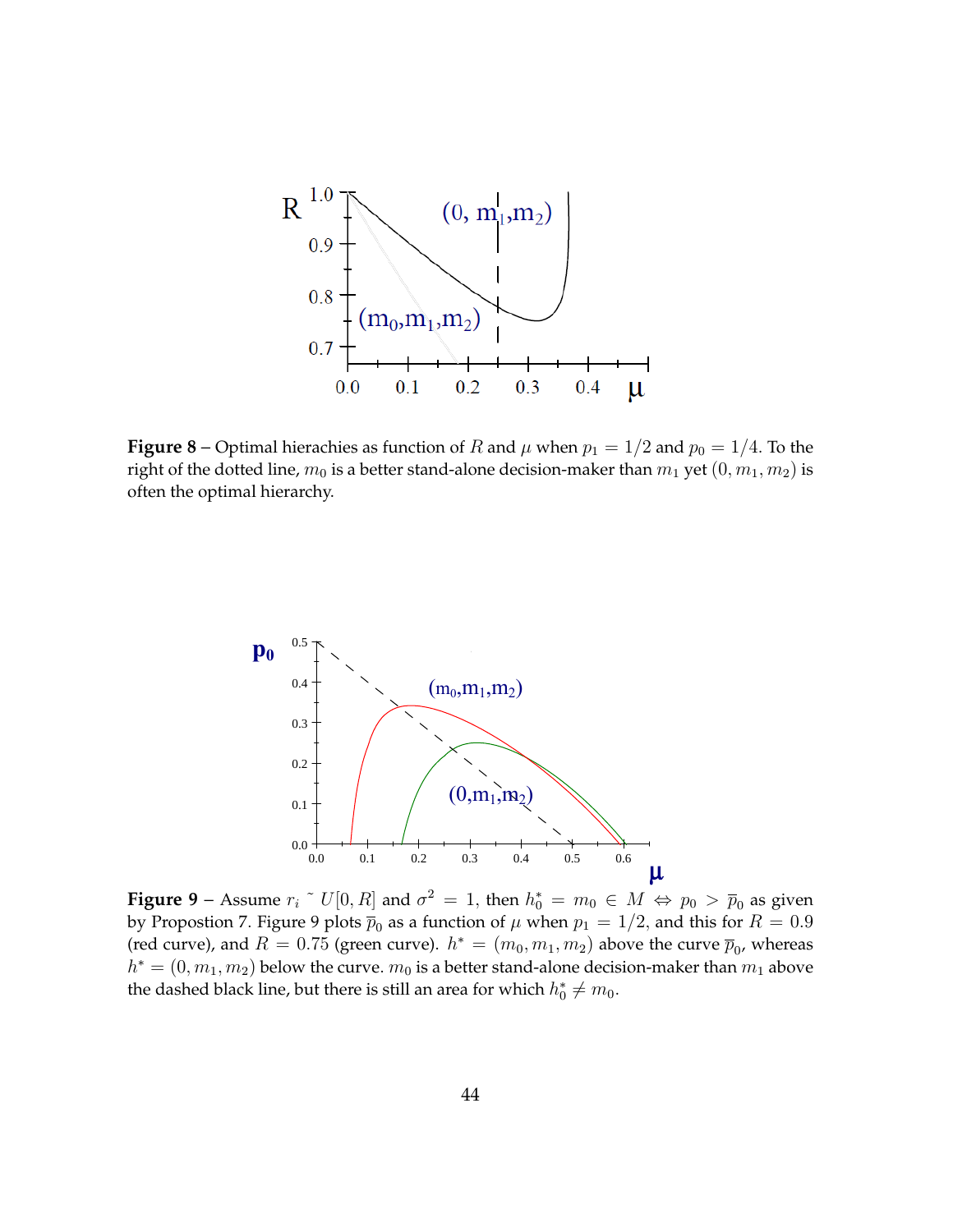The top-manager is least likely to be valuable for intermediate values of  $\mu$ . Note that, unlike in standard delegation models (see, for example, Alonso et al. 2008) for  $p_1$  small, an initial increase in externalities between activities, a characterized by an increase in  $\mu$ , results in a shift towards decentralization.

Beyond the impact of  $\mu$  and  $\sigma^2$ , also an increase in  $p_1$  – the presence of a more informed middle manager – has an ambiguous impact on whether the top manager is valuable. A more informed  $m_1$  increases both the the value  $\bar{r}_0$  of delegating the initial decision right to  $m_1$  and the probability  $F(\overline{r}_0)$  with which an uninformed top manager  $m_0$  will be delegating herself to  $m_1$ . This is also illustrated in Figure [9](#page-44-1).

# **Appendix III: Omitted proofs**

**Proposition [10](#page-35-0)** *Assume decision rents* r *are deterministic and identical for all agents. Given a hierarchy*  $h(s) = (0, ..., 0, m_k, ..., m_N)$  *with*  $k \geq 0$ , there exists a unique delegation equilibrium *characterized by a set of cut-off values*  $\overline{r}_k < \overline{r}_{k+1} < ... < \overline{r}_{N-1}$  where an uninformed manager  $m_i(s)$  delegates to manager  $m_{i+1}(s)$  if and only if  $r<\overline{r}_i.$ 

**Proof:** Consider equilibria where manager  $m_i$  chooses  $a(s)$  or delegates to manager  $m_{i+1}$ . We will later verify that a manager  $m_i$  never has an incentive to delegate to manager  $m_{i+k}$  with  $k \geq 2$ .

Note first that fixing r, every manager  $m_i$  has a unique value of delegation  $\overline{r}_i(r)$ where she delegates if and only if  $r < \bar{r}_i(r)$ . There are no multiple equilibria. To see this, note that for manager  $m_i$  the value of delegation only depends on the delegation thresholds  $\overline{r}_i(r)$  of the managers  $j > i$ . Moreover, manager  $m_{N-1}$  has a unique value of delegation  $\overline{r}_{N-1}(r) = \overline{r}_{N-1}$  as her delegation decision is independent of the delegation decisions of any other manager. But this implies that, fixing r, there manager  $m_{N-2}$  also has unique delegation threshold  $\overline{r}_{N-2}(r)$ . By backward induction, the same is true for manager  $m_{N-3}$  and so on. We conclude that for each r, there exists a unique vector  $(\bar{r}_k(r), \bar{r}_{k+1}(r), ..., \bar{r}_{N-1})$  such that manager  $m_i(s)$  delegates to manager  $m_{i+1}(s)$  if and only if  $r < \overline{r}_i(r)$ .<sup>[23](#page-45-0)</sup>

<span id="page-45-0"></span><sup>&</sup>lt;sup>23</sup>The same argument applies if manager  $m_i$  can delegate to any manager  $j > i$ .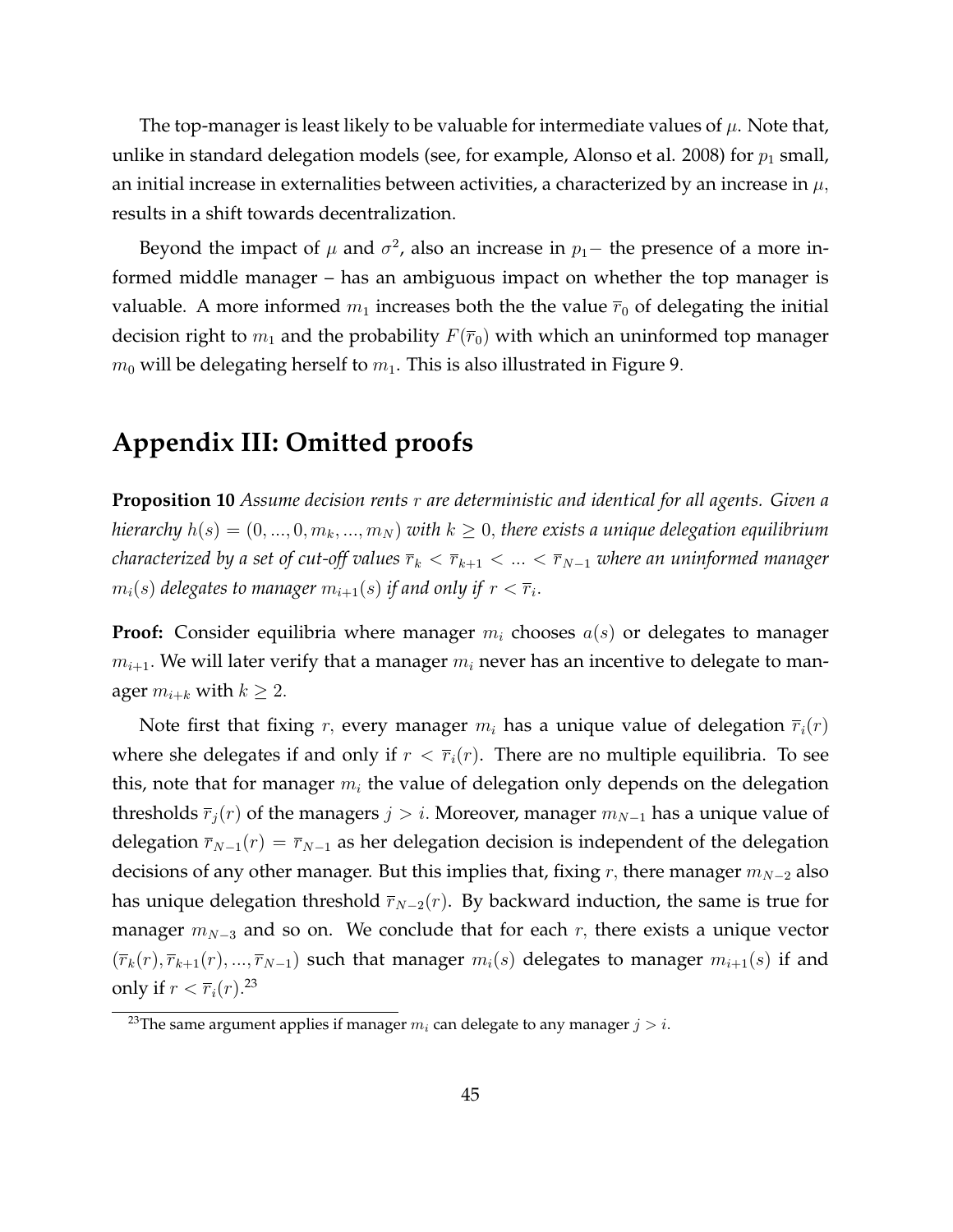Let us now define  $\tilde{r}_i$  as manager  $m_i$ 's delegation cut-off for  $r$  provided that all managers  $j > i$  delegate when uninformed. Since such delegation is efficient (Assumption A1-G), it must be that  $\overline{r}_i(r) \leq \widetilde{r}_i$  and

$$
\overline{r}_i(r) = \tilde{r}_i \Leftrightarrow r \leq \tilde{r}_j \text{ for all } j > i.
$$

It follows that if

<span id="page-46-0"></span>
$$
\tilde{r}_0 < \tilde{r}_1 < \ldots < \tilde{r}_{N-1},\tag{9}
$$

then  $\bar{r}_i(r) = \tilde{r}_i$  if  $r < \tilde{r}_i$  and  $\bar{r}_i(r) \leq \tilde{r}_i$  if  $r > \tilde{r}_i$ . Hence, if [\(9\)](#page-46-0) holds, every manager  $m_i(s)$ delegates when uninformed if and only if

$$
r<\overline{r}_i=\widetilde{r}_i.
$$

In order to prove Proposition [10,](#page-35-0) we thus only need to show that [\(9\)](#page-46-0) holds:

At the bottom of the hierarchy, an uninformed  $m_{N-1}$  delegates to  $m_N$  if and only if

$$
r < \tilde{r}_{N-1} = \sigma^2 - \mu.
$$

One level up, provided  $m_{N-1}$  delegates when uninformed, an uninformed  $m_{N-2}$  delegates to  $m_{N-1}$  if and only if  $r < \tilde{r}_{N-2}$  where

$$
\tilde{r}_{N-2} = p_{N-1}(\sigma^2 - \mu) + (1 - p_{N-1})(\sigma^2 - 2\mu)
$$
  
=  $p_{N-1}(\sigma^2 - \mu) + (1 - p_{N-1})(\tilde{r}_{N-2} - \mu).$ 

More generally, provided all managers  $j \geq i$  delegate when uninformed, an uninformed  $m_{i-1}$  delegates to  $m_i$  if and only if  $r < \tilde{r}_{i-i}$  where

$$
\tilde{r}_{i-1} = p_i(\sigma^2 - \mu) + (1 - p_i)(\tilde{r}_i - \mu).
$$

Since

$$
\tilde{r}_i = p_{i+1}(\sigma^2 - \mu) + (1 - p_{i+1})(\tilde{r}_{i+1} - \mu),
$$

and since  $p_i \leq p_{i+1}$ , it follows that  $\overline{r}_i < \overline{r}_{i+1} \implies \widetilde{r}_{i-1} < \overline{r}_i$ . As one can easily verify that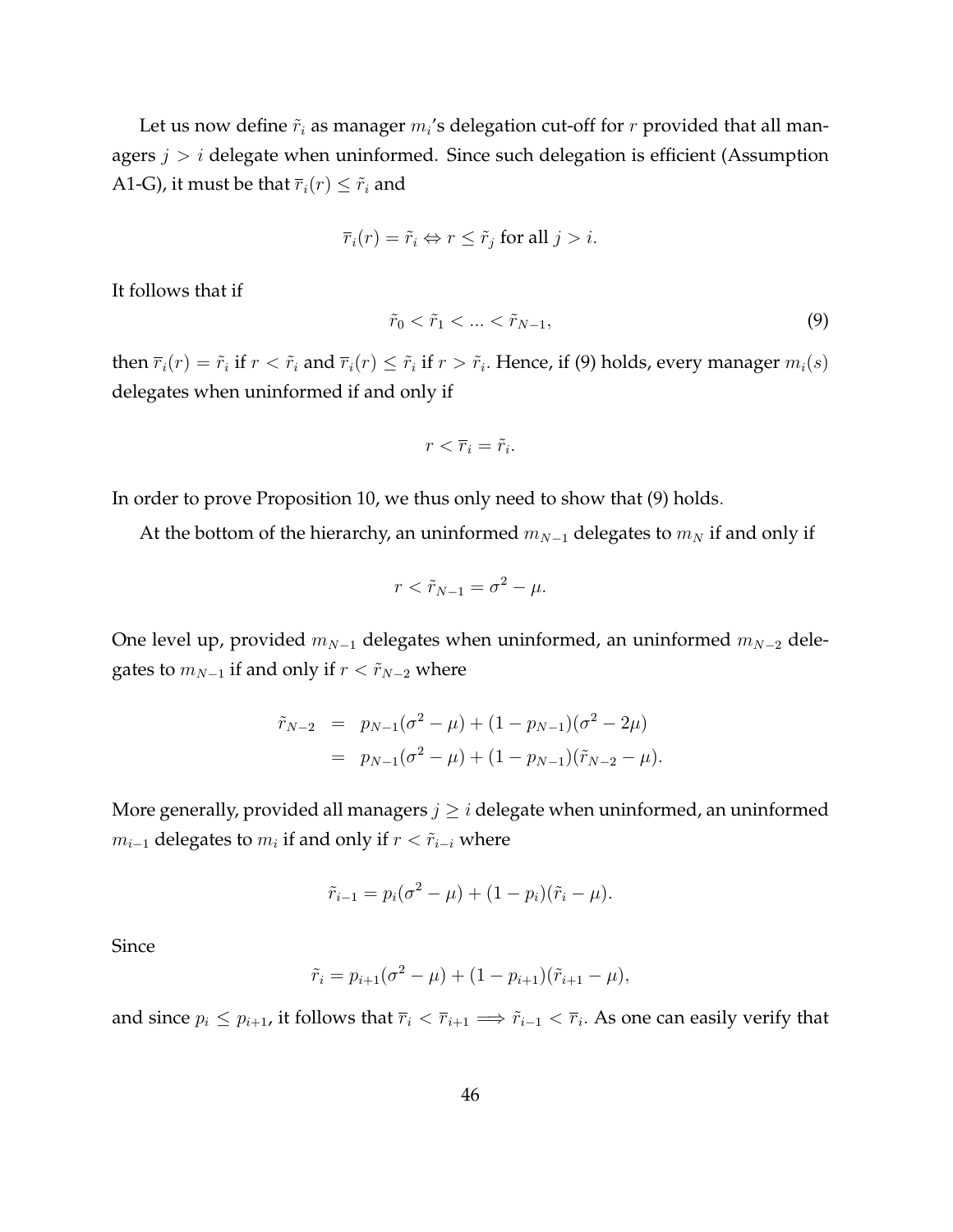$\tilde{r}_{N-2} < \tilde{r}_{N-1}$ , we obtain [\(9\)](#page-46-0):

$$
\tilde{r}_0 < \tilde{r}_1 < \ldots < \tilde{r}_{N-1}.
$$

To conclude we verify that given [\(9\)](#page-46-0), manager  $m_i$  strictly prefers to delegate to manager  $m_{i+1}$  rather than to any manager  $m_{i+k}$  with  $k\geq 2$  whenever  $r\leq \widetilde{r}_i$ . Consider the trade-off between delegating to manager  $m_{i+1}$  versus manager  $m_{i+2}$  (the argument is easily extended to any manager  $m_{i+k}$ ). If informed, manager  $m_{i+1}$  will choose a better action than manager  $m_{i+2}$  (i.e. an action yielding a higher pay-off to  $m_i$ ). If uninformed, manager  $m_{i+1}$  will delegate to manager  $m_{i+2}$  given that  $r \leq \tilde{r}_i < \tilde{r}_{i+1}$ . It follows that manager  $m_i$  never gains, and sometimes loses by directly delegating to manager  $m_{i+2}$ . Skip-level delegation is never optimal. QED

# **References**

- [1] Aghion, Philippe and Patrick Bolton (1992), "An Incomplete Contracts Approach to Financial Contracting," *Review of Economic Studies*, Vol. 59(3), 473-494.
- [2] Aghion, Philippe, Tirole Jean (1997). Formal and real authority in organizations. *Journal of Political Economy* (105) 1-29.
- [3] Aghion, Philippe, Holden, Richard (2011). Incomplete contracts and the theory of the firm: What have we learned over the past 25 years? *Journal of Economic Perspectives* (25) 181-197.
- [4] Alonso, Ricardo, Wouter Dessein; Niko Matouschek (2008). "When does coordination require centralization?" *American Economic Review* 98, 145-179.
- [5] Alonso, Ricardo, Wouter Dessein, Niko Matouschek (2015). "Organizing to Adapt and Compete," *American Economic Journal: Microeconomics*, 7(2): 158-87.
- [6] Baker, G., Gibbons, R., Murphy, K.J., 2002. Relational contracts and the theory of the firm. *Quarterly Journal of Economics* (117) 39-83.
- [7] Bartling, Bjorn, Ernst Fehr and Holger Herz (2014), "The Intrinsic Value of Decision Rights." *Econometrica*, Vol. 82, No. 6, 2005–2039.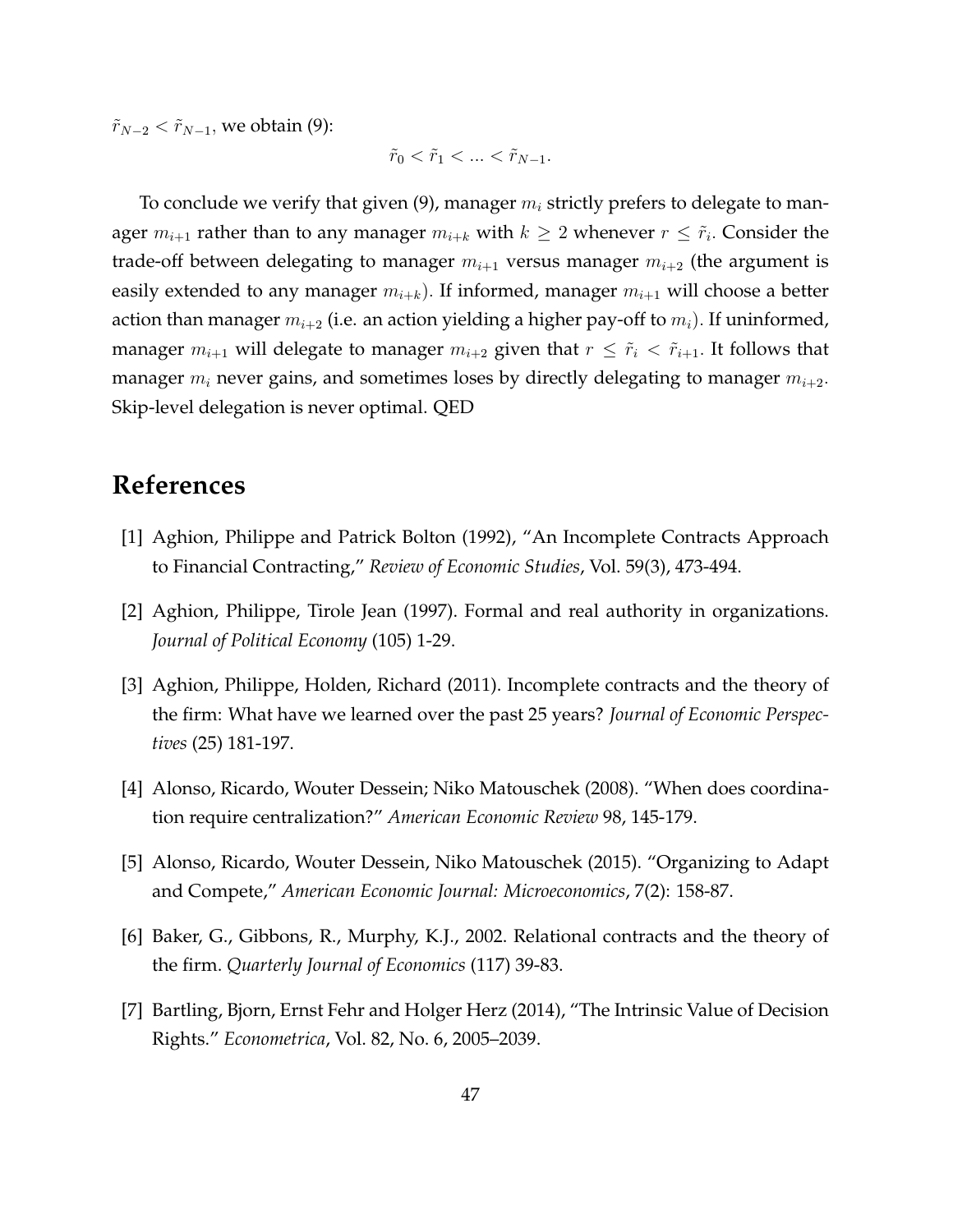- [8] Bartling, Bjorn and Urs Fischbacher (2012), "Shifting the Blame: On Delegation and Responsibility." *Review of Economic Studies* (79) 67-87.
- [9] Berle, Adolf, and Gardiner Means (1932), *The Modern Corporation and Private Property*. Mac Millan, New York, NY.
- [10] Bolton, Patrick and Mathias Dewatripont, 1994. "The firm as a communication network," *The Quarterly Journal of Economics*, Vol. 109, No. 4, 809-839
- [11] Bloom, Nicholas, Benn Eifert, Aprajit Mahajan, David McKenzie and John Roberts (2012), "Does Management Matters? Evidence from India." *The Quarterly Journal of Economics* 128 (1): 1-51.
- [12] Bloom, Nicholas, and John Van Reenen (2007). "Measuring and Explaining Management Practices Across Firms and Countries." *The Quarterly Journal of Economics* 122.4: 1351-1408.
- [13] Bloom, Nicholas, Raffaella Sadun, and John Van Reenen (2012). "The Organization of Firms Across Countries." *The Quarterly Journal of Economics* 127.4 : 1663-1705.
- [14] Calvo, Guillermo A. and Stanislaw Wellisz (1979), "Hierarchy, Ability, and Income Distribution," *Journal of Political Economy*, 87, 991-1010.
- [15] Chandler, Alfred (1962), *Strategy and Structure* Garden City, N.Y.: Doubleday.
- [16] Deci, E. L., & Ryan, R. M. (1985). *Intrinsic motivation and self-determination in human behavior.* New York: Plenum.
- [17] Dessein, W. 2002. Authority and Communication in Organizations. *The Review of Economic Studies* (69) 811-838
- [18] Dessein, W., Garicano, L., Gertner, R. 2010. Organizing for Synergies. *American Economic Journal: Microeconomics* (2) 77-114.
- [19] Dyck, Alexander and Luigi Zingales (2004) "Private Benefits of Control: An International Comparison," *The Journal of Finance*, 59(2), pp. 537-600.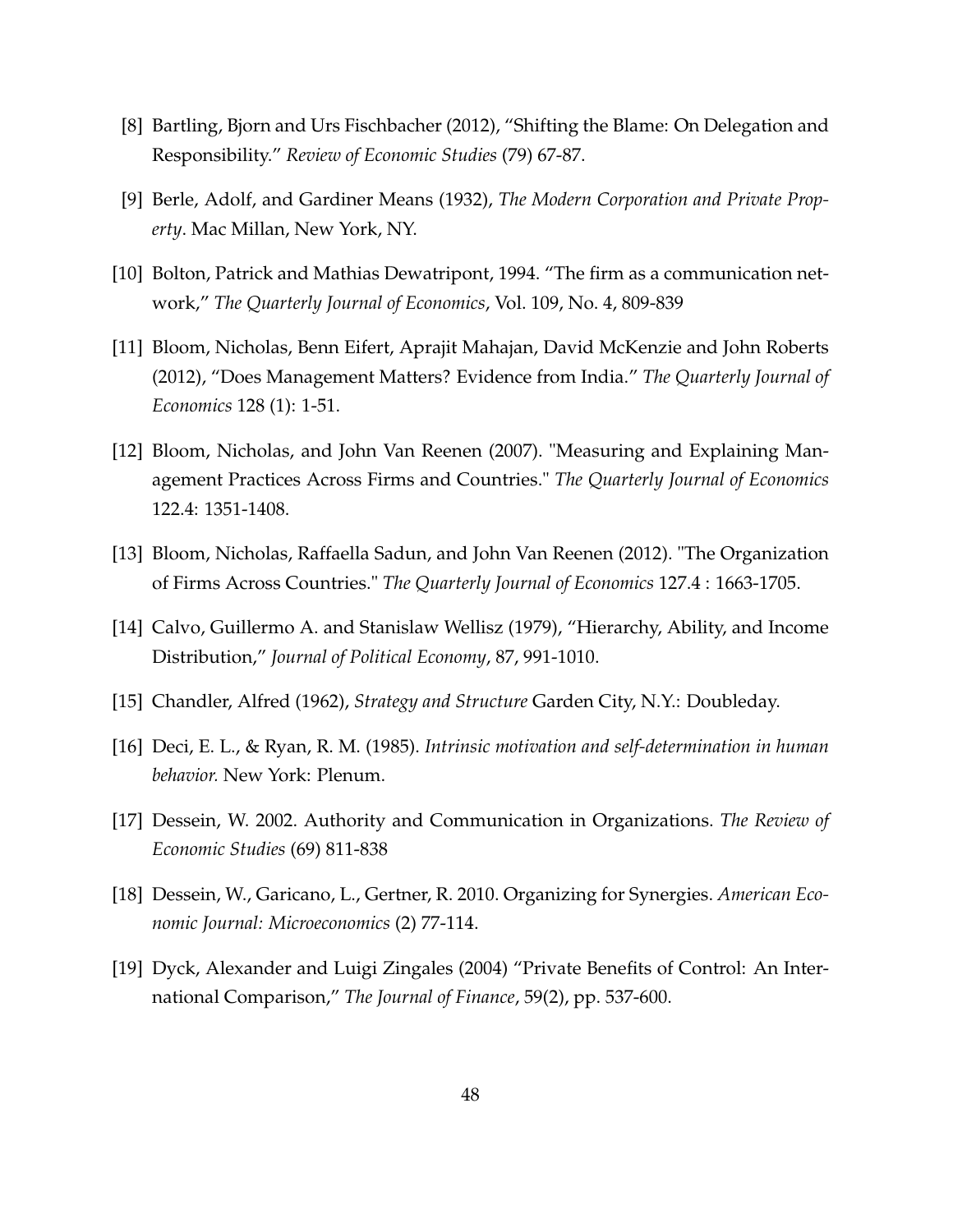- [20] Fehr, Ernst, Holger Herz, and Tom Wilkening (2013), "The Lure of Authority: Motivation and Incentive Effects of Power," *American Economic Review*, 103(4), 1325-59.
- [21] Friebel, G., Raith, M. 2010. Resource Allocation and Organizational Form. *American Economic Journal: Microeconomics* 2, 1-33.
- [22] Garicano, Luis (2000). "Hierarchies and the Organization of Knowledge in Production.," *Journal of Political Economy,* 108, 874-904.
- [23] Garicano, Luis and Tim Van Zandt (2013), Hierarchies and the Division of Labor, *Handbook of Organizational Economics*, Robert Gibbons and John Roberts, Editors, Princeton University Press.
- [24] Gibbons, Robert. 2006. "What the Folk Theorem Doesn't Tell Us," *Industrial and Corporate Change* 15, 381–6.]
- [25] Grossman, S., Hart, O., 1986. The costs and benefits of ownership: a theory of vertical and lateral integration. *Journal of Political Economy,* 94, 691-719.
- [26] Hamilton, Barton H. (200), "Does Entrepreneurship Pay? An Empirical Analysis of the Returns to Self-Employment," *Journal of Political Economy*, 108(3), 604-631.
- [27] Hart, O., 1995. *Firms, contracts, and Financial Structure*. Oxford: Clarendon Press.
- [28] Hart, O., Holmstrom, B., 2010. A theory of firm scope. *Quarterly Journal of Economics* 125, 483-513.
- [29] Hart, O., Moore, J. 1990. Property Rights and the Nature of the Firm. *Journal of Political Economy* 98, 1119-1158.
- [30] Hart, O., Moore, J. 2005. On the design of hierarchies: Coordination versus Specialization. *Journal of Political Economy* 113, 675-702.
- [31] Hart, Oliver, and John Moore (1995) "Debt and Seniority: An Analysis of the Role of Hard Claims in Constraining Management," *American Economic Review*, 85(3), 567-585.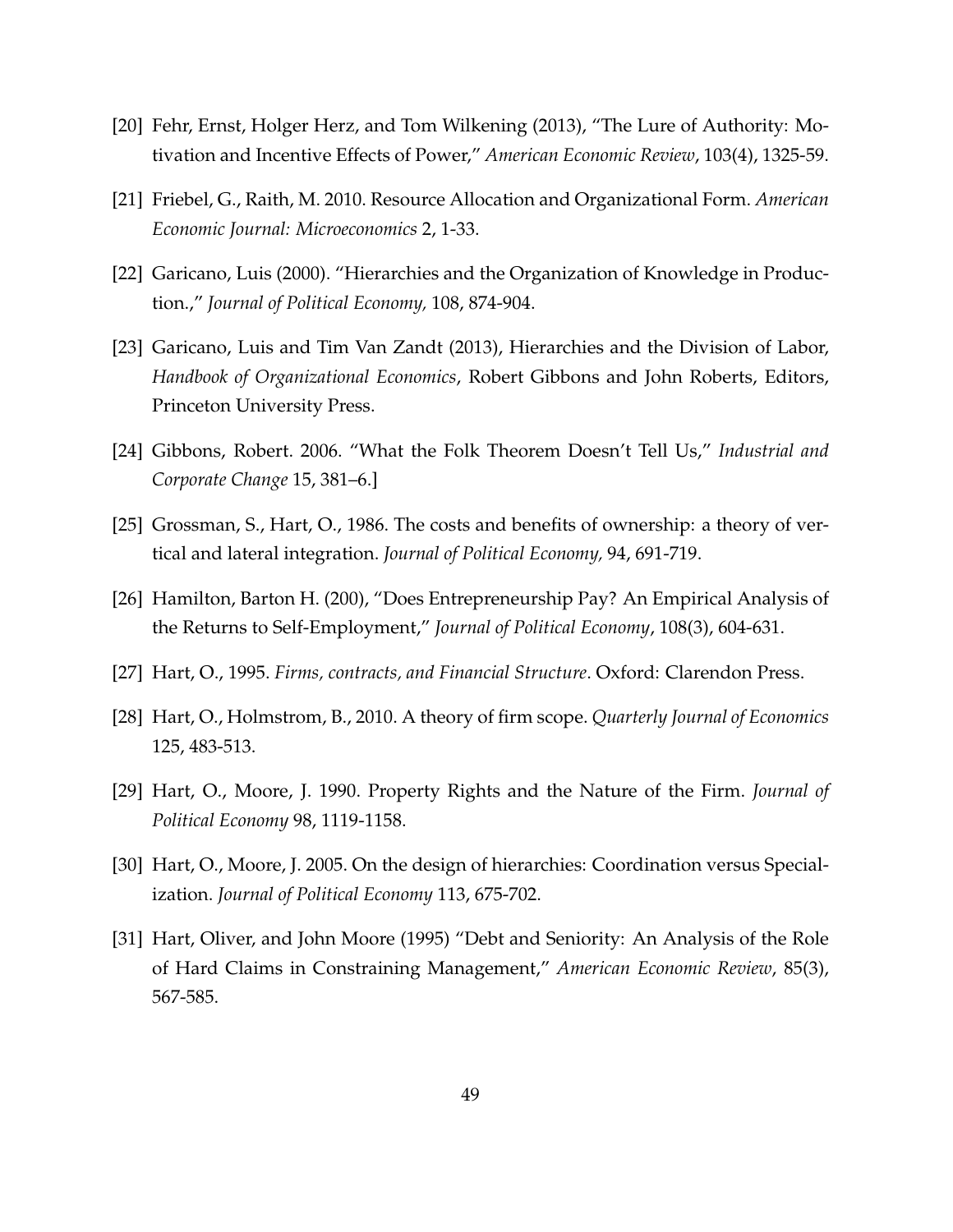- [32] Hayek, F. 1945. The use of knowledge in society. *American Economic Review* (35) 519-530.
- [33] Hofstede, Geert (2001). *Culture's consequences: Comparing values, behaviors, institutions and organizations across nations.* Sage publications.
- [34] Hsieh, Chang-Tai and Peter Klenow (2014), "The Life Cycle of Plants in India and Mexico." *The Quarterly Journal of Economics* 129(3) 1035-1084.
- [35] Marschak, Jacob, and Roy Radner (1972). *Economic Theory of Teams.* New Haven, Connecticut: Yale University Press.
- [36] McClelland, David (1961). *The Achieving Society*.
- [37] McClelland, David (1975). *Power: The Inner Experience*. Irvington, New York: Halsted Press.
- [38] Milton Harris and Artur Raviv (2002), Organization Design, *Management Science* Vol. 48, No. 7, pp. 852-865
- [39] Moskowitz, Tobias J., and Annette Vissing-Jørgensen (2002), "The Returns to Entrepreneurial Investment: A Private Equity Premium Puzzle?" *American Economic Review*, 92(4): 745-78.
- [40] Murray, Henry (1938) *Explorations in Personality*.
- [41] Owens, David, Zachary Grossman and Ryan Fackler. 2014. "The Control Premium: A Preference for Payoff Autonomy." *American Economic Journal: Microeconomics*, 6(4): 138-61.
- [42] Pikulina, Elena, and Chloe Tergiman (2018). "Preferences for Power." mimeo.
- [43] Pugsley, Benjamin Wild and Eric Hurst (2011), "What Do Small Businesses Do?" *Brookings Papers on Economic Activity*, 43(2): 73-142.
- [44] Radner, Roy (1993), "The Organization of Decentralized Information Processing," *Econometrica*, 61, 1109-1146.